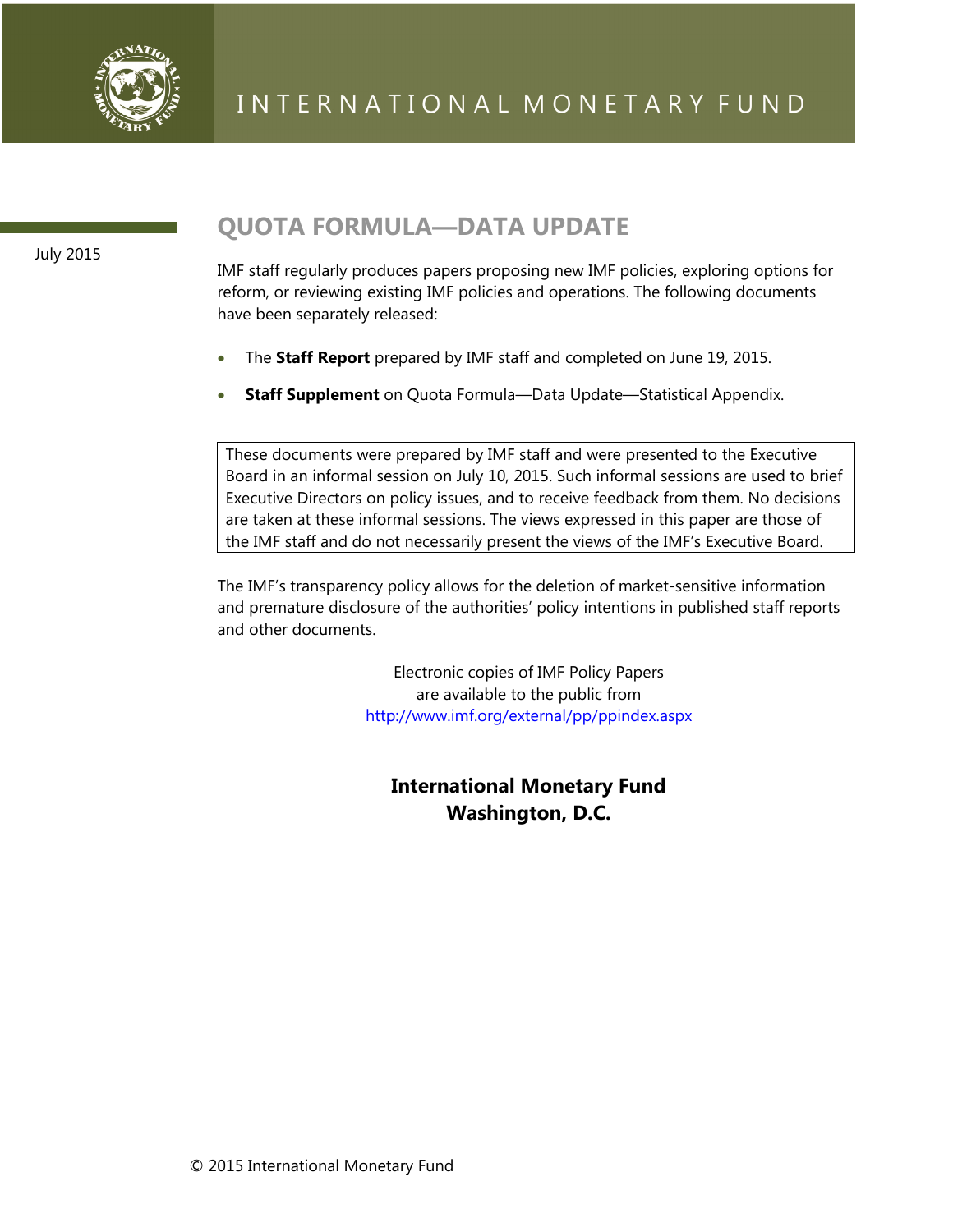

# **QUOTA FORMULA—DATA UPDATE**

June 19, 2015

# **EXECUTIVE SUMMARY**

**Data update.** The quota database has been updated by one year through 2013. Overall, the results of the update continue the broad trends observed in previous data updates. Using the current quota formula, the calculated quota share (CQS) of EMDCs as a group increases by 1.3 percentage points (pp) relative to the 2014 update to 48.7 percent.

**Illustrative simulations.** The paper also updates the illustrative simulations of possible reforms of the quota formula presented in the last data update paper in July 2014, using the new database. The simulations take as a starting point the outcome of the comprehensive review of the quota formula (QFR) and the informal discussions in June 2013 and July 2014. All simulations exclude variability and explore alternative methods to re-distribute the weight of this variable. Different options for the weight of PPP GDP in the GDP blend are considered, as well as alternative openness measures. The simulations also illustrate the impact of an increase in compression. The overall results are broadly similar to those illustrated in the July 2014 paper, though starting from a different base given the data update.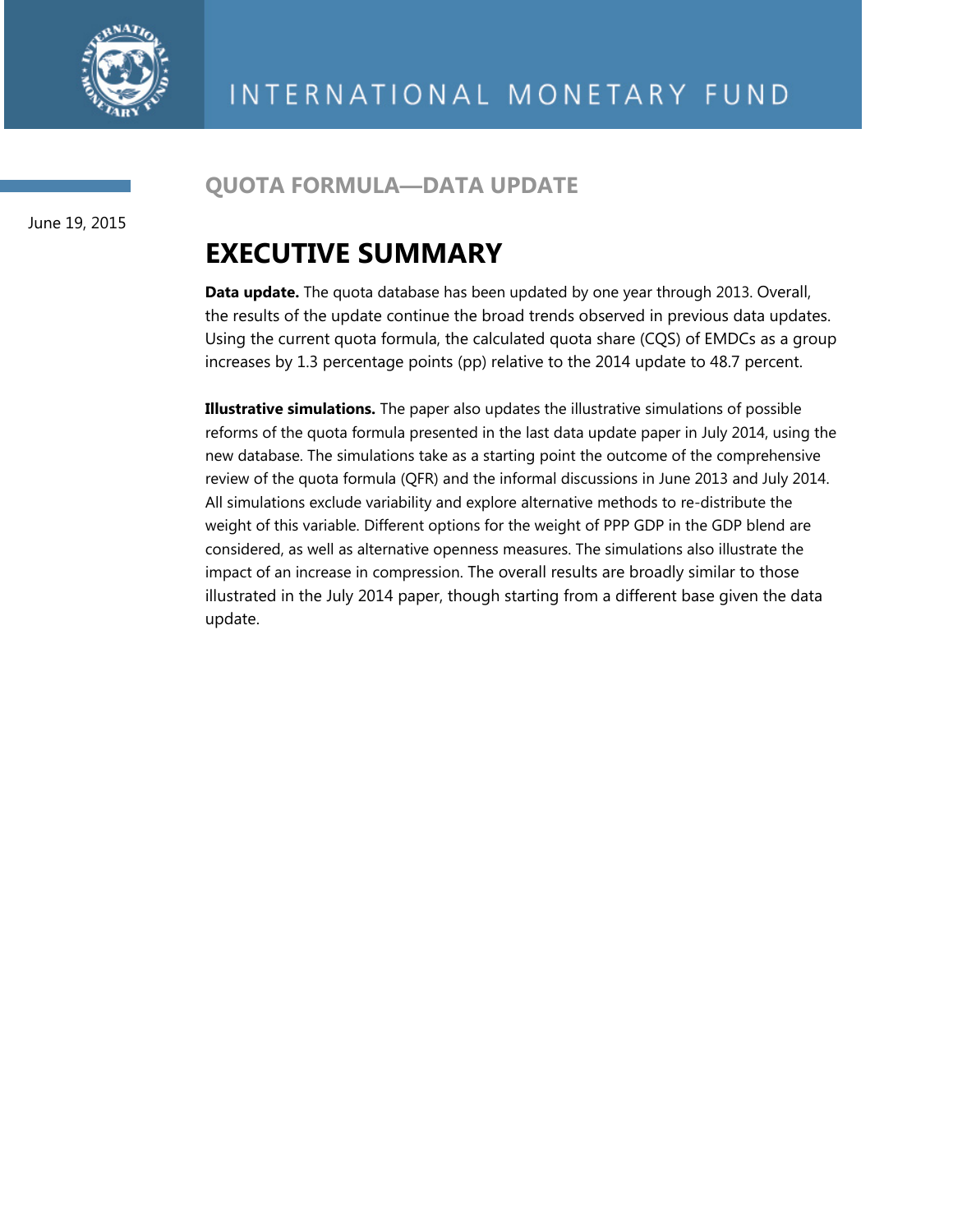| Prepared by the Finance Department                                    |
|-----------------------------------------------------------------------|
| (In collaboration with the Statistics Department)                     |
| The FIN team comprised H. Hatanpaa (lead), C. Janada, R. Zhang,       |
| E. Ozturk, U. Rawat, I. Lamba, S. Rodriguez-Apolinar, and D. Mikhail. |
|                                                                       |
|                                                                       |

# **CONTENTS**

| UPDATED QUOTA DATABASE NEWSFILM AND THE RESERVE TO A RESERVE THE RESERVE TO A REPORT OF THE RESERVE TO A REPORT OF THE RESERVE TO A REPORT OF THE RESERVE TO A REPORT OF THE REPORT OF THE RESERVE TO A REPORT OF THE REPORT O |    |
|--------------------------------------------------------------------------------------------------------------------------------------------------------------------------------------------------------------------------------|----|
|                                                                                                                                                                                                                                | 15 |
|                                                                                                                                                                                                                                | 16 |
| <b>CONCLUDING REMARKS CONCLUDING REMARKS</b>                                                                                                                                                                                   |    |

### **BOX**

| 1. Data Sources and Methodology |  |
|---------------------------------|--|
|---------------------------------|--|

#### **FIGURES**

| 1. Evolution of CQS 2005 - 2013                                         |    |
|-------------------------------------------------------------------------|----|
| 2. Average Real GDP Growth Rates                                        |    |
| 3. Developments in External Flows                                       |    |
| 4. Contributions of Quota Variables to CQS by Vintages and Major Groups | 14 |

#### **TABLES**

| 1. Distribution of Quotas and Calculated Quotas ____                                           | -6  |
|------------------------------------------------------------------------------------------------|-----|
| 2a. Distribution of Quotas and Updated Quota Variables                                         | 10  |
| 2b. Updated GDP Blend Variable                                                                 | 11  |
| 3. Top 10 Positive and Negative Changes in Calculated Quota Shares ______                      | 12  |
| 4. Under- and Overrepresented Countries by Major Country Groups_                               | -13 |
| 5. Illustrative Calculations: Summary ________                                                 | 19  |
| 6. Illustrative Calculations-Current GDP and Openness Measures, and Dropping Variability __ 22 |     |
| 7. Illustrative Calculations—Current Openness Measure, Dropping Variability, Weight Split      |     |
| Evenly Between GDP and Openness, and Different Combinations of GDP Blend ________              | 23  |
| 8. Illustrative Calculations—Current Openness Measure, Dropping Variability, Weight Split      |     |
| Between GDP (2/3) and Openness (1/3), and Different Combinations of GDP Blend ____             | 24  |
| 9. Illustrative Calculations—Current Openness Measure, Dropping Variability, All Weight to     |     |
| GDP, and Different Combinations of GDP Blend                                                   | 25  |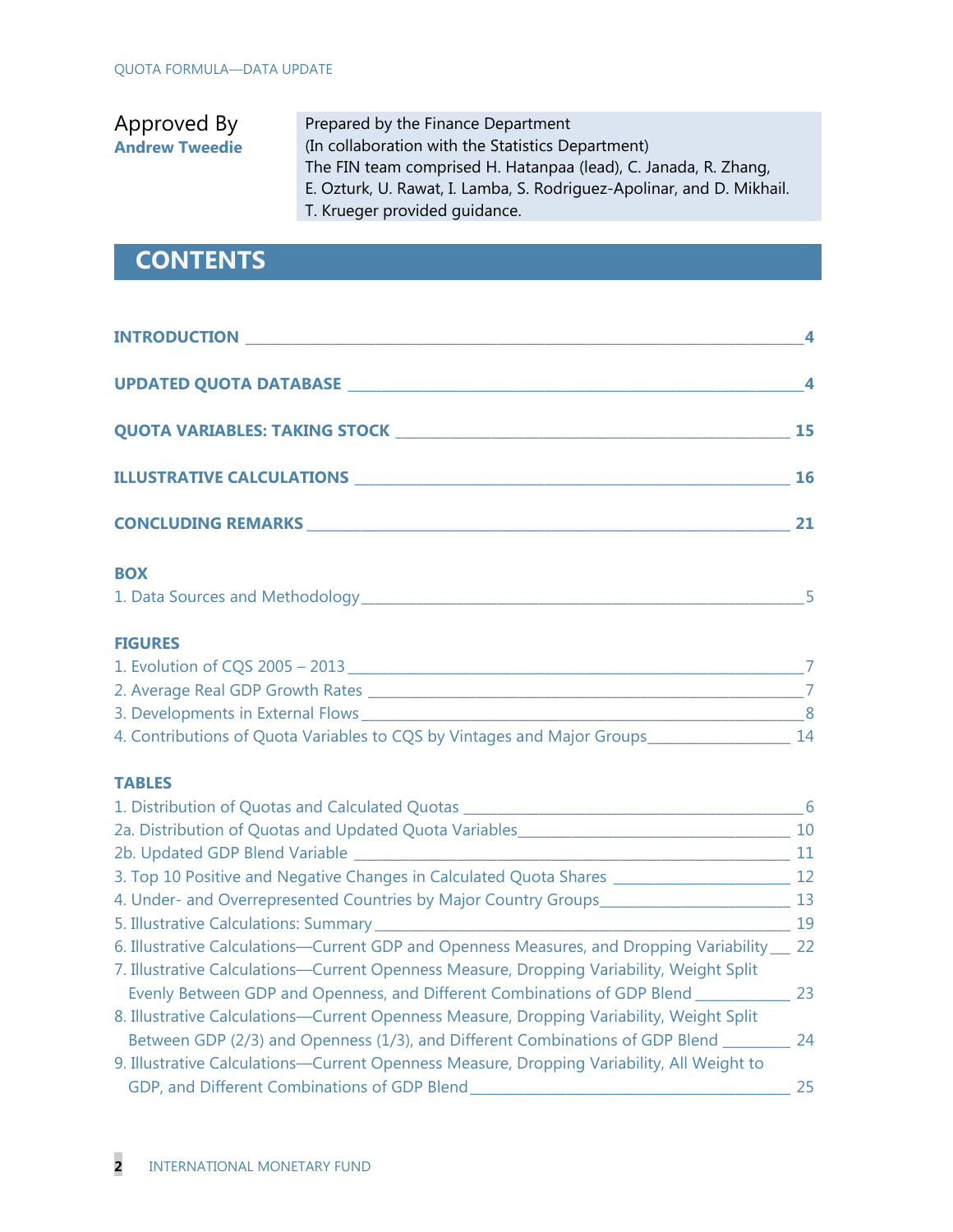| 10. Illustrative Calculations-Current Openness Measure, Dropping Variability, Weight of       |    |
|-----------------------------------------------------------------------------------------------|----|
| Openness Reduced to 0.25, and Different Combinations of GDP Blend ____                        | 26 |
| 11. Illustrative Calculations-Current GDP Blend, Dropping Variability, Weight Split Evenly    |    |
| Between GDP and Openness, and Different Openness Measures ___________                         | 27 |
| 12. Illustrative Calculations—Current GDP Blend, Dropping Variability, Weight Split Between   |    |
| GDP (2/3) and Openness (1/3), and Different Openness Measures __________________              | 28 |
| 13. Illustrative Calculations-Current GDP Blend, Dropping Variability, All Weight to GDP, and |    |
|                                                                                               | 29 |
| 14. Illustrative Calculations-Current GDP and Openness Measures, Dropping Variability,        |    |
| and Higher Compression (0.925)_____                                                           | 30 |
| <b>ANNEX</b>                                                                                  |    |
| I. PPP GDP and Openness-Key Characteristics                                                   | 31 |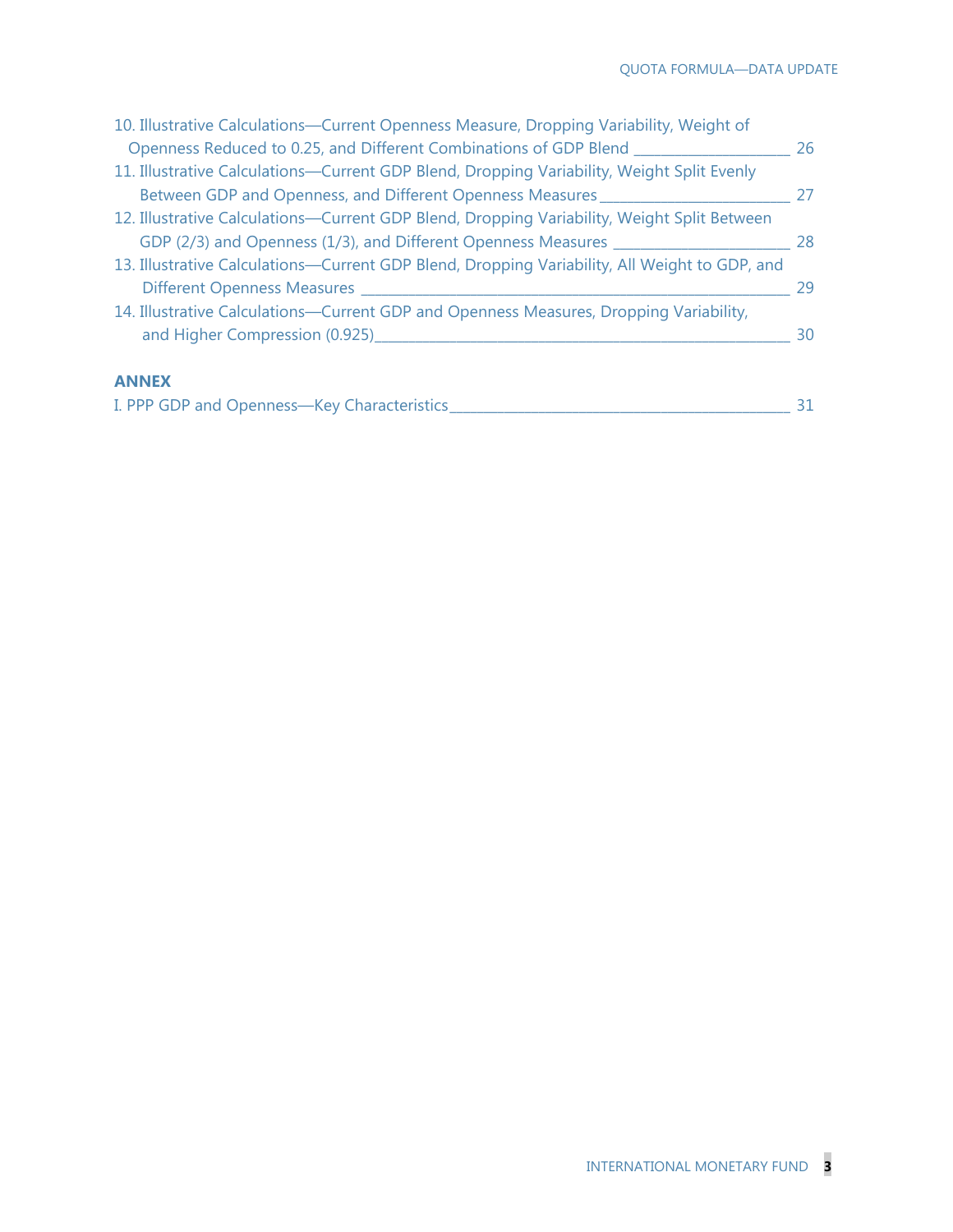# **INTRODUCTION**

**1. This paper presents a further update of the quota database.** It includes the impact of updating the data on GDP, openness, variability, and reserves by another year through 2013.

**2. The paper also updates the illustrative simulations of possible reforms to the quota formula presented in the 2014 quota data update paper, using the new data.** As in previous papers, the simulations are purely illustrative.<sup>2</sup> Recognizing that progress in narrowing the remaining differences and agreeing on a new quota formula is only likely in the broader context of work on the 15<sup>th</sup> General Review of Quotas, no staff proposals are made at this stage.

# **UPDATED QUOTA DATABASE**

**3.** Staff has updated the quota database through 2013. The update advances by one year the data presented last July, using the same sources as in past updates (see Box 1 and the Statistical Appendix). $3$ 

**4. The new data continue the broad trends observed in previous updates.** The results in terms of calculated quota shares (CQS) for the main country groups and individual members are shown in Tables 1 and A1. These results and those presented in the rest of this section are based on the current quota formula. The CQS of emerging market and developing countries (EMDCs), as a group, increases by 1.3 percentage points (pp) relative to the 2014 update to 48.7 percent (Table 1).<sup>4</sup> This increase is lower than in last year's data update (2.1 pp) but broadly in line with previous increases.<sup>5</sup> The largest gains in EMDC shares continue to be recorded by Asia, followed by Africa, while remaining regions remain broadly stable. Among the advanced economies (AEs), the major advanced economies account for over five sixths of the 1.3 pp decline in global share—all countries in this group (except for France) record a decline. The share of other advanced economies as a group falls by 0.1 pp, compared to a decline of 0.5 pp in the previous update.

-

<sup>1</sup> *Quota Formula—Data Update and Further Considerations* (7/2/14) http://www.imf.org/external/np/pp/eng/2014/070214.pdf.

 $^2$  Individual country data and simulation results, as well as some additional technical material, are presented in the Statistical Appendix (circulated separately).

<sup>3</sup> *Quota Formula—Data Update and Further Considerations* ( 7/2/14) http://www.imf.org/external/np/pp/eng/2014/070214.pdf

<sup>&</sup>lt;sup>4</sup> The current formula includes four variables (GDP, openness, variability, and reserves), expressed in shares of global totals, with the variables assigned weights totaling to 1.0. The formula also includes a compression factor that reduces dispersion in calculated quota shares. The formula is CQS =  $(0.50*GDP + 0.30*Opennes + 0.15*Variability +$ 0.05\*Reserves)^K. GDP is blended using 60 percent market and 40 percent PPP exchange rates; K is a compression factor of 0.95.

<sup>&</sup>lt;sup>5</sup> Last year's increase was significantly influenced by the change in the year base of the ICP-PPP factors, used to calculate the PPP GDP, from 2005 to 2011; using the 2005 ICP-PPP factors the increase was only 1.2 pp. In 2013, the updated data through 2011 resulted in a 1.3 pp increase for EMDCs relative to the 2012 data set.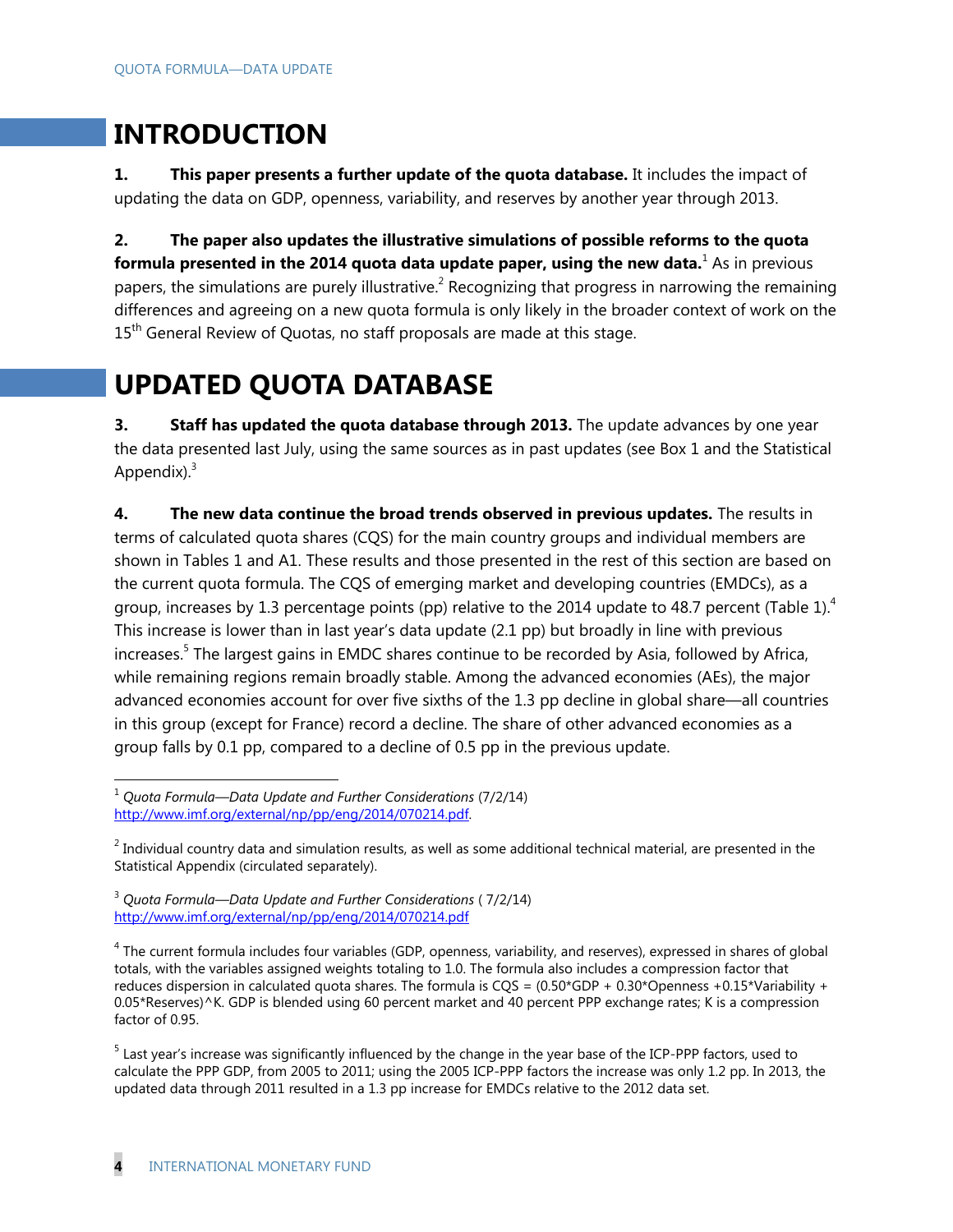**5. Over a longer timeframe, there have been sizable shifts in CQS since the current quota** 

**formula was agreed in 2008.** The aggregate CQS of EMDCs has risen by about 12.5 pp since the 2008 reform, which was based on data through 2005 (and by 6.9 pp since the  $14<sup>th</sup>$  Review, based on data through 2008). Most of this increase has come at the expense of the major advanced economies as all major advanced economies recorded sizable declines, led by the US and Japan. At the same time, other advanced economies have recorded a more moderate decline (Figure 1). Within the group of EMDCs, the shifts in CQS have diverged significantly. China has accounted for close to half of the overall increase, while India, Saudi Arabia, Russia, and Brazil also recorded sizable increases. Also, the aggregate share of low income countries (LICs) increased by about one half.<sup>6</sup> Some EMDCs have lost CQS over the same period (e.g., Korea and Mexico).

#### **Box 1. Data Sources and Methodology 1/**

The data sources and methodology remain closely in line with past practice. The primary data source is the Fund's *International Financial Statistics (IFS*). Missing data were supplemented in the first instance by the *World Economic Outlook* (*WEO*) database. Remaining missing data were computed based on staff reports and, in very few instances, country desk data. As is customary, a cutoff date of January 31, 2015 for incorporating new data in the quota database was employed for *IFS*; consistent with this cutoff, the Fall 2014 publication was used for *WEO* data.

The PPP GDP data are calculated by dividing a country's nominal GDP in its own currency by its corresponding PPP factor. The *2011 International Comparison Program* (ICP) PPP factors were extended to include 2012 and 2013 using *WEO* methodology.

The data for openness and variability reflect the ongoing implementation of BPM6, which was introduced in the 2013 quota data update. Country coverage has broadened with this update to include 81 BPM6-data reporting members compared with 42 previously. Under the BPM6 methodology, the full value of goods for processing is no longer counted under the reported (gross) exports and imports (these are goods processed under contract for an explicit fee by a non-resident processing entity, where the goods being processed do not change ownership); rather only the fees from processing are recorded under services. As discussed in Annex I of *Quota Formula – Data Update and Further Considerations*, June 5, 2013, the overall impact of this change is relatively modest.

1/ See the Statistical Appendix for additional details.

\_\_\_\_\_\_\_\_\_\_\_\_\_\_\_\_\_\_\_\_\_\_\_\_\_\_

-

 $^6$  LICs are defined as those members that are PRGT eligible plus Zimbabwe, which has been removed from the list of PRGT-eligible countries by a Board decision in connection with its overdue obligations to the PRGT.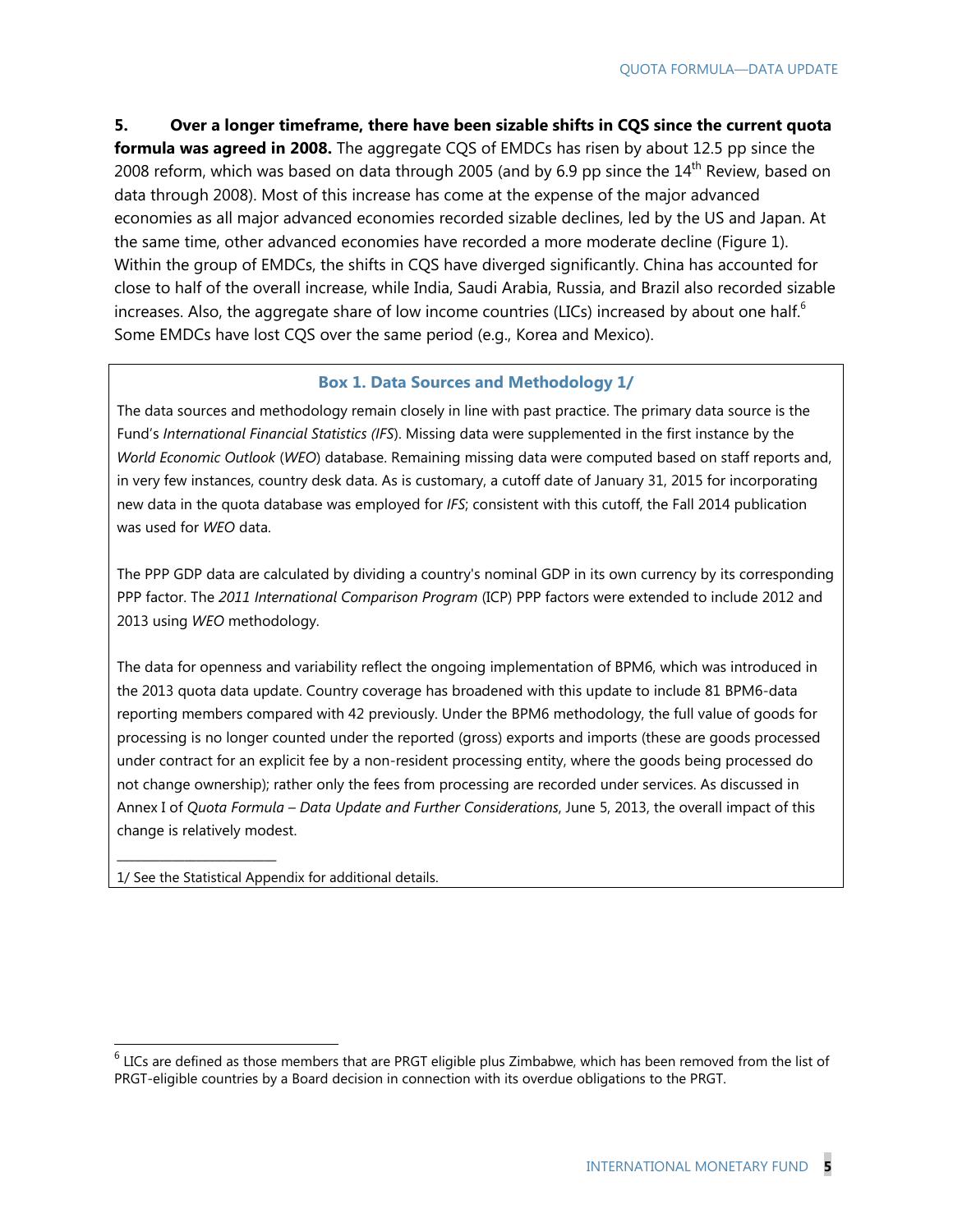|                                                                     |                         | (In percent)   |                            |                                  |                            |                   |
|---------------------------------------------------------------------|-------------------------|----------------|----------------------------|----------------------------------|----------------------------|-------------------|
|                                                                     |                         | Quota Shares   |                            |                                  | Calculated Quota Shares 1/ |                   |
|                                                                     | Post Second<br>Round 2/ | 14th Review 3/ | 2008 Reform<br>$(2005)$ 4/ | 14th General<br>Review<br>(2008) | Previous<br>(2012)         | Current<br>(2013) |
| Advanced economies                                                  | 60.4                    | 57.6           | 63.8                       | 58.2                             | 52.6                       | 51.3              |
| Major advanced economies                                            | 45.3                    | 43.4           | 47.6                       | 42.9                             | 37.9                       | 36.8              |
| <b>United States</b>                                                | 17.7                    | 17.4           | 19.0                       | 17.0                             | 14.9                       | 14.5              |
| Japan                                                               | 6.6                     | 6.5            | 8.0                        | 6.5                              | 6.0                        | 5.6               |
| Germany                                                             | 6.1                     | 5.6            | 6.2                        | 5.7                              | 5.3                        | 5.1               |
| France                                                              | 4.5                     | 4.2            | 4.0                        | 3.8                              | 3.3                        | 3.4               |
| United Kingdom                                                      | 4.5                     | 4.2            | 4.4                        | 4.7                              | 3.5                        | 3.4               |
| Italy                                                               | 3.3                     | 3.2            | 3.3                        | 3.0                              | 2.7                        | 2.6               |
| Canada                                                              | 2.7                     | 2.3            | 2.6                        | 2.3                              | 2.2                        | 2.1               |
| Other advanced economies                                            | 15.1                    | 14.3           | 16.2                       | 15.3                             | 14.7                       | 14.5              |
| Spain                                                               | 1.7                     | 2.0            | 2.3                        | 2.2                              | 2.0                        | 1.9               |
| Netherlands                                                         | 2.2                     | 1.8            | 1.9                        | 1.9                              | 1.9                        | 1.8               |
| Australia                                                           | 1.4                     | 1.4            | 1.3                        | 1.4                              | 1.6                        | 1.5               |
| Belgium                                                             | 1.9                     | 1.3            | 1.5                        | 1.3                              | 1.2                        | 1.2               |
| Switzerland                                                         | 1.5                     | 1.2            | 1.2                        | 1.2                              | 1.3                        | 1.6               |
| Sweden                                                              | 1.0                     | 0.9            | 1.0                        | 0.9                              | 1.0                        | 1.0               |
| Austria                                                             | 0.9                     | 0.8            | 0.9                        | 0.8                              | 0.8                        | 0.8               |
| Norway                                                              | 0.8                     | 0.8            | 0.8                        | 0.8                              | 0.8                        | 0.8               |
| Ireland                                                             | 0.5                     | 0.7            | 1.2                        | 1.1                              | 0.8                        | 0.7               |
| Denmark                                                             | 0.8                     | 0.7            | 0.9                        | 0.7                              | 0.6                        | 0.6               |
| Emerging Market and Developing Countries 5/<br>Developing countries | 39.6<br>32.4            | 42.4<br>35.1   | 36.2<br>30.0               | 41.8<br>34.1                     | 47.4<br>39.7               | 48.7<br>41.0      |
| Africa                                                              | 5.0                     | 4.4            | 2.8                        | 3.1                              | 3.5                        | 3.7               |
| South Africa                                                        | 0.8                     | 0.6            | 0.6                        | 0.6                              | 0.6                        | 0.6               |
| Nigeria                                                             | 0.7                     | 0.5            | 0.3                        | 0.5                              | 0.5                        | 0.7               |
| Asia                                                                | 12.6                    | 16.0           | 15.8                       | 17.7                             | 21.7                       | 22.6              |
| China 6/                                                            | 4.0                     | 6.4            | 6.4                        | 7.9                              | 10.5                       | 11.3              |
| India                                                               | 2.4                     | 2.7            | 2.0                        | 2.4                              | 3.0                        | 3.0               |
| Korea, Republic of                                                  | 1.4                     | 1.8            | 2.2                        | 2.1                              | 1.9                        | 2.0               |
| Indonesia                                                           | 0.9                     | 1.0            | 0.9                        | 0.9                              | 1.3                        | 1.3               |
| Singapore                                                           | 0.6                     | 0.8            | 1.0                        | 1.2                              | 1.3                        | 1.3               |
| Malaysia                                                            | 0.7                     | 0.8            | 0.9                        | 0.8                              | 0.8                        | 0.8               |
| Thailand                                                            | 0.6                     | 0.7            | 0.8                        | 0.8                              | 1.0                        | 1.0               |
| Middle East, Malta & Turkey                                         | 7.2                     | 6.7            | 4.8                        | 6.2                              | 7.1                        | 7.2               |
| Saudi Arabia                                                        | 2.9                     | 2.1            | 0.8                        | 1.3                              | 1.7                        | 1.7               |
| Turkev                                                              | 0.6                     | 1.0            | 1.0                        | 1.1                              | 1.1                        | 1.1               |
| Iran, Islamic Republic of                                           | 0.6                     | 0.7            | 0.6                        | 0.7                              | 0.8                        | 0.8               |
| Western Hemisphere                                                  | 7.7                     | 7.9            | 6.6                        | 7.0                              | 7.4                        | 7.5               |
| Brazil                                                              | 1.8                     | 2.3            | 1.7                        | 2.2                              | 2.4                        | 2.3               |
| Mexico                                                              | 1.5                     | 1.9            | 2.0                        | 1.8                              | 1.7                        | 1.7               |
| Venezuela, República Bolivariana de                                 | 1.1                     | 0.8            | 0.4                        | 0.5                              | 0.5                        | 0.5               |
| Argentina                                                           | 0.9                     | 0.7            | 0.6                        | 0.6                              | 0.6                        | 0.7               |
|                                                                     |                         |                |                            |                                  |                            |                   |
| <b>Transition economies</b>                                         | 7.1                     | 7.2            | 6.2                        | 7.7                              | 7.7                        | 7.7               |
| <b>Russian Federation</b>                                           | 2.5                     | 2.7            | 2.1                        | 2.9                              | 2.8                        | 2.8               |
| Poland                                                              | 0.7                     | 0.9            | 0.9                        | 0.9                              | 1.0                        | 0.9               |
| Total                                                               | 100.0                   | 100.0          | 100.0                      | 100.0                            | 100.0                      | 100.0             |
| Memorandum Item:                                                    |                         |                |                            |                                  |                            |                   |
| <b>EU 28</b><br>LICS 7/                                             | 32.0<br>4.4             | 30.4<br>4.1    | 33.1<br>2.2                | 31.5<br>2.5                      | 28.4<br>3.0                | 27.6<br>3.3       |
|                                                                     |                         |                |                            |                                  |                            |                   |

# **Table 1. Distribution of Quotas and Calculated Quotas**

Source: Finance Department.

1/ These results are based on the current quota formula:  $CQS = (0.50*GDP + 0.30*Opennes + 0.15*Variability +$ 

0.05\*Reserves)^K. GDP blend using 60 percent market and 40 percent PPP exchange rates. K is a compression factor of 0.95. The quota formula is typically used to inform discussions on the allocation of quota increases, but other considerations are also taken into account.

2/ The "post second round" reflects the ad hoc quota increases for 54 members under the 2008 reform, which became effective in March 2011. Includes South Sudan which became a member on April 18, 2012. For the two countries, Somalia and Sudan, that have not yet consented to and paid for their quota increases,  $11<sup>th</sup>$  Review proposed quotas are used.

3/ Includes South Sudan which became a member on April 18, 2012; reflects the proposed doubling of its quota after the 14<sup>th</sup> Review becomes effective.

4/ Reflects the impact of adjustments to current receipts and payments for re-exports, international banking interest, and nonmonetary gold.

5/ Including Czech Republic, Estonia, Korea, Latvia, Lithuania, Malta, Singapore, Slovak Republic, and Slovenia. 6/ Including China, P.R., Hong Kong SAR and Macao SAR.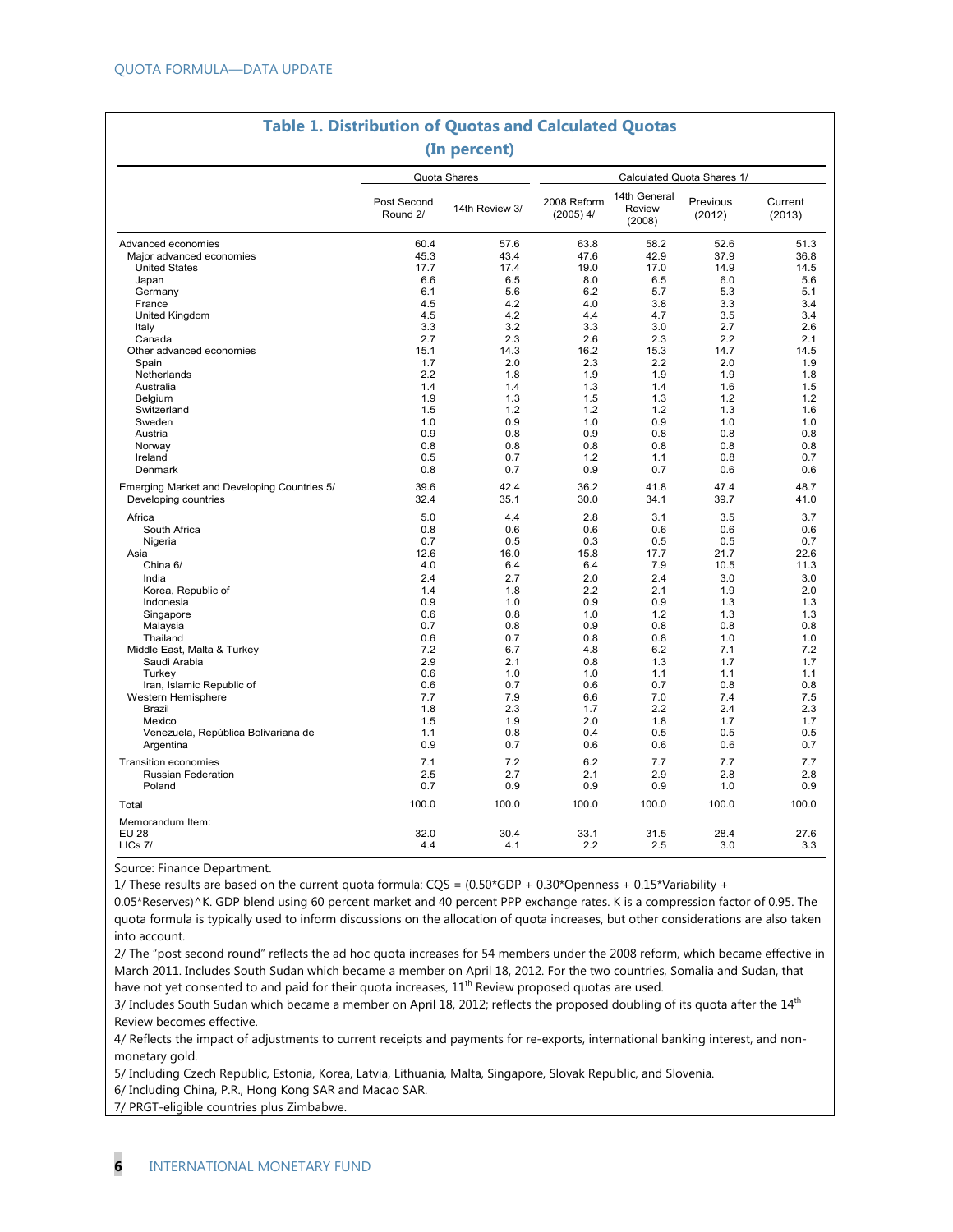

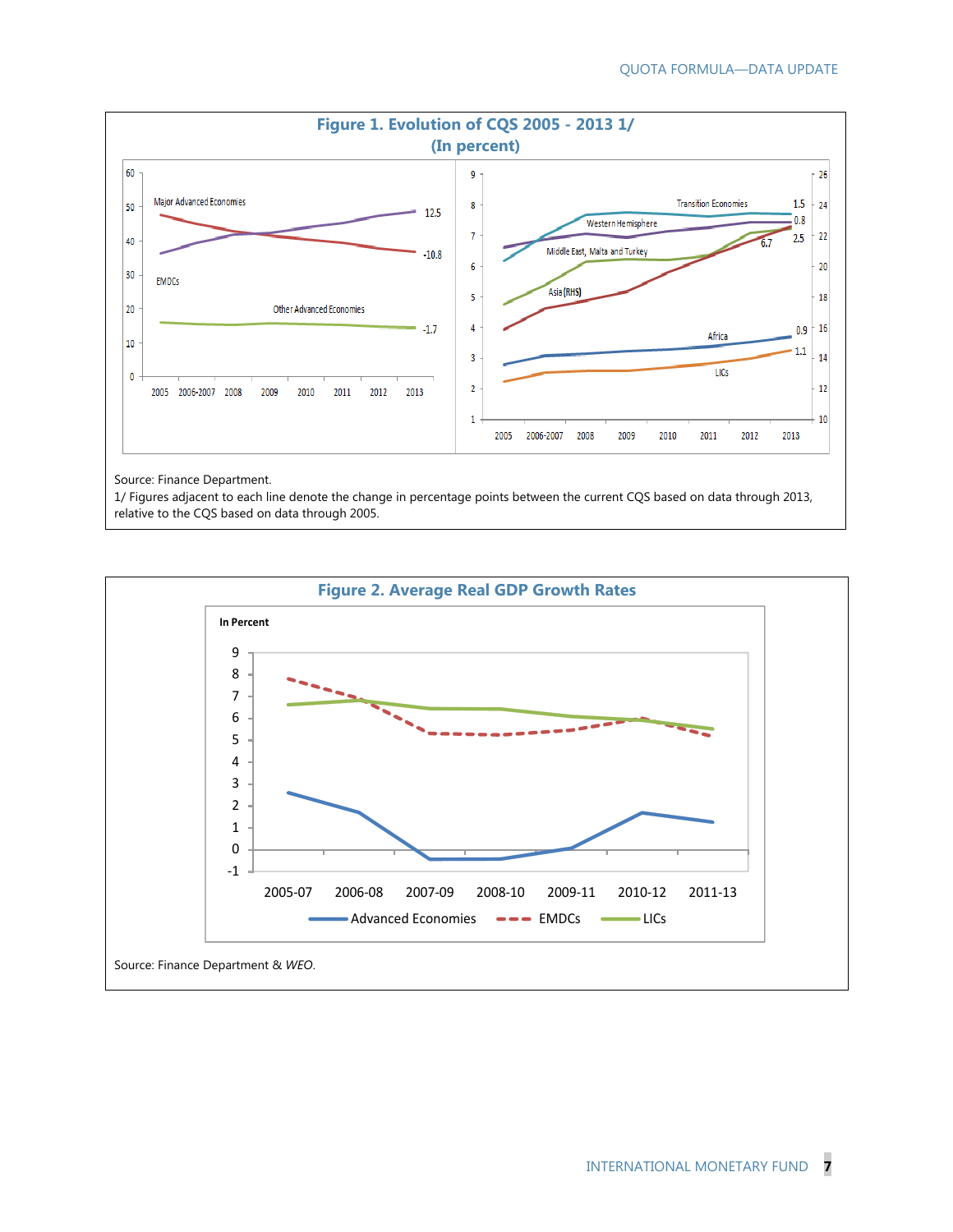**6. The gain in GDP share for EMDCs also reflects a continued divergence in global growth rates.** As shown in Figure 2, the growth divergence has narrowed somewhat in the latest update, but nonetheless remains sizable. EMDCs also recorded gains in their share of global openness and, to a lesser extent, variability, associated with the rebound in external flows in the wake of the global financial crisis (Table 2a and Figure 3). The share of EMDCs in global reserves rose slightly to 76.1 percent from 75.7 percent, driven by an increase in China's share of 0.8 pp.



**7. As in previous updates, there were significant changes in CQS for some individual members.** Most of the largest gainers were EMDCs. China again recorded the largest individual increase in CQS (0.75 pp) higher than in the last update but roughly in line with earlier years (0.71 pp in 2013 and 0.79 pp in 2012). Nigeria recorded an increase (0.16 pp) equivalent to one third of its previous CQS, reflecting mainly the revision of its National Income Accounts, while Argentina and Korea recorded more moderate increases (0.08 and 0.07 pp, respectively). Switzerland's and France's CQS increased significantly (0.27 and 0.07 pp, respectively) reflecting a higher share of variability and, for Switzerland, also of reserves. The 10 largest declines in CQS (except for Brazil) were recorded by AEs. The United States saw the largest individual decline (-0.4 pp), followed by Japan (-0.3), and Germany (-0.2) (Table 3).

**8. Out-of-lineness based on the current formula has increased further compared to the last update.** Comparing CQS with 14<sup>th</sup> Review quota shares, at the aggregate level AEs are overrepresented and EMDCs under-represented by 6.3 pp, compared with 5.1 pp in the previous update (Table 4). The number of underrepresented members declined slightly to 72 compared with 74 in the previous update. These members are under-represented by 10 pp of total quota shares (over half of this shortfall is accounted for by China), compared with 8.7 pp in the previous update.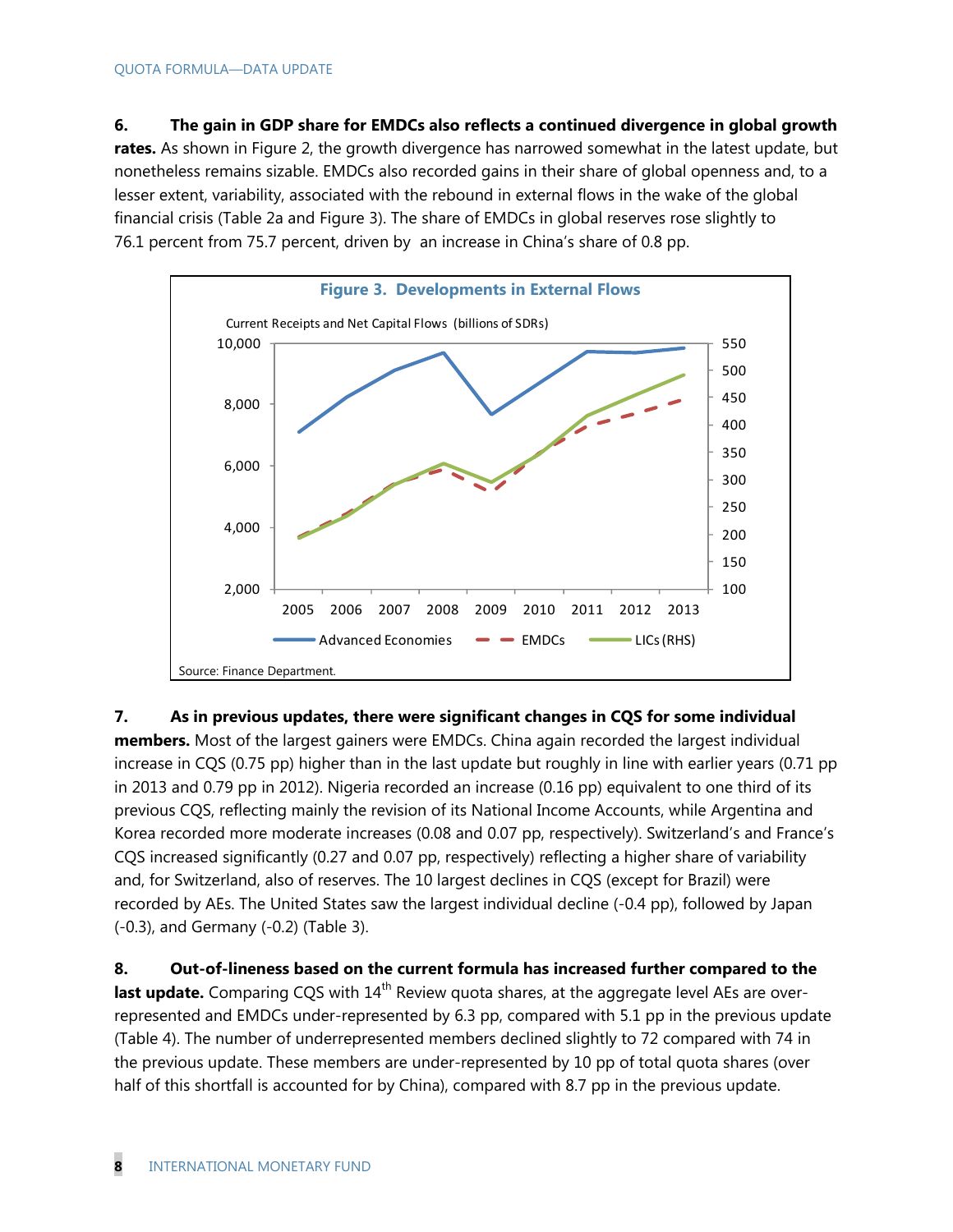#### **9. From a longer-term perspective, the CQS gains recorded by EMDCs in recent data**

**updates reflect rising shares across all variables.** Figure 4 shows the contributions of the five quota variables to CQS for major groups during the last five data updates.<sup>7</sup> For EMDCs as a group, the contributions of market GDP, PPP GDP and openness are broadly similar in scale based on the latest data update (Figure 4, bottom panel). Over the five years combined, the increased contribution of PPP GDP to EMDCs' CQS is similar to that of market GDP. For advanced countries, the reverse applies as this group has steadily lost share across 3 variables (market GDP, PPP GDP, and openness). Market GDP makes the most important contribution for the major advanced economies (Figure 4, top panel), while openness is most important in the case of other advanced economies. PPP GDP makes a significantly smaller contribution in both cases.

 7 The contribution of each quota variable is defined as each major group's aggregate share multiplied by its coefficient in the quota formula (i.e., 0.3 for market GDP and 0.2 for PPP GDP). The contributions will not equal the corresponding CQS due to compression.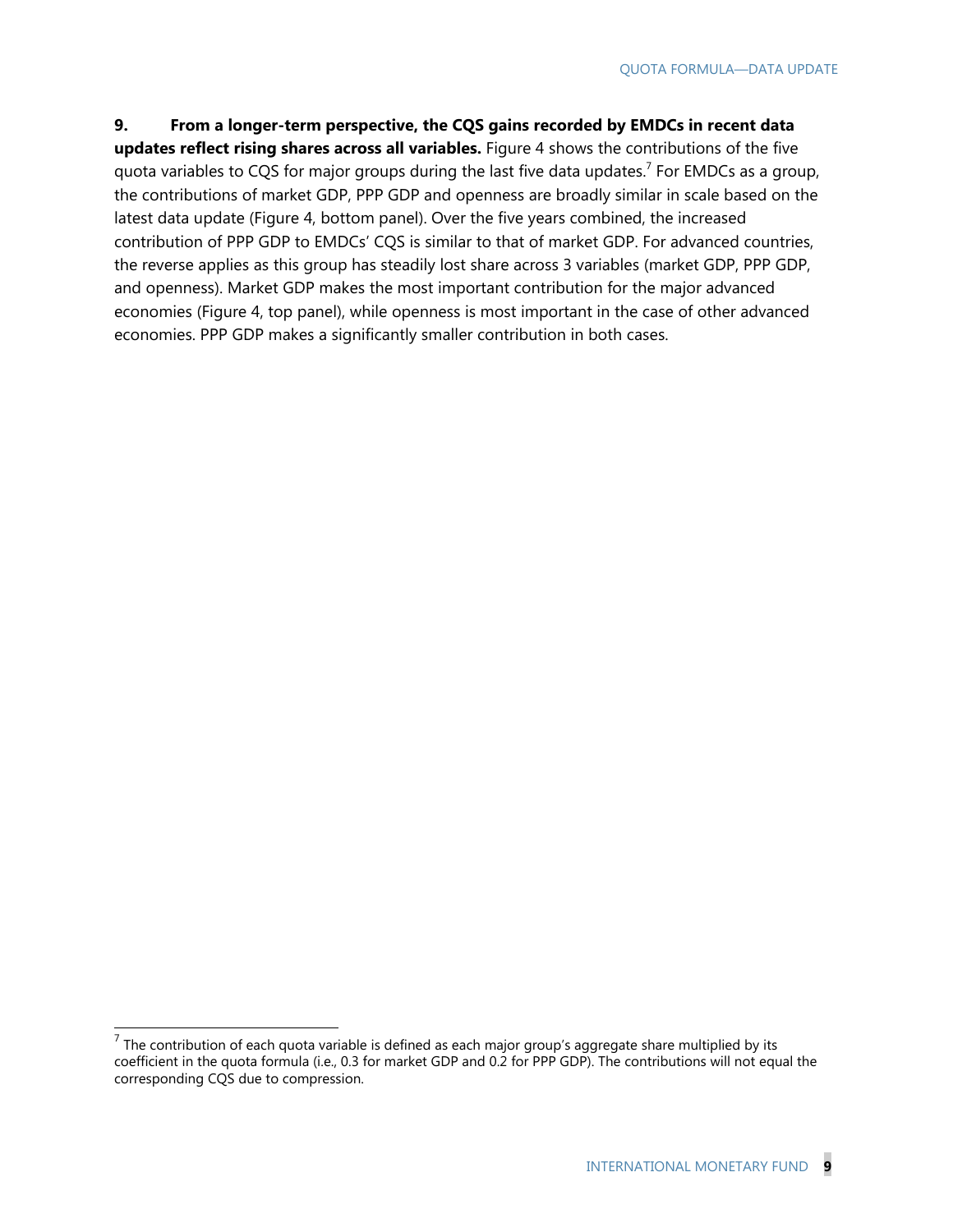### **Table 2a. Distribution of Quotas and Updated Quota Variables (In percent)**

|                                             | 14th General Review |       | GDP Blend 4/           |       | Openness               |       | Variability 5/         | Reserves |                        |  |
|---------------------------------------------|---------------------|-------|------------------------|-------|------------------------|-------|------------------------|----------|------------------------|--|
|                                             | Quota Shares 1/     |       | Current 2/ Previous 3/ |       | Current 2/ Previous 3/ |       | Current 2/ Previous 3/ |          | Current 2/ Previous 3/ |  |
| Advanced economies                          | 57.6                | 51.4  | 53.0                   | 57.7  | 59.2                   | 56.2  | 56.8                   | 23.9     | 24.3                   |  |
| Major advanced economies                    | 43.4                | 41.8  | 43.2                   | 38.5  | 39.6                   | 37.1  | 38.0                   | 15.5     | 16.6                   |  |
| <b>United States</b>                        | 17.4                | 20.0  | 20.5                   | 12.7  | 12.9                   | 13.9  | 14.8                   | 1.3      | 1.5                    |  |
| Japan                                       | 6.5                 | 6.5   | 7.0                    | 4.2   | 4.3                    | 5.5   | 5.7                    | 11.0     | 11.9                   |  |
| Germany                                     | 5.6                 | 4.3   | 4.5                    | 7.5   | 7.8                    | 5.5   | 5.9                    | 0.6      | 0.7                    |  |
| France                                      | 4.2                 | 3.3   | 3.3                    | 4.2   | 4.4                    | 3.4   | 2.4                    | 0.5      | 0.5                    |  |
| United Kingdom                              | 4.2                 | 3.1   | 3.1                    | 4.4   | 4.7                    | 4.0   | 4.2                    | 0.8      | 0.8                    |  |
| Italy                                       | 3.2                 | 2.6   | 2.7                    | 2.9   | 3.1                    | 2.9   | 3.0                    | 0.5      | 0.5                    |  |
| Canada                                      | 2.3                 | 2.1   | 2.1                    | 2.5   | 2.5                    | 1.9   | 2.0                    | 0.6      | 0.6                    |  |
| Other advanced economies                    | 14.3                | 9.6   | 9.8                    | 19.2  | 19.6                   | 19.2  | 18.8                   | 8.4      | 7.8                    |  |
| Spain                                       | 2.0                 | 1.7   | 1.9                    | 2.2   | 2.3                    | 2.2   | 2.2                    | 0.3      | 0.3                    |  |
| Netherlands                                 | 1.8                 | 1.0   | 1.0                    | 2.9   | 3.0                    | 2.6   | 2.8                    | 0.2      | 0.2                    |  |
| Australia                                   | 1.4                 | 1.7   | 1.7                    | 1.5   | 1.5                    | 1.4   | 1.4                    | 0.4      | 0.4                    |  |
| Belgium                                     | 1.3                 | 0.6   | 0.6                    | 2.0   | 2.1                    | 1.6   | 1.6                    | 0.2      | 0.2                    |  |
| Switzerland                                 | 1.2                 | 0.7   | 0.7                    | 2.2   | 2.0                    | 1.9   | 0.7                    | 4.3      | 3.6                    |  |
| Sweden                                      | 0.9                 | 0.6   | 0.6                    | 1.2   | 1.2                    | 1.4   | 1.5                    | 0.5      | 0.4                    |  |
| Austria                                     | 0.8                 | 0.5   | 0.5                    | 1.1   | 1.1                    | 0.9   | 0.9                    | 0.1      | 0.1                    |  |
| Norway                                      | 0.8                 | 0.5   | 0.5                    | 0.8   | 0.9                    | 1.3   | 1.4                    | 0.5      | 0.5                    |  |
| Ireland                                     | 0.7                 | 0.3   | 0.3                    | 1.3   | 1.3                    | 1.2   | 1.2                    | 0.0      | 0.0                    |  |
| Denmark                                     | 0.7                 | 0.4   | 0.4                    | 0.8   | 0.8                    | 0.7   | 0.7                    | 0.8      | 0.8                    |  |
| Emerging Market and Developing Countries 6/ | 42.4                | 48.6  | 47.0                   | 42.3  | 40.8                   | 43.8  | 43.2                   | 76.1     | 75.7                   |  |
| Africa                                      | 4.4                 | 3.2   | 2.8                    | 2.8   | 2.8                    | 4.0   | 4.1                    | 3.8      | 3.8                    |  |
| South Africa                                | 0.6                 | 0.6   | 0.6                    | 0.5   | 0.5                    | 0.3   | 0.3                    | 0.4      | 0.4                    |  |
| Nigeria                                     | 0.5                 | 0.8   | 0.4                    | 0.4   | 0.4                    | 0.5   | 0.6                    | 0.4      | 0.4                    |  |
| Asia                                        | 16.0                | 24.6  | 23.5                   | 20.8  | 19.7                   | 15.5  | 14.7                   | 45.0     | 44.8                   |  |
| China 7/                                    | 6.4                 | 13.4  | 12.6                   | 9.4   | 8.7                    | 6.9   | 5.8                    | 32.3     | 31.5                   |  |
| India                                       | 2.7                 | 4.2   | 4.2                    | 2.1   | 2.0                    | 1.5   | 1.6                    | 2.4      | 2.6                    |  |
| Korea, Republic of                          | 1.8                 | 1.7   | 1.6                    | 2.6   | 2.5                    | 1.0   | 1.1                    | 3.0      | 3.0                    |  |
| Indonesia                                   | 1.0                 | 1.6   | 1.6                    | 0.8   | 0.8                    | 0.7   | 0.8                    | 0.9      | 1.0                    |  |
| Singapore                                   | 0.8                 | 0.4   | 0.4                    | 2.3   | 2.2                    | 1.9   | 1.9                    | 2.4      | 2.4                    |  |
| Malaysia                                    | 0.8                 | 0.5   | 0.5                    | 1.0   | 1.0                    | 0.9   | 1.0                    | 1.2      | 1.3                    |  |
| Thailand                                    | 0.7                 | 0.7   | 0.7                    | 1.1   | 1.0                    | 1.3   | 1.3                    | 1.5      | 1.6                    |  |
| Middle East, Malta & Turkey                 | 6.7                 | 6.1   | 6.1                    | 5.9   | 5.8                    | 8.8   | 8.7                    | 11.9     | 11.0                   |  |
| Saudi Arabia                                | 2.1                 | 1.2   | 1.2                    | 1.2   | 1.2                    | 2.6   | 2.7                    | 6.2      | 5.8                    |  |
| Turkey                                      | 1.0                 | 1.2   | 1.2                    | 0.9   | 0.9                    | 1.1   | 1.2                    | 1.0      | 0.8                    |  |
| Iran, Islamic Republic of                   | 0.7                 | 1.0   | 0.9                    | 0.4   | 0.4                    | 0.5   | 0.5                    | 1.0      | 1.0                    |  |
| Western Hemisphere                          | 7.9                 | 8.3   | 8.2                    | 5.3   | 5.2                    | 6.3   | 6.5                    | 7.2      | 7.4                    |  |
| Brazil                                      | 2.3                 | 3.1   | 3.2                    | 1.2   | 1.2                    | 1.5   | 1.6                    | 3.3      | 3.5                    |  |
| Mexico                                      | 1.9                 | 1.8   | 1.8                    | 1.6   | 1.6                    | 1.6   | 1.7                    | 1.5      | 1.5                    |  |
| Venezuela, República Bolivariana de         | 0.8                 | 0.5   | 0.5                    | 0.3   | 0.3                    | 0.6   | 0.6                    | 0.1      | 0.1                    |  |
| Argentina                                   | 0.7                 | 0.9   | 0.7                    | 0.4   | 0.4                    | 0.5   | 0.5                    | 0.3      | 0.4                    |  |
| Transition economies                        | 7.2                 | 6.4   | 6.4                    | 7.4   | 7.4                    | 9.2   | 9.3                    | 8.2      | 8.5                    |  |
| <b>Russian Federation</b>                   | 2.7                 | 3.1   | 3.0                    | 2.2   | 2.2                    | 2.7   | 2.7                    | 4.3      | 4.5                    |  |
| Poland                                      | 0.9                 | 0.8   | 0.8                    | 1.0   | 1.1                    | 1.0   | 1.0                    | 0.9      | 0.9                    |  |
| Total                                       | 100.0               | 100.0 | 100.0                  | 100.0 | 100.0                  | 100.0 | 100.0                  | 100.0    | 100.0                  |  |
| Memorandum Items:                           |                     |       |                        |       |                        |       |                        |          |                        |  |
| <b>EU 28</b>                                | 30.4                | 21.5  | 22.1                   | 36.7  | 38.2                   | 33.5  | 33.8                   | 7.3      | 7.4                    |  |
| $LICs$ $8/$                                 | 4.1                 | 3.0   | 2.5                    | 2.5   | 2.3                    | 3.1   | 3.1                    | 2.1      | 1.9                    |  |

Source: Finance Department.

1/ Includes South Sudan which became a member on April 18, 2012; reflects the proposed doubling of its quota after the  $14<sup>th</sup>$  Review becomes effective.

2/ Based on *IFS* data through 2013.

3/ Based on *IFS* data through 2012.

4/ GDP blend using 60 percent market and 40 percent PPP exchange rates.

5/ Variability of current receipts minus net capital flows (due to change in sign convention in BPM6).

6/ Including Czech Republic, Estonia, Korea, Latvia, Lithuania, Malta, Singapore, Slovak Republic, and Slovenia.

7/ Including China, P.R., Hong Kong SAR, and Macao SAR.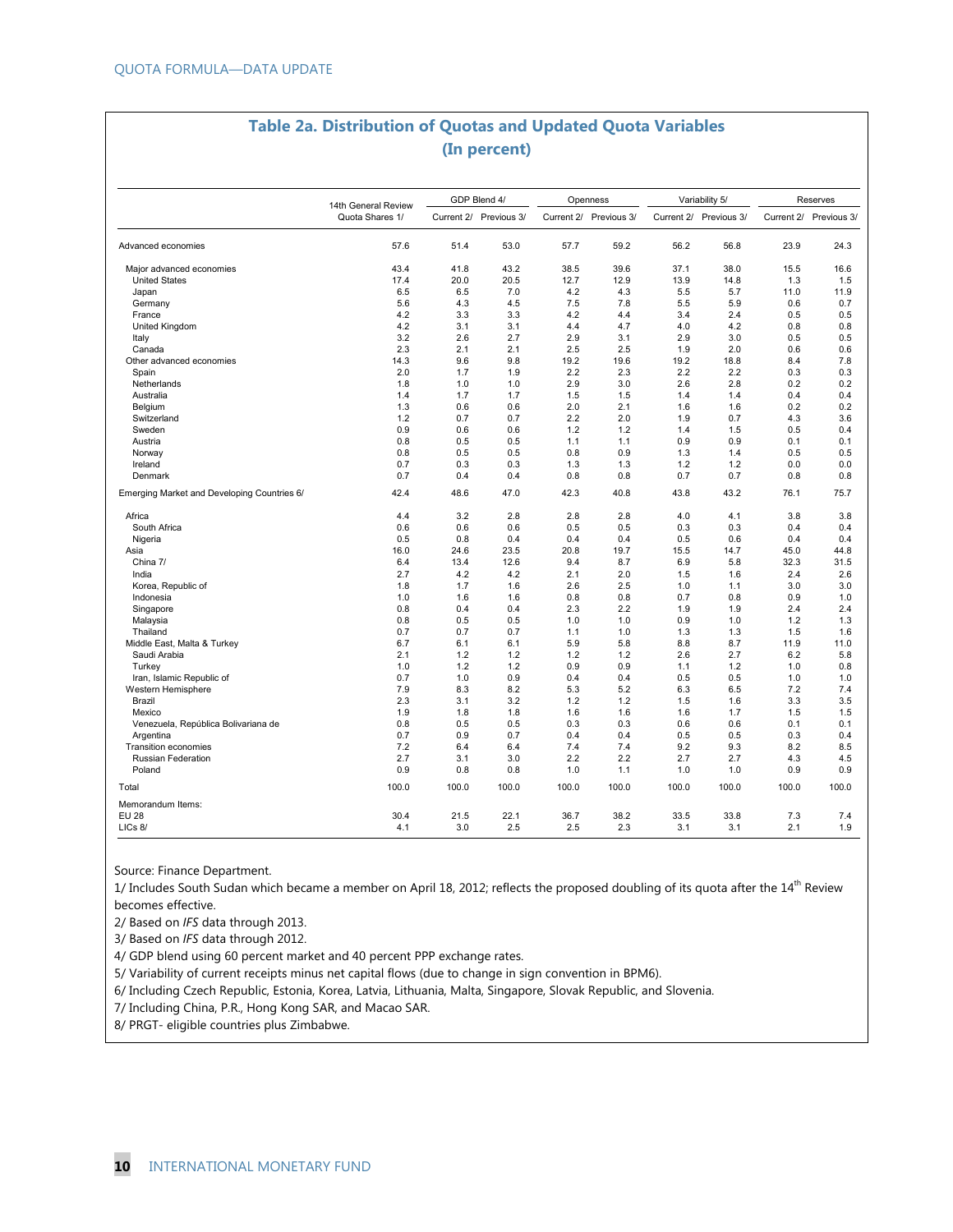#### **Table 2b. Updated GDP Blend Variable (In percent)**

| Advanced economies<br>Major advanced economies<br><b>United States</b><br>Japan<br>Germany<br>France | 14th General Review<br>Quota Shares 1/<br>57.6<br>43.4<br>17.4<br>6.5 | <b>Calculated Quota</b><br>Shares 2/3/<br>51.3<br>36.8 | Current 3/<br>58.5 | Previous 4/ | Current 3/ | Previous 4/ | Current 3/ | Previous 4/  |
|------------------------------------------------------------------------------------------------------|-----------------------------------------------------------------------|--------------------------------------------------------|--------------------|-------------|------------|-------------|------------|--------------|
|                                                                                                      |                                                                       |                                                        |                    |             |            |             |            |              |
|                                                                                                      |                                                                       |                                                        |                    | 60.4        | 40.7       | 41.9        | 51.4       | 53.0         |
|                                                                                                      |                                                                       |                                                        | 47.2               | 48.9        | 33.5       | 34.5        | 41.8       | 43.2         |
|                                                                                                      |                                                                       | 14.5                                                   | 22.1               | 22.6        | 16.7       | 17.2        | 20.0       | 20.5         |
|                                                                                                      |                                                                       | 5.6                                                    | 7.6                | 8.4         | 4.7        | 4.9         | 6.5        | 7.0          |
|                                                                                                      | 5.6                                                                   | 5.1                                                    | 4.9                | 5.0         | 3.6        | 3.7         | 4.3        | 4.5          |
|                                                                                                      | 4.2                                                                   | 3.4                                                    | 3.7                | 3.9         | 2.6        | 2.6         | 3.3        | 3.3          |
| United Kingdom                                                                                       | 4.2                                                                   | 3.4                                                    | 3.6                | 3.5         | 2.3        | 2.4         | 3.1        | 3.1          |
| Italy                                                                                                | 3.2                                                                   | 2.6                                                    | 2.9                | 3.0         | 2.1        | 2.2         | 2.6        | 2.7          |
| Canada                                                                                               | 2.3                                                                   | 2.1                                                    | 2.5                | 2.5         | 1.5        | 1.6         | 2.1        | 2.1          |
| Other advanced economies                                                                             | 14.3                                                                  | 14.5                                                   | 11.2               | 11.4        | 7.2        | 7.4         | 9.6        | 9.8          |
| Spain                                                                                                | 2.0                                                                   | 1.9                                                    | 1.9                | 2.0         | 1.5        | 1.6         | 1.7        | 1.9          |
| Netherlands                                                                                          | 1.8                                                                   | 1.8                                                    |                    | 1.2         | 0.8        | 0.8         |            | 1.0          |
|                                                                                                      |                                                                       |                                                        | 1.1                |             |            |             | 1.0        |              |
| Australia                                                                                            | 1.4                                                                   | 1.5                                                    | 2.1                | 2.1         | 1.0        | 1.1         | 1.7        | 1.7          |
| Belgium                                                                                              | 1.3                                                                   | 1.2                                                    | 0.7                | 0.7         | 0.5        | 0.5         | 0.6        | 0.6          |
| Switzerland                                                                                          | 1.2                                                                   | 1.6                                                    | 0.9                | 0.9         | 0.4        | 0.4         | 0.7        | 0.7          |
| Sweden                                                                                               | 0.9                                                                   | 1.0                                                    | 0.8                | 0.7         | 0.4        | 0.4         | 0.6        | 0.6          |
| Austria                                                                                              | 0.8                                                                   | 0.8                                                    | 0.6                | 0.6         | 0.4        | 0.4         | 0.5        | 0.5          |
| Norway                                                                                               | 0.8                                                                   | 0.8                                                    | 0.7                | 0.7         | 0.3        | 0.3         | 0.5        | 0.5          |
| Ireland                                                                                              | 0.7                                                                   | 0.7                                                    | 0.3                | 0.3         | 0.2        | 0.2         | 0.3        | 0.3          |
| Denmark                                                                                              | 0.7                                                                   | 0.6                                                    | 0.4                | 0.5         | 0.2        | 0.3         | 0.4        | 0.4          |
| Emerging Market and Developing Countries 7/                                                          | 42.4                                                                  | 48.7                                                   | 41.5               | 39.6        | 59.3       | 58.1        | 48.6       | 47.0         |
| Developing countries                                                                                 | 35.1                                                                  | 41.0                                                   | 35.9               | 34.1        | 51.8       | 50.4        | 42.2       | 40.6         |
| Africa                                                                                               | 4.4                                                                   | 3.7                                                    | 2.6                | 2.3         | 4.0        | 3.6         | 3.2        | 2.8          |
| South Africa                                                                                         | 0.6                                                                   | 0.6                                                    | 0.5                | 0.6         | 0.7        | 0.7         | 0.6        | 0.6          |
| Nigeria                                                                                              | 0.5                                                                   | 0.7                                                    | 0.6                | 0.4         | 0.9        | 0.6         | 0.8        | 0.4          |
| Asia                                                                                                 | 16.0                                                                  | 22.6                                                   | 20.1               | 18.7        | 31.4       | 30.6        | 24.6       | 23.5         |
| China 8/                                                                                             | 6.4                                                                   | 11.3                                                   | 11.9               | 10.8        | 15.7       | 15.2        | 13.4       | 12.6         |
| India                                                                                                | 2.7                                                                   | 3.0                                                    | 2.6                | 2.6         | 6.6        | 6.5         | 4.2        | 4.2          |
| Korea, Republic of                                                                                   | 1.8                                                                   | 2.0                                                    | 1.7                | 1.6         | 1.7        | 1.6         | 1.7        | 1.6          |
| Indonesia                                                                                            | 1.0                                                                   | 1.3                                                    | 1.2                | 1.2         | 2.3        | 2.3         | 1.6        | 1.6          |
| Singapore                                                                                            | 0.8                                                                   | 1.3                                                    | 0.4                | 0.4         | 0.4        | 0.4         | 0.4        | 0.4          |
| Malaysia                                                                                             | 0.8                                                                   | 0.8                                                    | 0.4                | 0.4         | 0.7        | 0.7         | 0.5        | 0.5          |
| Thailand                                                                                             | 0.7                                                                   | 1.0                                                    | 0.5                | 0.5         | 0.9        | 1.0         | 0.7        | 0.7          |
| Middle East, Malta & Turkey                                                                          | 6.7                                                                   | 7.2                                                    | 5.2                | 5.1         | 7.5        | 7.5         | 6.1        | 6.1          |
| Saudi Arabia                                                                                         | 2.1                                                                   | 1.7                                                    | 1.0                | 0.9         | 1.5        | 1.5         | 1.2        | 1.2          |
| Turkey                                                                                               | 1.0                                                                   | 1.1                                                    | 1.1                | 1.1         | 1.4        | 1.4         | 1.2        | 1.2          |
|                                                                                                      |                                                                       |                                                        |                    |             |            |             |            |              |
| Iran, Islamic Republic of                                                                            | 0.7                                                                   | 0.8                                                    | 0.8                | 0.7         | 1.3        | 1.3         | 1.0        | 0.9          |
| Western Hemisphere                                                                                   | 7.9                                                                   | 7.5                                                    | 7.9                | 7.9         | 8.8        | 8.7         | 8.3        | 8.2          |
| Brazil                                                                                               | 2.3                                                                   | 2.3                                                    | 3.2                | 3.3         | 3.0        | 3.1         | 3.1        | 3.2          |
| Mexico                                                                                               | 1.9                                                                   | 1.7                                                    | 1.6                | 1.6         | 2.1        | 2.1         | 1.8        | 1.8          |
| Venezuela, República Bolivariana de<br>Argentina                                                     | 0.8<br>0.7                                                            | 0.5<br>0.7                                             | 0.5<br>0.8         | 0.5<br>0.6  | 0.5<br>0.9 | 0.6<br>0.7  | 0.5<br>0.9 | 0.5<br>0.7   |
|                                                                                                      | 7.2                                                                   | 7.7                                                    | 5.7                | 5.6         | 7.5        | 7.6         | 6.4        | 6.4          |
| <b>Transition economies</b>                                                                          | 2.7                                                                   |                                                        |                    | 2.7         | 3.5        |             |            | 3.0          |
| <b>Russian Federation</b>                                                                            |                                                                       | 2.8                                                    | 2.8                |             |            | 3.5         | 3.1        |              |
| Poland<br>Total                                                                                      | 0.9                                                                   | 0.9                                                    | 0.7                | 0.7         | 0.9        | 0.9         | 0.8        | 0.8<br>100.0 |
|                                                                                                      | 100.0                                                                 | 100.0                                                  | 100.0              | 100.0       | 100.0      | 100.0       | 100.0      |              |
| Memorandum Item:<br><b>EU 28</b>                                                                     | 30.4                                                                  | 27.6                                                   | 23.8               | 24.5        | 17.9       | 18.5        | 21.5       | 22.1         |
| LICs 9/                                                                                              | 4.1                                                                   | 3.3                                                    | 2.2                | 1.8         | 4.1        | 3.5         | 3.0        | 2.5          |

Source: Finance Department.

1/ Including South Sudan which became a member on April 18, 2012; reflects the proposed doubling of its quota after the  $14<sup>th</sup>$ Review becomes effective.

 2/ Based on the following formula: CQS = (0.50\*GDP + 0.30\*Openness +0.15\*Variability + 0.05\*Reserves)^K. GDP blended using 60 percent market and 40 percent PPP exchange rates. K is a compression factor of 0.95.

3/ Based on *IFS* data through 2013.

4/ Based on *IFS* data through 2012. .

5/ Current PPP-GDP data were retrieved from the *WEO* database for 186 countries. For the country with no *WEO* data (Somalia and Syrian Arab Republic), PPP-GDP was estimated.

6/ GDP blend using 60 percent market and 40 percent PPP exchange rates.

7/ Including Czech Republic, Estonia, Korea, Latvia, Lithuania, Malta, Singapore, Slovak Republic, and Slovenia.

8/ Including China, P.R., Hong Kong SAR and Macao SAR. PPP GDP only include China P.R. and Hong Kong SAR.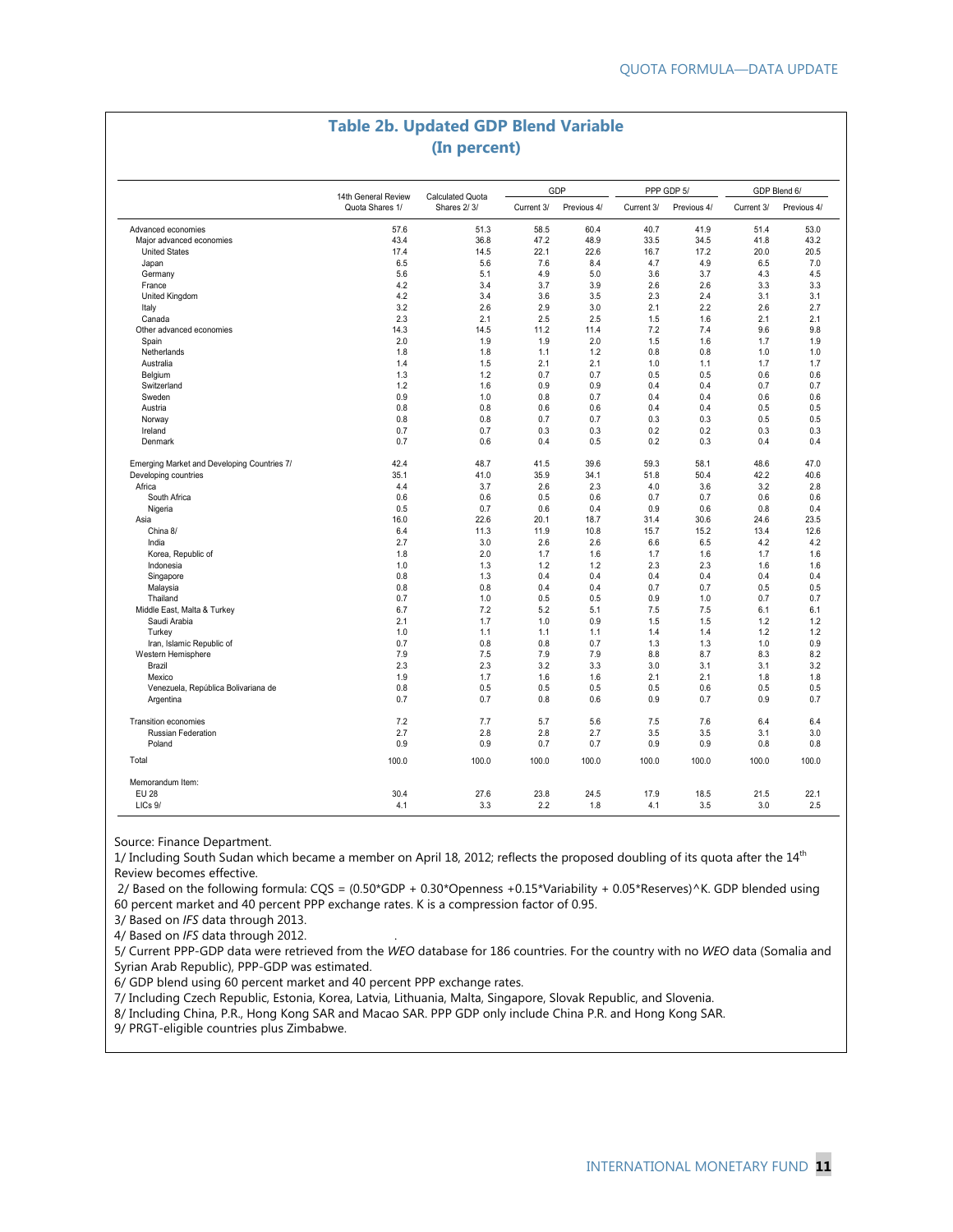### **Table 3. Top 10 Positive and Negative Changes in Calculated Quota Shares (In percentage points)**

|                         | Difference between<br><b>Current and Previous</b><br>Shares (In percent) 1/ | Contribution of Variables to Change in CQS 2/ |          |              |          |             |          |  |  |
|-------------------------|-----------------------------------------------------------------------------|-----------------------------------------------|----------|--------------|----------|-------------|----------|--|--|
| Top 10: Positive Change | Calculated Quota Share                                                      | GDP                                           | PPP      | GDP Blend 3/ | Openness | Variability | Reserves |  |  |
| China 4/                | 0.747                                                                       | 0.336                                         | 0.098    | 0.434        | 0.211    | 0.171       | 0.038    |  |  |
| Switzerland             | 0.271                                                                       | 0.013                                         | $-0.003$ | 0.011        | 0.065    | 0.169       | 0.034    |  |  |
| Nigeria                 | 0.163                                                                       | 0.085                                         | 0.077    | 0.162        | 0.000    | $-0.005$    | 0.002    |  |  |
| Argentina               | 0.085                                                                       | 0.058                                         | 0.036    | 0.094        | 0.001    | $-0.006$    | $-0.005$ |  |  |
| Korea, Republic of      | 0.074                                                                       | 0.037                                         | 0.020    | 0.057        | 0.036    | $-0.012$    | $-0.003$ |  |  |
| France                  | 0.072                                                                       | $-0.043$                                      | $-0.004$ | $-0.047$     | $-0.031$ | 0.158       | $-0.001$ |  |  |
| Saudi Arabia            | 0.043                                                                       | 0.014                                         | 0.005    | 0.019        | 0.007    | $-0.003$    | 0.022    |  |  |
| Qatar                   | 0.039                                                                       | 0.005                                         | 0.001    | 0.007        | 0.012    | 0.014       | 0.004    |  |  |
| India                   | 0.034                                                                       | 0.003                                         | 0.021    | 0.025        | 0.029    | $-0.008$    | $-0.008$ |  |  |
| United Arab Emirates    | 0.032                                                                       | $-0.003$                                      | 0.000    | $-0.004$     | 0.027    | 0.002       | 0.007    |  |  |
| Top 10: Negative Change |                                                                             |                                               |          |              |          |             |          |  |  |
| <b>United States</b>    | $-0.379$                                                                    | $-0.157$                                      | $-0.090$ | $-0.247$     | $-0.039$ | $-0.140$    | $-0.006$ |  |  |
| Japan                   | $-0.338$                                                                    | $-0.232$                                      | $-0.036$ | $-0.267$     | $-0.031$ | $-0.030$    | $-0.042$ |  |  |
| Germany                 | $-0.197$                                                                    | $-0.040$                                      | $-0.021$ | $-0.061$     | $-0.095$ | $-0.055$    | $-0.003$ |  |  |
| Italy                   | $-0.147$                                                                    | $-0.050$                                      | $-0.025$ | $-0.076$     | $-0.054$ | $-0.023$    | $-0.002$ |  |  |
| Spain                   | $-0.097$                                                                    | $-0.039$                                      | $-0.017$ | $-0.056$     | $-0.038$ | $-0.006$    | $-0.001$ |  |  |
| United Kingdom          | $-0.096$                                                                    | 0.029                                         | $-0.016$ | 0.013        | $-0.080$ | $-0.034$    | 0.000    |  |  |
| Brazil                  | $-0.070$                                                                    | $-0.044$                                      | $-0.015$ | $-0.058$     | 0.009    | $-0.011$    | $-0.012$ |  |  |
| Netherlands             | $-0.065$                                                                    | $-0.017$                                      | 0.003    | $-0.014$     | $-0.030$ | $-0.022$    | 0.000    |  |  |
| Belgium                 | $-0.048$                                                                    | $-0.007$                                      | $-0.004$ | $-0.011$     | $-0.024$ | $-0.013$    | $-0.001$ |  |  |
| Greece                  | $-0.046$                                                                    | $-0.014$                                      | $-0.007$ | $-0.021$     | $-0.015$ | $-0.008$    | 0.000    |  |  |

Source: Finance Department.

1/ Current and previous calculations are based on data through 2013 and 2012 respectively, using the existing formula. 2/The difference between the current dataset through 2013 and the previous dataset through 2012, multiplied by the variable weight in the quota formula. The change in CQS also reflects the effect of compression.

3/ GDP blend using 60 percent market and 40 percent PPP exchange rates.

4/ Includes China, P.R., Hong Kong SAR, and Macao SAR.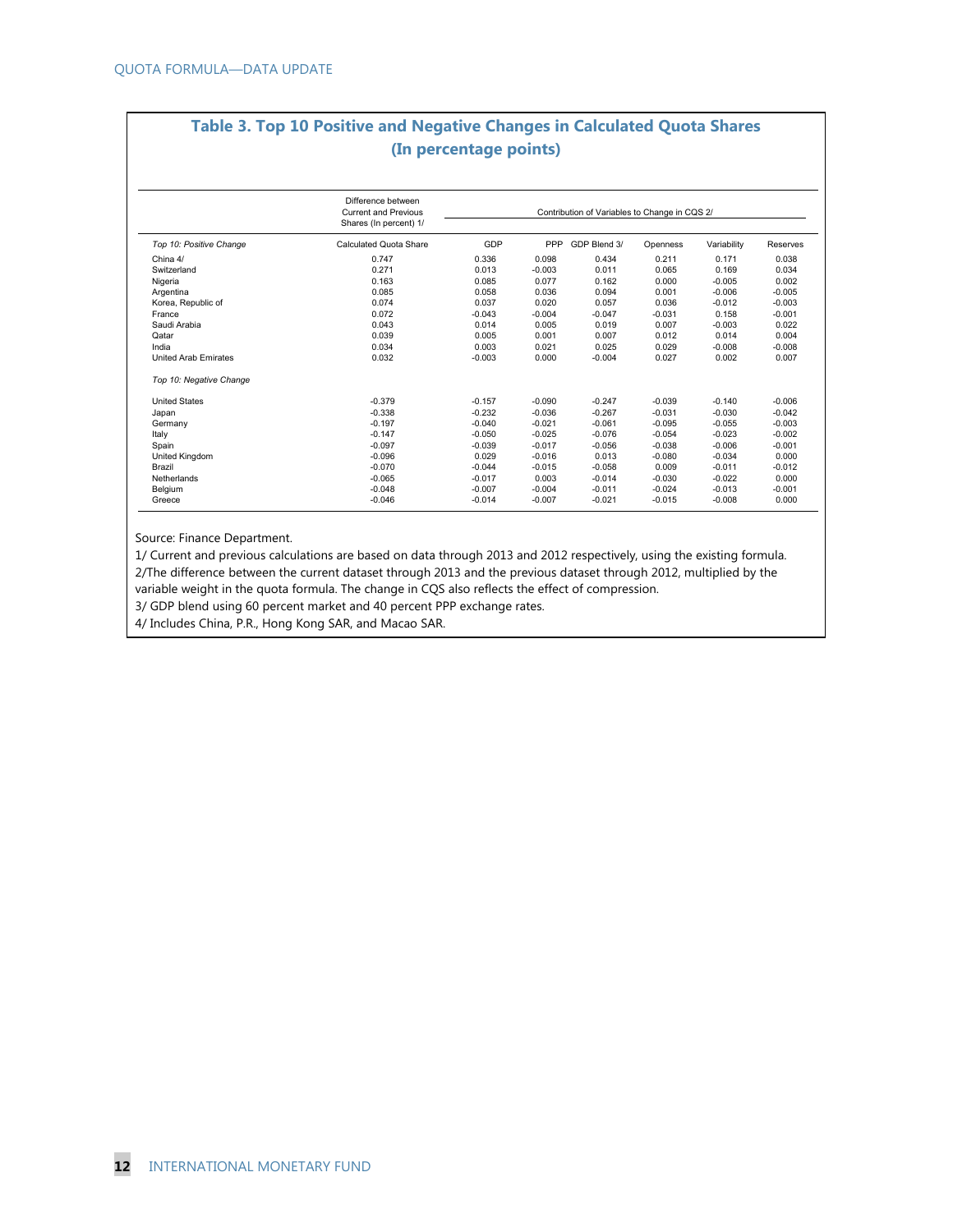| (In percentage points)                                                                                                     |                                |                                                    |                                                    |                                  |                                  |                                                     |                                                    |  |  |  |
|----------------------------------------------------------------------------------------------------------------------------|--------------------------------|----------------------------------------------------|----------------------------------------------------|----------------------------------|----------------------------------|-----------------------------------------------------|----------------------------------------------------|--|--|--|
|                                                                                                                            | 14th General Review            | Difference 3/                                      |                                                    |                                  | Number of Countries              | Post Second Round                                   | Difference 7/                                      |  |  |  |
|                                                                                                                            | Quota Share 2/<br>(In percent) | Current 4/                                         | Previous 5/                                        | Current                          | Previous                         | Quota Share 6/<br>(In percent)                      |                                                    |  |  |  |
| <b>Advanced economies</b>                                                                                                  | 57.6                           | $-6.3$                                             | $-5.1$                                             | 26                               | 26                               | 60.5                                                | $-2.2$                                             |  |  |  |
| Underrepresented<br>Overrepresented                                                                                        | ٠                              | 1.0<br>$-7.3$                                      | 0.8<br>$-5.9$                                      | 8<br>18                          | 10<br>16                         | $\overline{\phantom{a}}$<br>--                      | 1.8<br>$-4.1$                                      |  |  |  |
| <b>Emerging Market and Developing Countries</b>                                                                            | 42.4                           | 6.3                                                | 5.1                                                | 162                              | 162                              | 39.5                                                | 2.2                                                |  |  |  |
| Underrepresented<br>Overrepresented                                                                                        | ٠                              | 9.0<br>$-2.7$                                      | 7.9<br>$-2.8$                                      | 64<br>98                         | 64<br>98                         | --<br>--                                            | 8.9<br>$-6.7$                                      |  |  |  |
| <b>Total Underrepresented Countries</b><br><b>Total Overrepresented Countries</b>                                          | 35.8<br>64.2                   | 10.0<br>$-10.0$                                    | 8.7<br>$-8.7$                                      | 72<br>116                        | 74<br>114                        | 30.7<br>69.3                                        | 10.7<br>$-10.7$                                    |  |  |  |
| Memorandum Items:<br><b>EU 28</b><br>Underrepresented<br>Overrepresented<br>LICs 8/<br>Underrepresented<br>Overrepresented | 30.4<br>4.1                    | $-2.8$<br>0.7<br>$-3.5$<br>$-0.9$<br>0.4<br>$-1.3$ | $-2.0$<br>0.8<br>$-2.8$<br>$-1.1$<br>0.2<br>$-1.3$ | 28<br>12<br>16<br>74<br>14<br>60 | 28<br>13<br>15<br>74<br>13<br>61 | 32.0<br>$\overline{\phantom{a}}$<br>4.3<br>--<br>-- | $-0.5$<br>2.2<br>$-2.8$<br>$-1.8$<br>0.1<br>$-1.9$ |  |  |  |

# **Table 4. Under- and Overrepresented Countries by Major Country Groups 1/**

Source: Finance Department.

1/ Under- and over-represented countries for the two datasets, respectively.

2/ Includes South Sudan which became a member on April 18, 2012; reflects the proposed doubling of its quota after the 14<sup>th</sup> Review becomes effective.

3/ Difference between calculated quota shares and 14<sup>th</sup> General Review quota shares.

4/ Based on *IFS* data through 2013.

5/ Based on *IFS* data through 2012.

6/ The "post second round" reflects the ad hoc quota increases for 54 members under the 2008 reform, which became effective in March 2011. For the two countries that have not yet consented to and paid for their quota increase  $11^{th}$  Review proposed quotas are used.

7/ Difference between calculated quota shares based on *IFS* data through 2008 and post second round quota shares.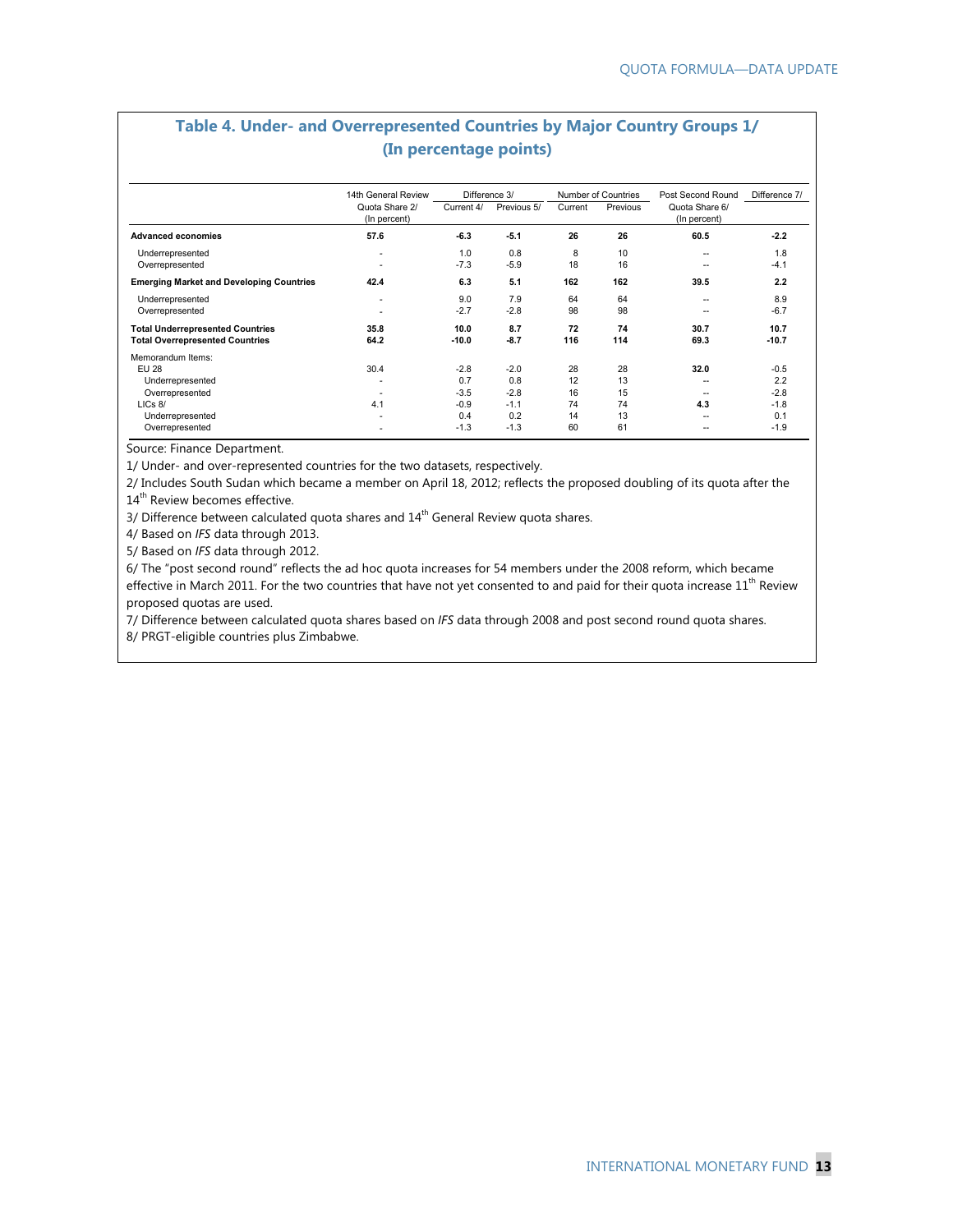

Source: Finance Department.

1/ The contribution of a quota variable to the CQS of each major group is defined as its share (for the relevant group) multiplied by its coefficient in the quota formula. The contributions will not add to the CQS due to compression.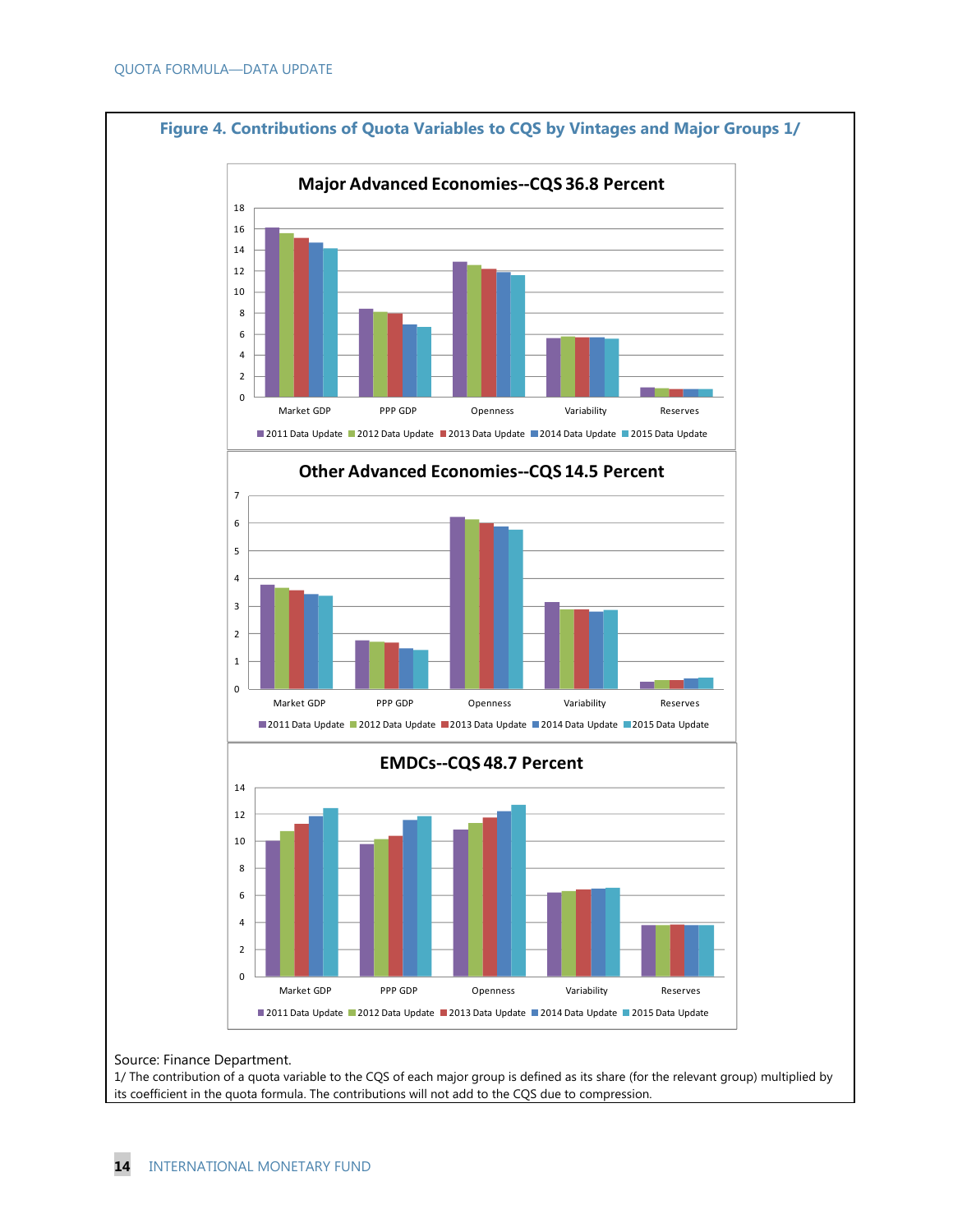# **QUOTA VARIABLES: TAKING STOCK**

**10. The Board's deliberations on the quota formula review (QFR) provided important building blocks for agreement on a new quota formula that better reflects members' relative positions in the world economy.**<sup>8</sup> It was agreed that the principles that underpinned the 2008 reform remained valid. Thus, the formula should be simple and transparent, consistent with the multiple roles of quotas,<sup>9</sup> produce results that are broadly acceptable to the membership, and be feasible to implement statistically based on timely, high quality and widely available data. Other key results of the review were:

- Agreement that GDP should remain the most important variable, with the largest weight in the formula and scope to further increase its weight.
- Agreement that openness should continue to play an important role in the formula, and concerns regarding this variable need to be thoroughly examined and addressed.
- Considerable support for dropping variability from the formula, with some conditioning their support on other elements of the reform package, including how its weight is reallocated and the adequacy of measures to protect the poorest members.
- Considerable support for retaining reserves with its current weight.
- Consideration will be given to whether or not (i) the weight of PPP GDP in the GDP blend variable and (ii) the current level of compression should be adjusted.
- Consideration will be given to whether and how to take account of very significant voluntary financial contributions through ad hoc adjustments as part of the  $15<sup>th</sup>$  Review.
- Agreement that measures should be taken to protect the voice and representation of the poorest members, with considerable support for addressing this issue as part of the 15<sup>th</sup> Review.

**11. Directors have had further informal exchanges on these issues in the context of the 2013 and 2014 data updates.** In light of the outcome of the QFR, the staff paper prepared as background for the June 2013 discussion presented additional work on the openness variable and on the links between variability and balance of payments difficulties that do not necessarily lead to use of Fund resources.<sup>10</sup> It also presented illustrative simulations of possible reforms of the quota

<sup>-</sup>8 See *Outcome of the Quota Formula Review—Report of the Executive Board to the Board of Governors* (1/30/13). http://www.imf.org/external/np/pp/eng/2013/013013.pdf

 $^9$  These include their key role in determining the Fund's financial resources, their role in decisions on members' access to Fund resources, their role in determining members' shares in a general allocation of SDRs, and their close link with members' voting rights.

<sup>&</sup>lt;sup>10</sup> See *Quota Formula—Data Update and Further Considerations* (6/5/13). http://www.imf.org/external/np/pp/eng/2013/060513.pdf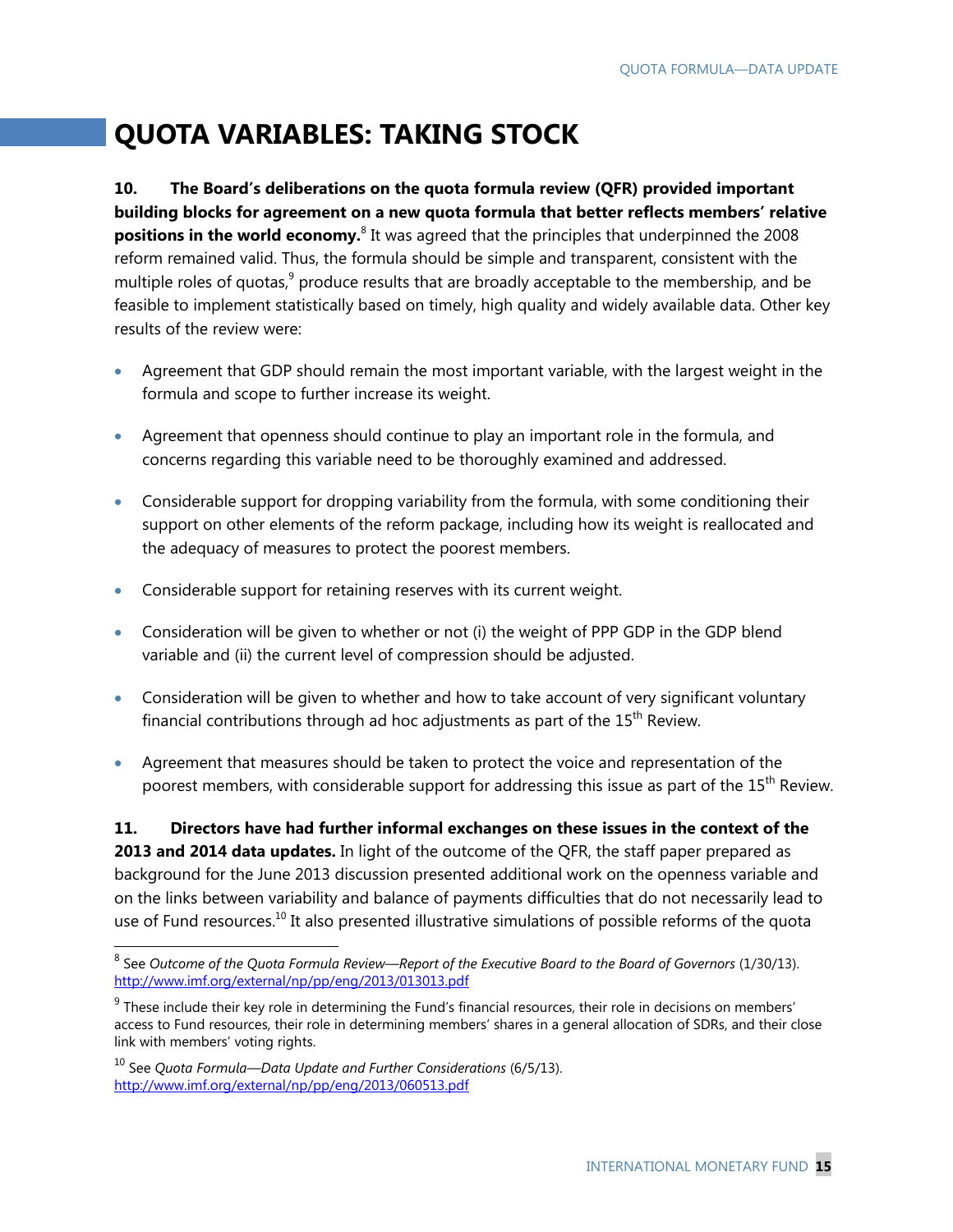formula, building on the results of the QFR. The staff paper prepared as background for the July 2014 discussion presented additional work on PPP GDP (including an assessment of data quality following the update of the 2011 International Comparison Program), and updated staff's earlier examination of the openness variable based on the latest data. $11,12$  It also presented illustrative simulations of possible reforms of the quota formula, building on the QFR and earlier Board discussions.

**12. Directors' views at the July 2014 discussion were broadly unchanged from those expressed previously.** Differences remained on several issues, including the weight of GDP, the mix of market and PPP GDP in the GDP blend, the weight of openness, and whether to limit the overall boost that individual countries obtain from openness. The importance of agreeing on an integrated package of reforms was also reiterated.

# **ILLUSTRATIVE CALCULATIONS**

**13. Staff has updated the illustrative simulations of possible reforms of the quota formula presented in the July 2014 paper, using the latest data.** Given the divergent views expressed at the last informal discussion, no new simulations have been introduced at this stage, though other variants and combinations of the approaches presented below could be considered. The simulations are purely illustrative and no proposals are made.

**14. As noted in the last paper, the simulations take the outcome of the QFR as a starting point.** Given the considerable support expressed for dropping variability, all simulations exclude this variable. As discussed in previous papers (and summarized in Annex II of *Quota Formula – Data Update and Further Considerations,* July 2, 2014), staff has undertaken extensive work to explore the links between variability and actual or potential demand for Fund resources and has found no evidence of such a link. Previous staff work has also highlighted the difficulties of identifying a superior measure. This said, it is recognized that some Directors have conditioned their support for dropping variability on other elements of the reform package. The simulations also maintain reserves with its current weight in line with the QFR.

**15.** Set 1 shows four different approaches to reallocate the weight of variability: (i) split evenly between GDP and openness (thereby increasing the relative weight of openness), (ii) split between GDP (2/3) and openness (1/3) leaving the relative weights of GDP and openness broadly unchanged, (iii) all to GDP (thereby increasing the relative weight of GDP), and (iv) all to GDP and a

-

<sup>&</sup>lt;sup>11</sup> See *Quota Formula—Data Update and Further Considerations (7/2/14).* http://www.imf.org/external/np/pp/eng/2014/070214.pdf

 $12$  Annex I updates previous staff analysis on the characteristics of PPP GDP and openness in light of the latest data update and notes that key conclusions from previous work remain broadly unchanged.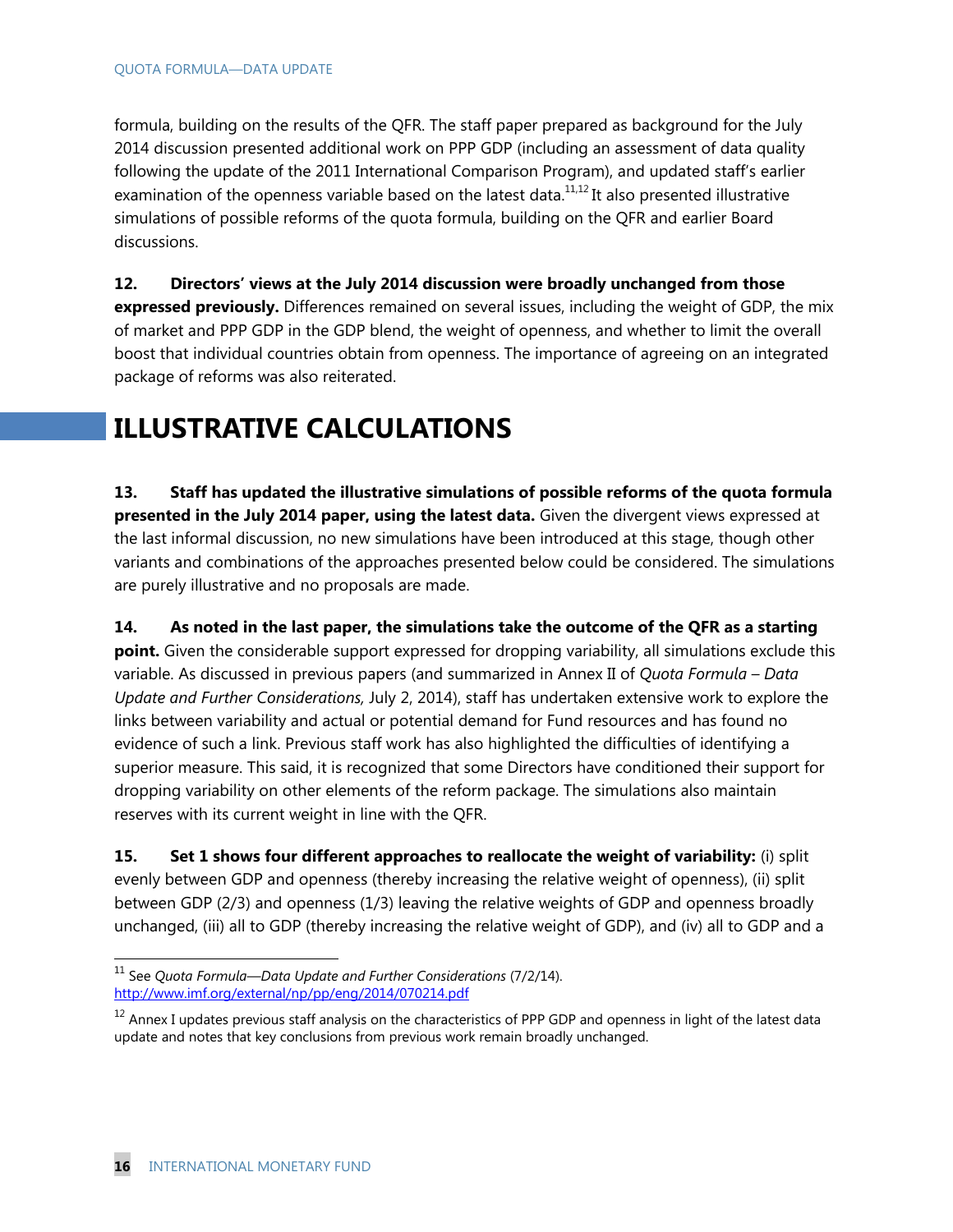lower weight for openness (0.25), which would effectively increase the weight of GDP to 0.7 in the formula.

#### **16. Set 2 shows a range of options for adjusting the weight of PPP GDP in the GDP blend.**

These include increasing the weight of PPP GDP in the blend to 45 and 50 percent, respectively. A simulation is also shown with the weight of PPP GDP reduced to 35 percent. As noted previously, a combination of dropping variability and reducing the weight of PPP GDP would lead to a lower CQS for a large number of EMDCs, including LICs.

#### **17. Set 3 explores the implications of introducing a cap that limits the overall boost**

**individual countries can receive from openness.** As noted in Annex I, staff has explored the possible use of a cap to address one possible concern with the openness variable, namely that for some countries it can generate CQS that appear very large in relation to other measures of their relative economic positions. In line with the approach taken in the last two data update papers, two types of caps are illustrated: one capping the absolute level of openness in relation to market GDP (absolute cap) and the second capping the ratio of openness to GDP blend shares (share cap).

**18. Set 4 illustrates the impact of introducing more compression into the formula.** A compression factor of 0.925 is applied to the simulations presented in Set 1.

**19. Summary results for the 35 members with the largest quotas and for major country groups are presented below.** Table 5 provides an overview of the results for major country groups and detailed results for all members are presented in the Statistical Appendix (issued separately). The overall results are broadly similar to those illustrated in the July 2014 paper, though starting from a different base given the data update. The main results can be summarized as follows:

- *Set 1 Simplification of the Current Formula dropping variability, keeping current GDP and openness measures (Table 6*). Dropping variability and allocating part or all of the weight to GDP reduces (compared to the current formula) the CQS of other advanced economies and increases that of major advanced economies and EMDCs as a group. The shifts are larger when the weight of openness is also reduced. The majority of large countries gain from dropping variability, while less than one third of small countries gain.
- Set 2 Same as Set 1, but with different combinations of GDP blend (Tables 7-10). Increasing the weight of PPP GDP in the GDP blend leads to a higher CQS for EMDCs relative to the current CQS. More EMDCs and small countries gain with an increased weight for PPP GDP relative to Set 1. Conversely, increasing the weight of market GDP in the GDP blend reduces the share of both EMDCs and LICs.
- Set 3 Same as Set 1, but with different openness measures (Tables 11-13). Capping openness tends to reduce the CQS of other advanced economies and increases the CQS for major advanced economies and EMDCs as a group. Also, there are generally a larger number of gainers among both EMDCs and small countries compared with Set 1, including when the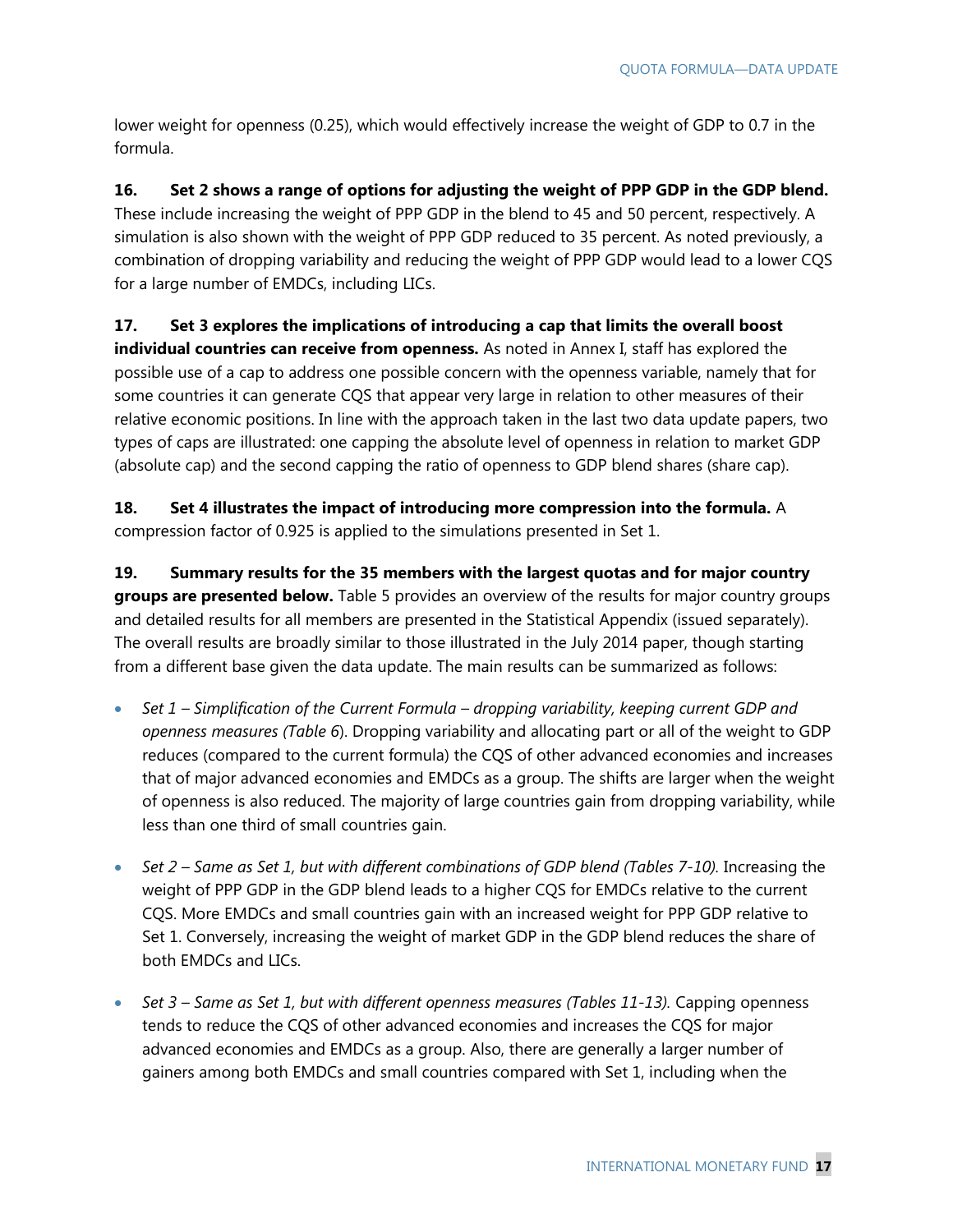weight of openness is reduced, as capping openness redistributes the very large boost received by some countries under the current measure across the rest of the membership.

 *Set 4– Same as Set 1, but with higher compression (0.925) (Table 14)*. Higher compression reduces the share of the largest economies and increases the share of all other members. As a result, it leads to the largest number of gainers among EMDCs and LICs, as well as among small countries.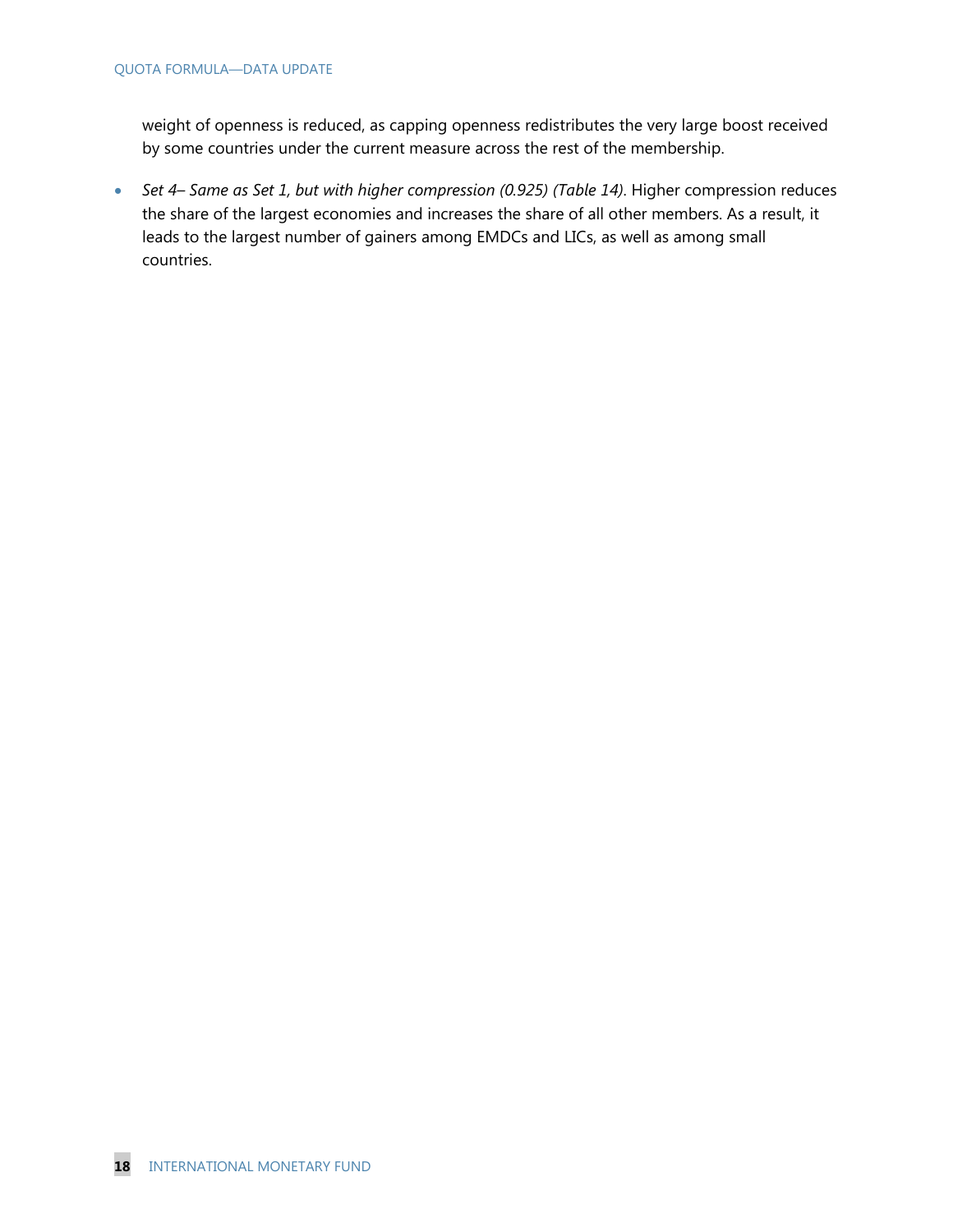|                                                                                                                                                                                                                                                                                          |                                  | Calculated Quota Share (in percent) |                                  |                              |                               |                                       | of which:                             |                      |                            | of which: 2/                |
|------------------------------------------------------------------------------------------------------------------------------------------------------------------------------------------------------------------------------------------------------------------------------------------|----------------------------------|-------------------------------------|----------------------------------|------------------------------|-------------------------------|---------------------------------------|---------------------------------------|----------------------|----------------------------|-----------------------------|
|                                                                                                                                                                                                                                                                                          | Major<br>Advanced Advanced       | Other                               | <b>EMDCs</b>                     | LIC <sub>s</sub>             | Number<br>of<br>Gainers<br>1/ | AEs<br>(26)                           | <b>EMDCs</b><br>excl.<br>LICs<br>(88) | <b>LICs</b><br>(74)  | Large<br>countries<br>(18) | Small<br>countries<br>(170) |
| 14th Review Quota Share<br><b>Current CQS</b>                                                                                                                                                                                                                                            | 43.36<br>36.80                   | 14.28<br>14.52                      | 42.36<br>48.68                   | 4.13<br>3.27                 |                               |                                       |                                       |                      |                            |                             |
| Set 1. Current GDP and openness measures, dropping varialbility<br>1. Weight of variability split evenly between GDP and openness<br>2. Weight of variability split between GDP (2/3) and openness (1/3)<br>3. All weight of variability to GDP<br>4. Weight of openness reduced to 0.25 | 37.29<br>37.37<br>37.53<br>37.69 | 13.82<br>13.59<br>13.12<br>12.64    | 48.88<br>49.04<br>49.36<br>49.67 | 3.20<br>3.21<br>3.24<br>3.27 | 63<br>57<br>52<br>49          | 6<br>6<br>5<br>5                      | 27<br>25<br>26<br>23                  | 30<br>26<br>21<br>21 | 12<br>13<br>12<br>12       | 51<br>44<br>40<br>37        |
| Set 2. Same as Set 1, but with different GDP blends<br>1. Weight of variability split evenly between GDP and openness<br>a. 50/50 GDP blend<br>b. 55/45 GDP blend<br>c. 65/35 GDP blend                                                                                                  | 36.56<br>36.93<br>37.66          | 13.59<br>13.71<br>13.94             | 49.85<br>49.37<br>48.40          | 3.31<br>3.26<br>3.14         | 72<br>69<br>55                | 3<br>5<br>9                           | 35<br>31<br>24                        | 34<br>33<br>22       | 10<br>12<br>14             | 62<br>57<br>41              |
| 2. Weight of variability split between GDP (2/3) and openness (1/3)<br>a. 50/50 GDP blend<br>b. 55/45 GDP blend<br>c. 65/35 GDP blend                                                                                                                                                    | 36.61<br>36.99<br>37.75          | 13.34<br>13.46<br>13.71             | 50.05<br>49.55<br>48.53          | 3.33<br>3.27<br>3.15         | 63<br>62<br>53                | 3<br>5<br>8                           | 31<br>30<br>22                        | 29<br>27<br>23       | 10<br>12<br>14             | 53<br>50<br>39              |
| 3. All weight of variability to GDP<br>a. 50/50 GDP blend<br>b. 55/45 GDP blend<br>c. 65/35 GDP blend                                                                                                                                                                                    | 36.70<br>37.11<br>37.94          | 12.85<br>12.98<br>13.25             | 50.46<br>49.91<br>48.81          | 3.37<br>3.31<br>3.18         | 56<br>56<br>45                | 1<br>5<br>6                           | 29<br>26<br>20                        | 26<br>25<br>19       | 9<br>12<br>13              | 47<br>44<br>32              |
| 4. Weight of openness reduced to 0.25<br>a. 50/50 GDP blend<br>b. 55/45 GDP blend<br>c. 65/35 GDP blend                                                                                                                                                                                  | 36.79<br>37.24<br>38.13          | 12.35<br>12.50<br>12.79             | 50.86<br>50.27<br>49.08          | 3.41<br>3.34<br>3.20         | 56<br>55<br>44                | $\overline{c}$<br>$\overline{4}$<br>5 | 28<br>27<br>22                        | 26<br>24<br>17       | 10<br>11<br>12             | 46<br>44<br>32              |

1/ Countries with positive change in relation to current CQS.

2/ Countries are classified as "large" if their current GDP blend share exceeds 1.0 percent.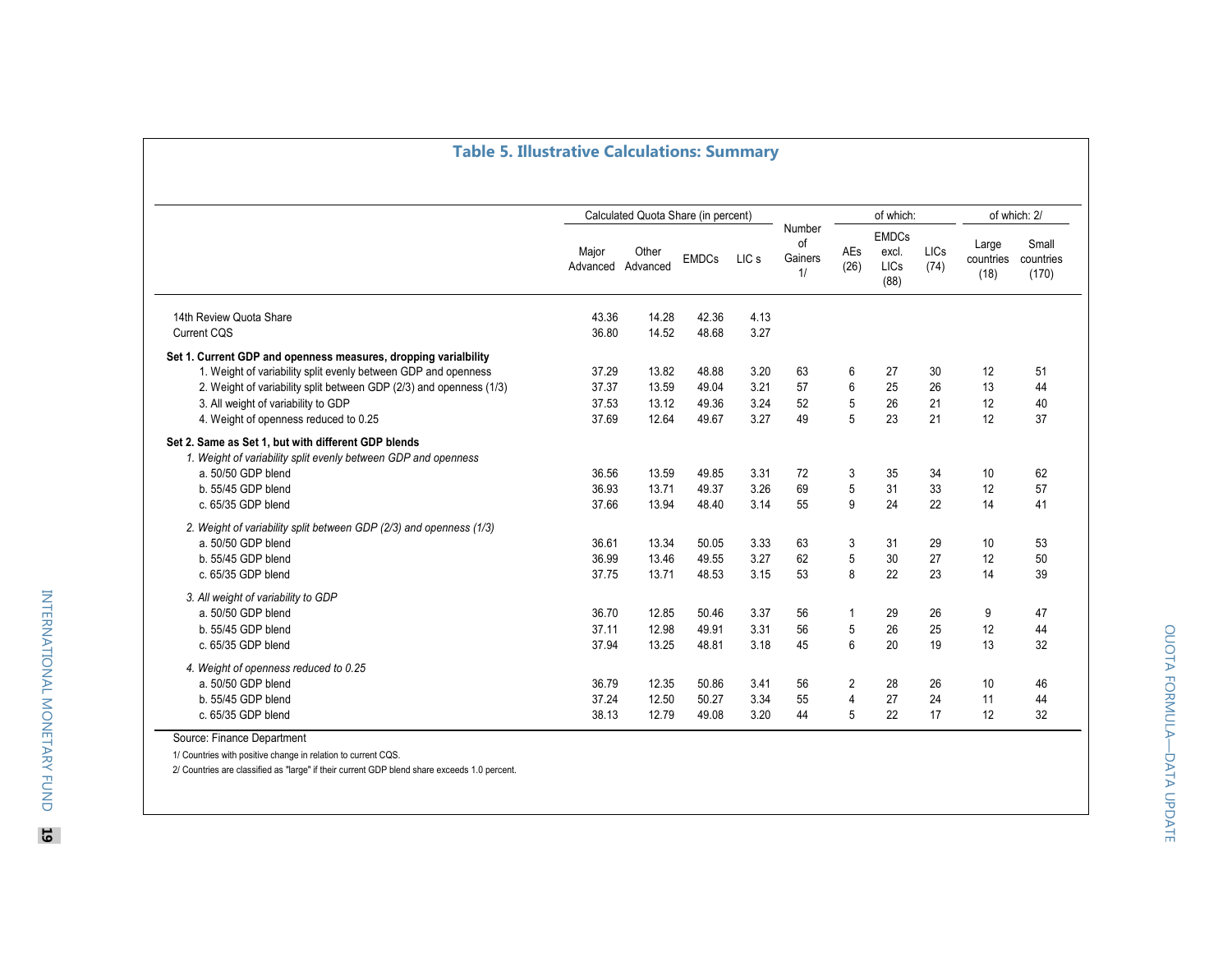### **Table 5. Illustrative Calculations: Summary (concluded)**

|                                                                                                                              |                   | Calculated Quota Share (in percent) |              |                  |                               |                | of which:                             |                     |                            | of which: 2/                |
|------------------------------------------------------------------------------------------------------------------------------|-------------------|-------------------------------------|--------------|------------------|-------------------------------|----------------|---------------------------------------|---------------------|----------------------------|-----------------------------|
|                                                                                                                              | Major<br>Advanced | Other<br>Advanced                   | <b>EMDCs</b> | LIC <sub>s</sub> | Number<br>of<br>Gainers<br>1/ | AEs<br>(26)    | <b>EMDCs</b><br>excl.<br>LICs<br>(88) | <b>LICs</b><br>(74) | Large<br>countries<br>(18) | Small<br>countries<br>(170) |
| 14th Review Quota Share                                                                                                      | 43.36             | 14.28                               | 42.36        | 4.13             |                               |                |                                       |                     |                            |                             |
| <b>Current CQS</b>                                                                                                           | 36.80             | 14.52                               | 48.68        | 3.27             |                               |                |                                       |                     |                            |                             |
| Set 3. Same as Set 1, but with different openness measures<br>1. Weight of variability split evenly between GDP and openness |                   |                                     |              |                  |                               |                |                                       |                     |                            |                             |
| a. Nominal openness capped at 85th percentile                                                                                | 37.86             | 13.22                               | 48.91        | 3.23             | 76                            | 10             | 33                                    | 33                  | 17                         | 59                          |
| b. Nominal openness capped at 75th percentile                                                                                | 38.16             | 12.95                               | 48.89        | 3.23             | 78                            | 13             | 32                                    | 33                  | 17                         | 61                          |
| c. Openness share capped at 1.8                                                                                              | 38.58             | 12.11                               | 49.31        | 3.29             | 85                            | 12             | 38                                    | 35                  | 17                         | 68                          |
| d. Openness share capped at 1.5                                                                                              | 38.78             | 11.68                               | 49.54        | 3.31             | 83                            | 11             | 39                                    | 33                  | 16                         | 67                          |
| 2. Weight of variability split between GDP (2/3) and openness (1/3)                                                          |                   |                                     |              |                  |                               |                |                                       |                     |                            |                             |
| a. Nominal openness capped at 85th percentile                                                                                | 37.91             | 13.02                               | 49.07        | 3.25             | 72                            | 9              | 32                                    | 31                  | 16                         | 56                          |
| b. Nominal openness capped at 75th percentile                                                                                | 38.18             | 12.77                               | 49.05        | 3.25             | 72                            | 10             | 30                                    | 32                  | 17                         | 55                          |
| c. Openness share capped at 1.8                                                                                              | 38.57             | 11.99                               | 49.44        | 3.30             | 79                            | 11             | 35                                    | 33                  | 17                         | 62                          |
| d. Openness share capped at 1.5                                                                                              | 38.76             | 11.59                               | 49.65        | 3.32             | 82                            | 11             | 38                                    | 33                  | 16                         | 66                          |
| 3. All weight of variability to GDP                                                                                          |                   |                                     |              |                  |                               |                |                                       |                     |                            |                             |
| a. Nominal openness capped at 85th percentile                                                                                | 37.99             | 12.63                               | 49.38        | 3.27             | 60                            | 7              | 26                                    | 27                  | 14                         | 46                          |
| b. Nominal openness capped at 75th percentile                                                                                | 38.23             | 12.41                               | 49.37        | 3.27             | 61                            | $\overline{7}$ | 27                                    | 27                  | 14                         | 47                          |
| c. Openness share capped at 1.8                                                                                              | 38.56             | 11.74                               | 49.70        | 3.32             | 75                            | 9              | 35                                    | 31                  | 16                         | 59                          |
| d. Openness share capped at 1.5                                                                                              | 38.72             | 11.39                               | 49.89        | 3.34             | 74                            | 9              | 34                                    | 31                  | 15                         | 59                          |
| Set 4. Same as Set 1, but with higher compression (0.925)                                                                    |                   |                                     |              |                  |                               |                |                                       |                     |                            |                             |
| 1. Dropping variability, weight split evenly between GDP and openness                                                        | 36.30             | 14.15                               | 49.55        | 3.46             | 120                           | 9              | 57                                    | 54                  | 10                         | 110                         |
| 2. Dropping variability, weight split between GDP (2/3) and openness (1/3)                                                   | 36.38             | 13.92                               | 49.70        | 3.48             | 113                           | 6              | 55                                    | 52                  | 11                         | 102                         |
| 3. Dropping variability, all weight to GDP                                                                                   | 36.53             | 13.45                               | 50.02        | 3.51             | 107                           | 6              | 51                                    | 50                  | 12                         | 95                          |
| 4. Dropping variability, weight of openness reduced to 0.25                                                                  | 36.69             | 12.98                               | 50.33        | 3.54             | 106                           | 5              | 49                                    | 52                  | 12                         | 94                          |

2/ Countries are classified as "large" if their current GDP blend share exceeds 1.0 percent.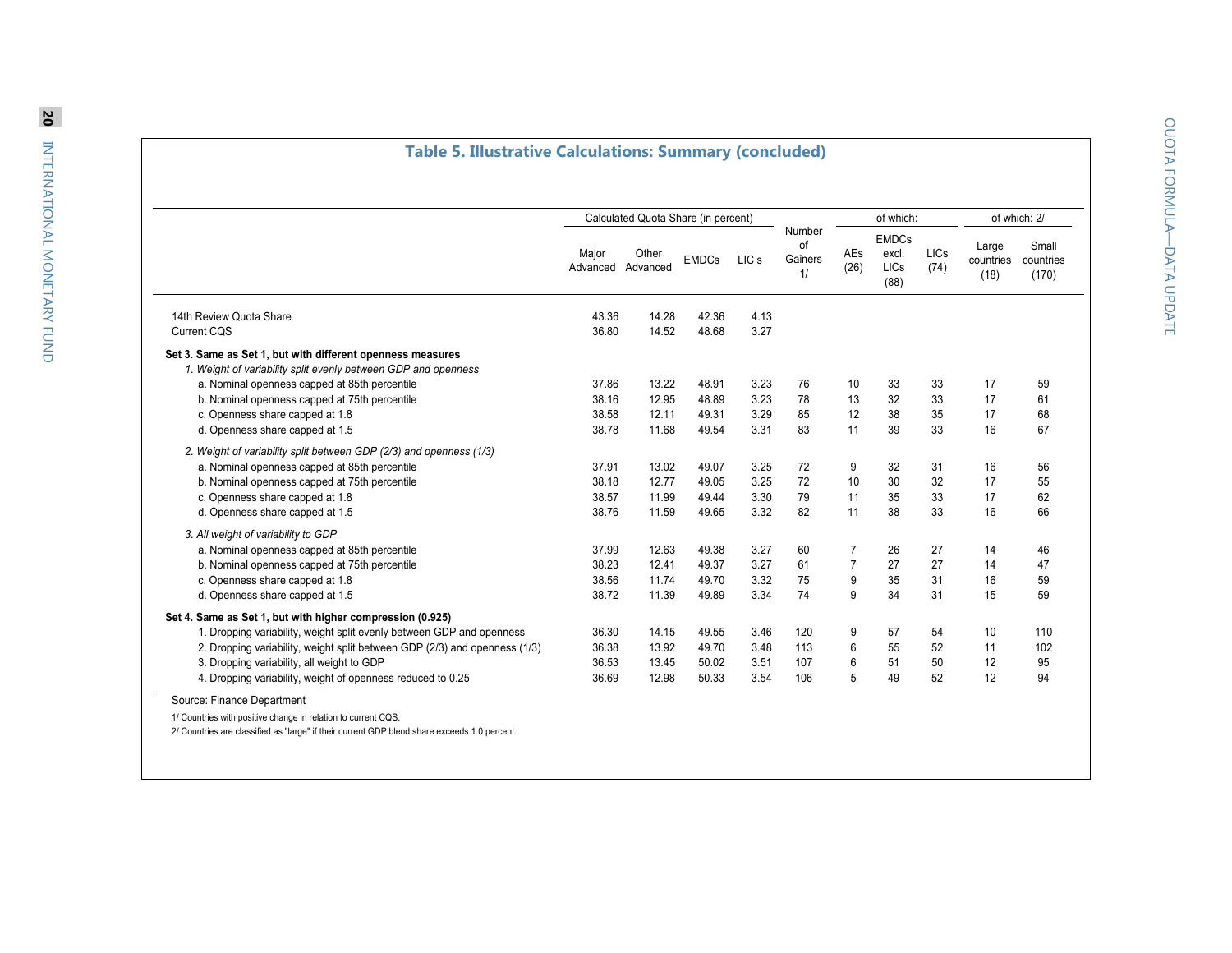# **CONCLUDING REMARKS**

**20. This paper presents the results of updating the quota data set by one year to cover the period through 2013.** Overall, the results reflect a continuation of several broad trends observed in previous updates. In particular, based on the current formula, the calculated quota share of EMDCs as a group has increased further, and now stands at 48.7 percent compared with 47.4 percent at the last update and 41.8 percent at the time of the 14<sup>th</sup> General Quota Review. This implies that, on the same basis, EMDCs in aggregate would be under-represented by 6.3 pp when compared with the  $14<sup>th</sup>$  Review quota shares.

### **21. The paper also updates the illustrative simulations of possible reforms of the quota formula presented in the July 2014 paper using the new data.** These simulations build on earlier work and take as a starting point the outcome of the QFR. They are intended to be purely illustrative and other variants and combinations could also be considered.

#### **22. Directors may wish to comments on the following issues:**

- How do Directors assess the relative merits of alternative possible reforms of the formula in light of the latest data update? Have these views changed in light of the latest data update?
- Are there any areas where additional work would be useful?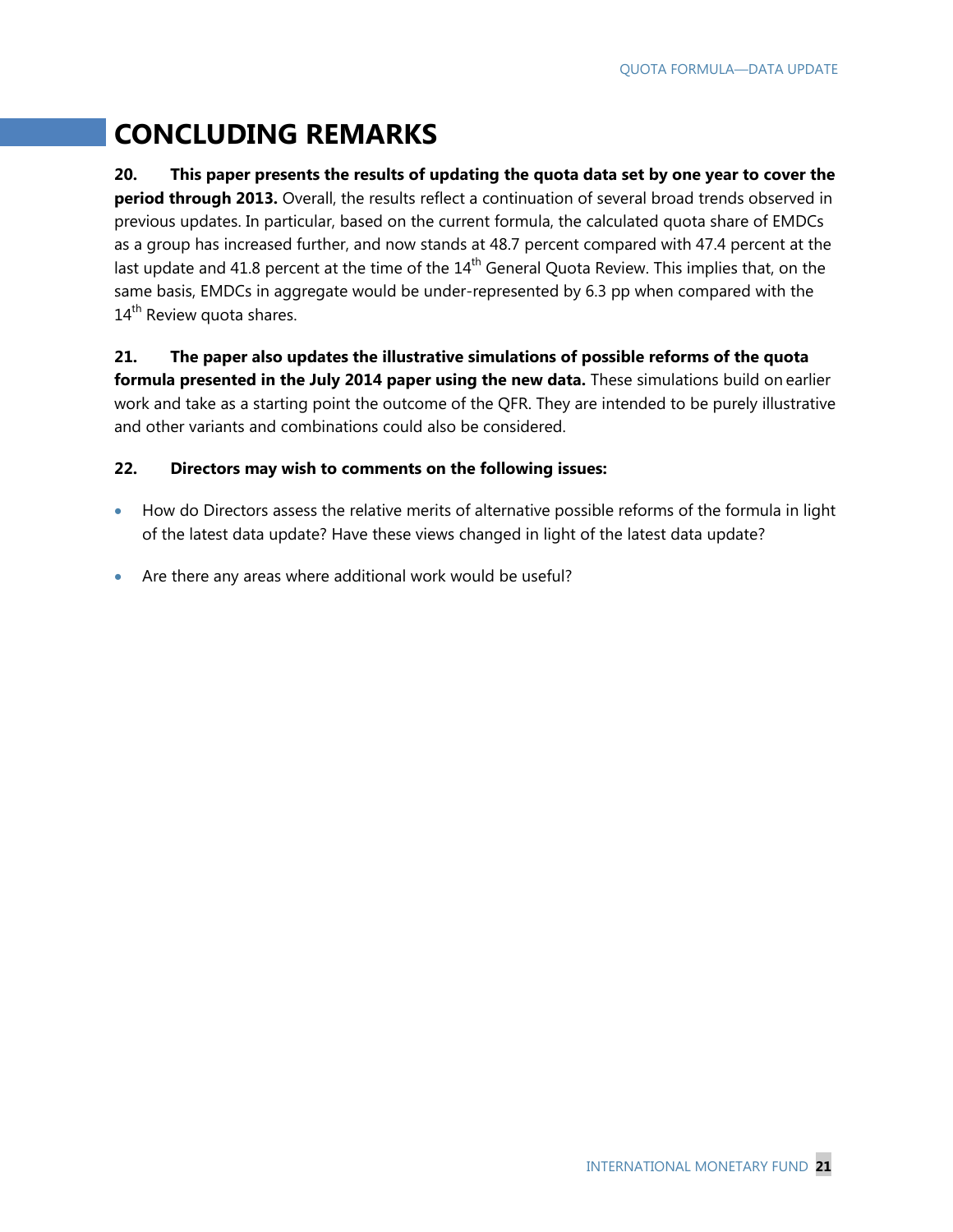#### **Table 6. Illustrative Calculations—Current GDP and Openness Measures, and Dropping Variability (In percent)**

|                                             |                                     |                    |            | Formula w/o variability, and weight spilt: |                     | Formula w/o<br>variability and:          |
|---------------------------------------------|-------------------------------------|--------------------|------------|--------------------------------------------|---------------------|------------------------------------------|
|                                             | 14th<br>General<br>Review<br>Quotas | Current<br>Formula | Even split | GDP (2/3),<br>openness<br>(1/3)            | All to GDP<br>blend | Weight of<br>openness<br>reduced to 0.25 |
| Advanced economies                          | 57.6                                | 51.3               | 51.1       | 51.0                                       | 50.6                | 50.3                                     |
| Major advanced economies                    | 43.4                                | 36.8               | 37.3       | 37.4                                       | 37.5                | 37.7                                     |
| <b>United States</b>                        | 17.4                                | 14.5               | 14.9       | 15.1                                       | 15.4                | 15.7                                     |
| Japan                                       | 6.5                                 | 5.6                | 5.6        | 5.7                                        | 5.8                 | 5.9                                      |
| Germany                                     | 5.6                                 | 5.1                | 5.1        | 5.1                                        | 4.9                 | 4.8                                      |
| France                                      | 4.2                                 | 3.4                | 3.4        | 3.4                                        | 3.4                 | 3.3                                      |
| United Kingdom                              | 4.2                                 | 3.4                | 3.4        | 3.4                                        | 3.3                 | 3.3                                      |
| Italy                                       | 3.2                                 | 2.6                | 2.6        | 2.6                                        | 2.6                 | 2.5                                      |
| Canada                                      | 2.3                                 | 2.1                | 2.2        | 2.2                                        | 2.2                 | 2.1                                      |
| Other advanced economies                    | 14.3                                | 14.5               | 13.8       | 13.6                                       | 13.1                | 12.6                                     |
| Spain                                       | 2.0                                 | 1.9                | 1.9        | 1.9                                        | 1.8                 | 1.8                                      |
| Netherlands                                 | 1.8                                 | 1.8                | 1.7        | 1.7                                        | 1.6                 | 1.5                                      |
| Australia                                   | 1.4                                 | 1.5                | 1.6        | 1.6                                        | 1.6                 | 1.6                                      |
| Belgium                                     | 1.3                                 | 1.2                | 1.1        | 1.1                                        | 1.0                 | 1.0                                      |
| Switzerland                                 | 1.2                                 | 1.6                | 1.5        | 1.5                                        | 1.4                 | 1.3                                      |
| Sweden                                      | 0.9                                 | 1.0                | 0.9        | 0.9                                        | 0.8                 | 0.8                                      |
| Austria                                     | 0.8                                 | 0.8                | 0.7        | 0.7                                        | 0.7                 | 0.7                                      |
| Norway                                      | 0.8                                 | 0.8                | 0.7        | 0.7                                        | 0.7                 | 0.7                                      |
| Ireland                                     | 0.7                                 | 0.7                | 0.7        | 0.7                                        | 0.6                 | 0.6                                      |
| Denmark                                     | 0.7                                 | 0.6                | 0.6        | 0.6                                        | 0.6                 | 0.5                                      |
| Emerging Market and Developing Countries 1/ | 42.4                                | 48.7               | 48.9       | 49.0                                       | 49.4                | 49.7                                     |
| Africa                                      | 4.4                                 | 3.7                | 3.5        | 3.5                                        | 3.6                 | 3.6                                      |
| South Africa                                | 0.6                                 | 0.6                | 0.6        | 0.6                                        | 0.6                 | 0.6                                      |
| Nigeria                                     | 0.5                                 | 0.7                | 0.7        | 0.7                                        | 0.7                 | 0.7                                      |
| Asia                                        | 16.0                                | 22.6               | 23.6       | 23.7                                       | 23.9                | 24.1                                     |
| China 2/                                    | 6.4                                 | 11.3               | 11.9       | 12.0                                       | 12.2                | 12.3                                     |
| India                                       | 2.7                                 | 3.0                | 3.3        | 3.3                                        | 3.4                 | 3.5                                      |
| Korea, Republic of                          | 1.8                                 | 2.0                | 2.1        | 2.1                                        | 2.1                 | 2.0                                      |
| Indonesia                                   | 1.0                                 | 1.3                | 1.3        | 1.4                                        | 1.4                 | 1.4                                      |
| Singapore                                   | 0.8                                 | 1.3                | 1.3        | 1.2                                        | 1.1                 | 1.0                                      |
| Malaysia                                    | 0.8                                 | 0.8                | 0.8        | 0.8                                        | 0.8                 | 0.7                                      |
| Thailand                                    | 0.7                                 | 1.0                | 0.9        | 0.9                                        | 0.9                 | 0.9                                      |
| Middle East, Malta and Turkey               | 6.7                                 | 7.2                | 6.8        | 6.8                                        | 6.8                 | 6.9                                      |
| Saudi Arabia                                | 2.1                                 | 1.7                | 1.5        | 1.5                                        | 1.5                 | 1.5                                      |
| Turkey                                      | 1.0                                 | 1.1                | 1.1        | 1.1                                        | 1.2                 | 1.2                                      |
| Iran, I.R. of                               | 0.7                                 | 0.8                | 0.8        | 0.8                                        | 0.9                 | 0.9                                      |
| Western Hemisphere                          | 7.9                                 | 7.5                | 7.5        | 7.6                                        | 7.8                 | 7.9                                      |
| Brazil                                      | 2.3                                 | 2.3                | 2.4        | 2.5                                        | 2.6                 | 2.7                                      |
| Mexico                                      | 1.9                                 | 1.7                | 1.8        | 1.8                                        | 1.8                 | 1.8                                      |
| Venezuela, R.B. de                          | 0.8                                 | 0.5                | 0.4        | 0.5                                        | 0.5                 | 0.5                                      |
| Argentina                                   | 0.7                                 | 0.7                | 0.7        | 0.7                                        | 0.7                 | 0.8                                      |
| <b>Transition economies</b>                 | 7.2                                 | 7.7<br>2.8         | 7.4<br>2.8 | 7.3<br>2.8                                 | 7.3<br>2.9          | 7.2<br>2.9                               |
| Russia<br>Poland                            | 2.7<br>0.9                          | 0.9                | 0.9        | 0.9                                        | 0.9                 | 0.9                                      |
| Total                                       | 100.0                               | 100.0              | 100.0      | 100.0                                      | 100.0               | 100.0                                    |
| Memorandum items:                           |                                     |                    |            |                                            |                     |                                          |
| <b>EU28</b>                                 | 30.4                                | 27.6               | 27.0       | 26.6                                       | 25.9                | 25.1                                     |
| LICs 3/                                     | 4.1                                 | 3.3                | 3.2        | 3.2                                        | 3.2                 | 3.3                                      |
| Coefficients for quota variables            |                                     |                    |            |                                            |                     |                                          |
| GDP                                         |                                     | 0.300              | 0.345      | 0.360                                      | 0.390               | 0.420                                    |
| PPP GDP                                     |                                     | 0.200              | 0.230      | 0.240                                      | 0.260               | 0.280                                    |
| Openness                                    |                                     | 0.300              | 0.375      | 0.350                                      | 0.300               | 0.250                                    |
| Variability                                 |                                     | 0.150              | 0.000      | 0.000                                      | 0.000               | 0.000                                    |
| Reserves                                    |                                     | 0.050              | 0.050      | 0.050                                      | 0.050               | 0.050                                    |
| Compression factor                          |                                     | 0.950              | 0.950      | 0.950                                      | 0.950               | 0.950                                    |

Source: Finance Department

1/ Including Czech Republic, Estonia, Korea, Latvia, Lithuania, Malta, Singapore, Slovak Republic, and Slovenia. 2/ Including China, P.R., Hong Kong SAR, and Macao SAR.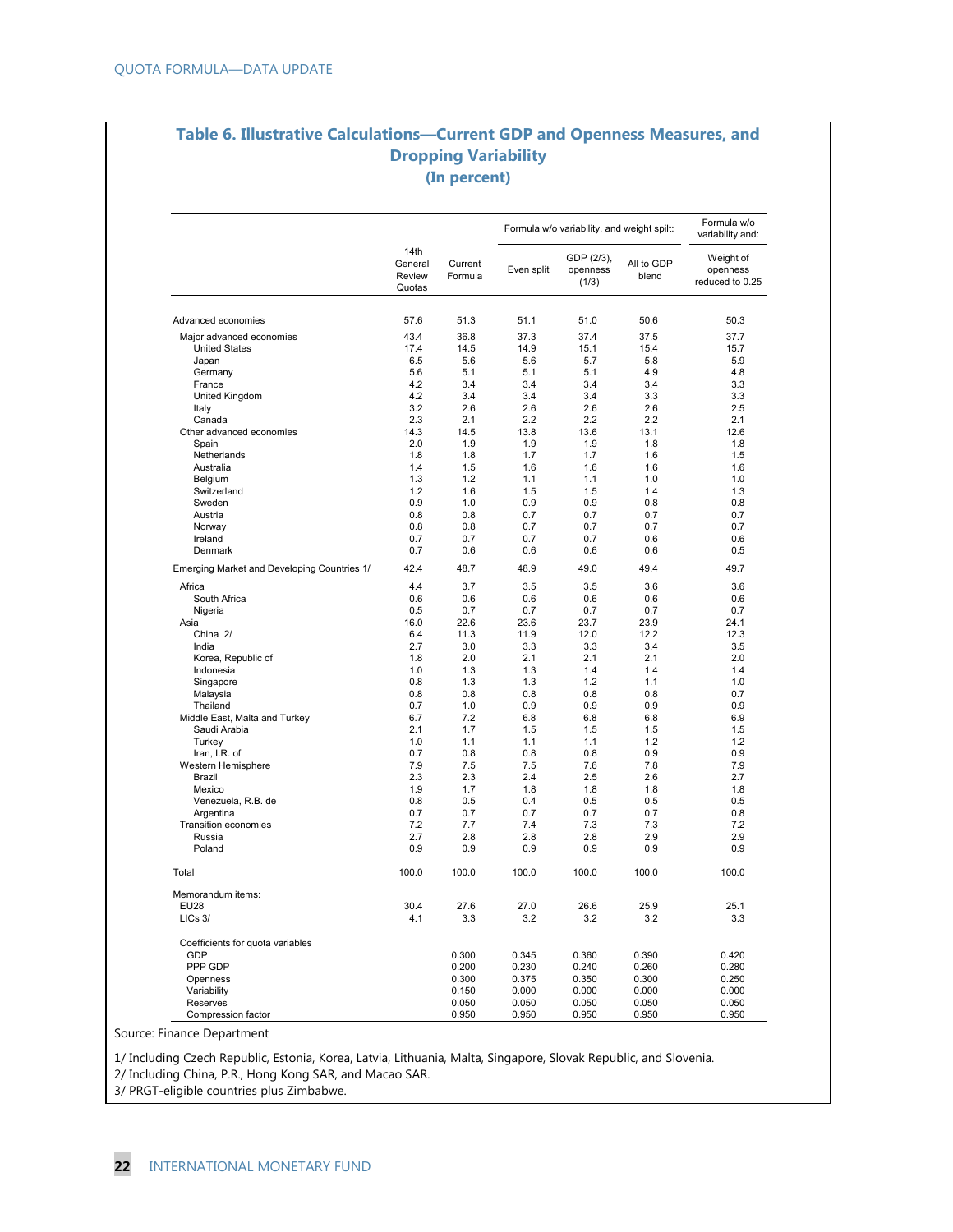# **Table 7. Illustrative Calculations—Current Openness Measure, Dropping Variability, Weight Split Evenly Between GDP and Openness, and Different Combinations of GDP Blend**

**(In percent)**

|                                               |                                  |                    |                | Formula w/o variability, current openness<br>measure, weight split evenly between GDP and<br>openness, and GDP blends: |                |
|-----------------------------------------------|----------------------------------|--------------------|----------------|------------------------------------------------------------------------------------------------------------------------|----------------|
|                                               | 14th General<br>Review<br>Quotas | Current<br>Formula | 50/50          | 55/45                                                                                                                  | 65/35          |
| Advanced economies                            | 57.6                             | 51.3               | 50.1           | 50.6                                                                                                                   | 51.6           |
| Major advanced economies                      | 43.4                             | 36.8               | 36.6           | 36.9                                                                                                                   | 37.7           |
| <b>United States</b>                          | 17.4                             | 14.5               | 14.6           | 14.8                                                                                                                   | 15.0           |
| Japan                                         | 6.5                              | 5.6                | 5.5            | 5.5                                                                                                                    | 5.7            |
| Germany                                       | 5.6                              | 5.1                | 5.1            | 5.1                                                                                                                    | 5.2            |
| France                                        | 4.2                              | 3.4                | 3.4            | 3.4                                                                                                                    | 3.5            |
| United Kingdom                                | 4.2                              | 3.4                | 3.4            | 3.4                                                                                                                    | 3.5            |
| Italy<br>Canada                               | 3.2<br>2.3                       | 2.6<br>2.1         | 2.5<br>2.1     | 2.6<br>2.2                                                                                                             | 2.6<br>2.2     |
| Other advanced economies                      | 14.3                             | 14.5               | 13.6           | 13.7                                                                                                                   | 13.9           |
| Spain                                         | 2.0                              | 1.9                | 1.8            | 1.9                                                                                                                    | 1.9            |
| Netherlands                                   | 1.8                              | 1.8                | 1.7            | 1.7                                                                                                                    | 1.7            |
| Australia                                     | 1.4                              | 1.5                | 1.5            | 1.5                                                                                                                    | 1.6            |
| Belgium                                       | 1.3                              | 1.2                | 1.1            | 1.1                                                                                                                    | 1.1            |
| Switzerland                                   | 1.2                              | 1.6                | 1.5            | 1.5                                                                                                                    | 1.5            |
| Sweden                                        | 0.9                              | 1.0                | 0.9            | 0.9                                                                                                                    | 0.9            |
| Austria                                       | 0.8                              | 0.8                | 0.7            | 0.7                                                                                                                    | 0.7            |
| Norway                                        | 0.8                              | 0.8                | 0.7            | 0.7                                                                                                                    | 0.7            |
| Ireland<br>Denmark                            | 0.7<br>0.7                       | 0.7<br>0.6         | 0.7<br>0.6     | 0.7<br>0.6                                                                                                             | 0.7<br>0.6     |
| Emerging Market and Developing Countries 1/   | 42.4                             | 48.7               | 49.9           | 49.4                                                                                                                   | 48.4           |
| Africa                                        | 4.4                              | 3.7                | 3.6            | 3.6                                                                                                                    | 3.5            |
| South Africa                                  | 0.6                              | 0.6                | 0.6            | 0.6                                                                                                                    | 0.6            |
| Nigeria                                       | 0.5                              | 0.7                | 0.7            | 0.7                                                                                                                    | 0.7            |
| Asia                                          | 16.0                             | 22.6               | 24.2           | 23.9                                                                                                                   | 23.3           |
| China 2/                                      | 6.4                              | 11.3               | 12.1           | 12.0                                                                                                                   | 11.8           |
| India                                         | 2.7                              | 3.0                | 3.5            | 3.4                                                                                                                    | 3.2            |
| Korea, Republic of                            | 1.8                              | 2.0                | 2.1            | 2.1                                                                                                                    | 2.1            |
| Indonesia                                     | 1.0                              | 1.3                | 1.4            | 1.4                                                                                                                    | 1.3            |
| Singapore                                     | 0.8                              | 1.3                | 1.3            | 1.3                                                                                                                    | 1.3            |
| Malaysia                                      | 0.8                              | 0.8                | 0.8            | 0.8                                                                                                                    | 0.8            |
| Thailand                                      | 0.7<br>6.7                       | 1.0<br>7.2         | 0.9<br>7.0     | 0.9<br>6.9                                                                                                             | 0.9<br>6.8     |
| Middle East, Malta and Turkey<br>Saudi Arabia | 2.1                              | 1.7                | 1.5            | 1.5                                                                                                                    | 1.5            |
| Turkey                                        | 1.0                              | 1.1                | 1.2            | 1.1                                                                                                                    | 1.1            |
| Iran, I.R. of                                 | 0.7                              | 0.8                | 0.9            | 0.8                                                                                                                    | 0.8            |
| Western Hemisphere                            | 7.9                              | 7.5                | 7.6            | 7.6                                                                                                                    | 7.5            |
| Brazil                                        | 2.3                              | 2.3                | 2.4            | 2.4                                                                                                                    | 2.4            |
| Mexico                                        | 1.9                              | 1.7                | 1.8            | 1.8                                                                                                                    | 1.7            |
| Venezuela, R.B. de                            | 0.8                              | 0.5                | 0.5            | 0.5                                                                                                                    | 0.4            |
| Argentina                                     | 0.7                              | 0.7                | 0.7            | 0.7                                                                                                                    | 0.7            |
| Transition economies                          | 7.2                              | 7.7                | 7.5            | 7.4                                                                                                                    | 7.3            |
| Russia<br>Poland                              | 2.7<br>0.9                       | 2.8<br>0.9         | 2.8<br>0.9     | 2.8<br>0.9                                                                                                             | 2.8<br>0.9     |
|                                               |                                  |                    |                |                                                                                                                        |                |
| Total                                         | 100.0                            | 100.0              | 100.0          | 100.0                                                                                                                  | 100.0          |
| Memorandum items:                             |                                  |                    |                |                                                                                                                        |                |
| <b>EU28</b><br>LICs 3/                        | 30.4<br>4.1                      | 27.6<br>3.3        | 26.6<br>3.3    | 26.8<br>3.3                                                                                                            | 27.1<br>3.1    |
| Coefficients for quota variables              |                                  |                    |                |                                                                                                                        |                |
| GDP                                           |                                  | 0.300              | 0.288          | 0.316                                                                                                                  | 0.374          |
| PPP GDP                                       |                                  | 0.200              | 0.288          | 0.259                                                                                                                  | 0.201          |
| Openness                                      |                                  | 0.300              | 0.375          | 0.375                                                                                                                  | 0.375          |
| Variability                                   |                                  | 0.150              | 0.000          | 0.000                                                                                                                  | 0.000          |
| Reserves<br>Compression factor                |                                  | 0.050<br>0.950     | 0.050<br>0.950 | 0.050<br>0.950                                                                                                         | 0.050<br>0.950 |

Source: Finance Department

1/ Including Czech Republic, Estonia, Korea, Latvia, Lithuania, Malta, Singapore, Slovak Republic, and Slovenia. 2/ Including China, P.R., Hong Kong SAR, and Macao SAR.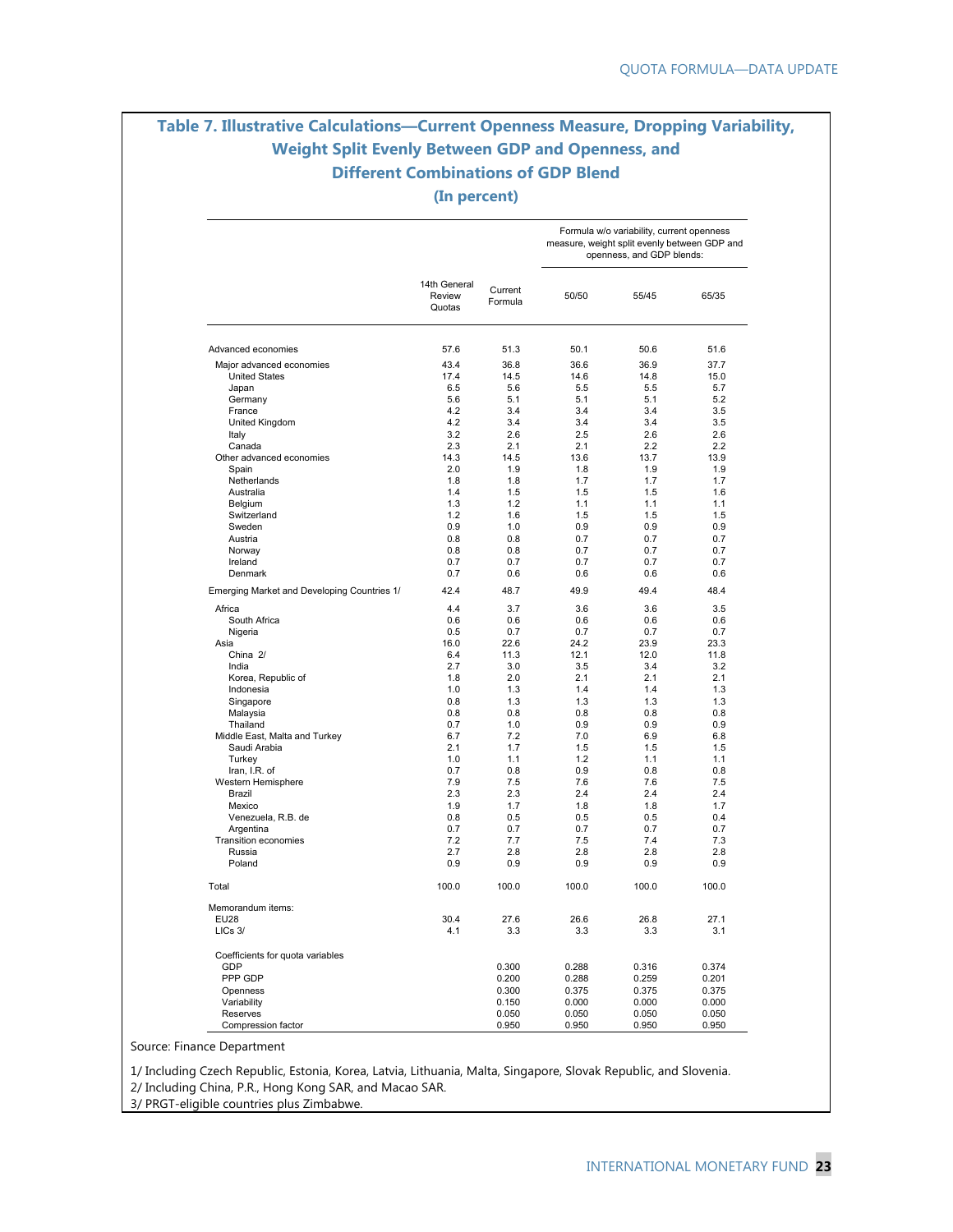# **Table 8. Illustrative Calculations—Current Openness Measure, Dropping Variability, Weight Split Between GDP (2/3) and Openness (1/3), and Different Combinations of GDP Blend**

**(In percent)** 

|                                             |                                     |                    |             | Formula w/o variability, current openness<br>measure, weight split between GDP (2/3)<br>and openness (1/3), and GDP blends: |             |
|---------------------------------------------|-------------------------------------|--------------------|-------------|-----------------------------------------------------------------------------------------------------------------------------|-------------|
|                                             | 14th<br>General<br>Review<br>Quotas | Current<br>Formula | 50/50       | 55/45                                                                                                                       | 65/35       |
| Advanced economies                          | 57.6                                | 51.3               | 49.9        | 50.5                                                                                                                        | 51.5        |
| Major advanced economies                    | 43.4                                | 36.8               | 36.6        | 37.0                                                                                                                        | 37.8        |
| <b>United States</b>                        | 17.4                                | 14.5               | 14.8        | 14.9                                                                                                                        | 15.2        |
| Japan                                       | 6.5                                 | 5.6                | 5.5         | 5.6                                                                                                                         | 5.8         |
| Germany                                     | 5.6                                 | 5.1                | 5.0         | 5.0                                                                                                                         | 5.1         |
| France                                      | 4.2                                 | 3.4                | 3.4         | 3.4                                                                                                                         | 3.4         |
| United Kingdom                              | 4.2                                 | 3.4                | 3.3         | 3.4                                                                                                                         | 3.4         |
| Italy                                       | 3.2                                 | 2.6                | 2.5         | 2.5                                                                                                                         | 2.6         |
| Canada                                      | 2.3                                 | 2.1                | 2.1         | 2.2                                                                                                                         | 2.2         |
| Other advanced economies                    | 14.3                                | 14.5               | 13.3        | 13.5                                                                                                                        | 13.7        |
| Spain                                       | 2.0                                 | 1.9                | 1.8         | 1.8                                                                                                                         | 1.9         |
| Netherlands<br>Australia                    | 1.8<br>1.4                          | 1.8<br>1.5         | 1.6<br>1.5  | 1.6<br>1.5                                                                                                                  | 1.7<br>1.6  |
| Belgium                                     | 1.3                                 | 1.2                | 1.1         | 1.1                                                                                                                         | 1.1         |
| Switzerland                                 | 1.2                                 | 1.6                | 1.4         | 1.5                                                                                                                         | 1.5         |
| Sweden                                      | 0.9                                 | 1.0                | 0.8         | 0.9                                                                                                                         | 0.9         |
| Austria                                     | 0.8                                 | 0.8                | 0.7         | 0.7                                                                                                                         | 0.7         |
| Norway                                      | 0.8                                 | 0.8                | 0.7         | 0.7                                                                                                                         | 0.7         |
| Ireland                                     | 0.7                                 | 0.7                | 0.6         | 0.7                                                                                                                         | 0.7         |
| Denmark                                     | 0.7                                 | 0.6                | 0.6         | 0.6                                                                                                                         | 0.6         |
| Emerging Market and Developing Countries 1/ | 42.4                                | 48.7               | 50.1        | 49.5                                                                                                                        | 48.5        |
| Africa                                      | 4.4                                 | 3.7                | 3.6         | 3.6                                                                                                                         | 3.5         |
| South Africa                                | 0.6                                 | 0.6                | 0.6         | 0.6                                                                                                                         | 0.6         |
| Nigeria                                     | 0.5                                 | 0.7                | 0.7         | 0.7                                                                                                                         | 0.7         |
| Asia                                        | 16.0                                | 22.6               | 24.4        | 24.0                                                                                                                        | 23.4        |
| China 2/<br>India                           | 6.4<br>2.7                          | 11.3<br>3.0        | 12.2<br>3.5 | 12.1<br>3.4                                                                                                                 | 11.9<br>3.2 |
| Korea, Republic of                          | 1.8                                 | 2.0                | 2.1         | 2.1                                                                                                                         | 2.1         |
| Indonesia                                   | 1.0                                 | 1.3                | 1.4         | 1.4                                                                                                                         | 1.3         |
| Singapore                                   | 0.8                                 | 1.3                | 1.2         | 1.2                                                                                                                         | 1.2         |
| Malaysia                                    | 0.8                                 | 0.8                | 0.8         | 0.8                                                                                                                         | 0.8         |
| Thailand                                    | 0.7                                 | 1.0                | 0.9         | 0.9                                                                                                                         | 0.9         |
| Middle East, Malta and Turkey               | 6.7                                 | 7.2                | 7.0         | 6.9                                                                                                                         | 6.8         |
| Saudi Arabia                                | 2.1                                 | 1.7                | 1.5         | 1.5                                                                                                                         | 1.5         |
| Turkey                                      | 1.0<br>0.7                          | 1.1<br>0.8         | 1.2<br>0.9  | 1.2<br>0.9                                                                                                                  | 1.1<br>0.8  |
| Iran, I.R. of<br>Western Hemisphere         | 7.9                                 | 7.5                | 7.7         | 7.6                                                                                                                         | 7.6         |
| Brazil                                      | 2.3                                 | 2.3                | 2.5         | 2.5                                                                                                                         | 2.5         |
| Mexico                                      | 1.9                                 | 1.7                | 1.8         | 1.8                                                                                                                         | 1.7         |
| Venezuela, R.B. de                          | 0.8                                 | 0.5                | 0.5         | 0.5                                                                                                                         | 0.5         |
| Argentina                                   | 0.7                                 | 0.7                | 0.7         | 0.7                                                                                                                         | 0.7         |
| <b>Transition economies</b>                 | 7.2                                 | 7.7                | 7.4         | 7.4                                                                                                                         | 7.3         |
| Russia                                      | 2.7                                 | 2.8                | 2.9         | 2.8                                                                                                                         | 2.8         |
| Poland                                      | 0.9                                 | 0.9                | 0.9         | 0.9                                                                                                                         | 0.9         |
| Total                                       | 100.0                               | 100.0              | 100.0       | 100.0                                                                                                                       | 100.0       |
| Memorandum items:                           |                                     |                    |             |                                                                                                                             |             |
| <b>EU28</b><br>$LICs$ $3/$                  | 30.4<br>4.1                         | 27.6<br>3.3        | 26.2<br>3.3 | 26.4<br>3.3                                                                                                                 | 26.8<br>3.2 |
| Coefficients for quota variables            |                                     |                    |             |                                                                                                                             |             |
| GDP                                         |                                     | 0.300              | 0.300       | 0.330                                                                                                                       | 0.390       |
| PPP GDP                                     |                                     | 0.200              | 0.300       | 0.270                                                                                                                       | 0.210       |
| Openness                                    |                                     | 0.300              | 0.350       | 0.350                                                                                                                       | 0.350       |
| Variability                                 |                                     | 0.150              | 0.000       | 0.000                                                                                                                       | 0.000       |
| Reserves                                    |                                     | 0.050              | 0.050       | 0.050                                                                                                                       | 0.050       |
| Compression factor                          |                                     | 0.950              | 0.950       | 0.950                                                                                                                       | 0.950       |

Source: Finance Department

1/ Including Czech Republic, Estonia, Korea, Latvia, Lithuania, Malta, Singapore, Slovak Republic, and Slovenia.

2/ Including China, P.R., Hong Kong SAR, and Macao SAR.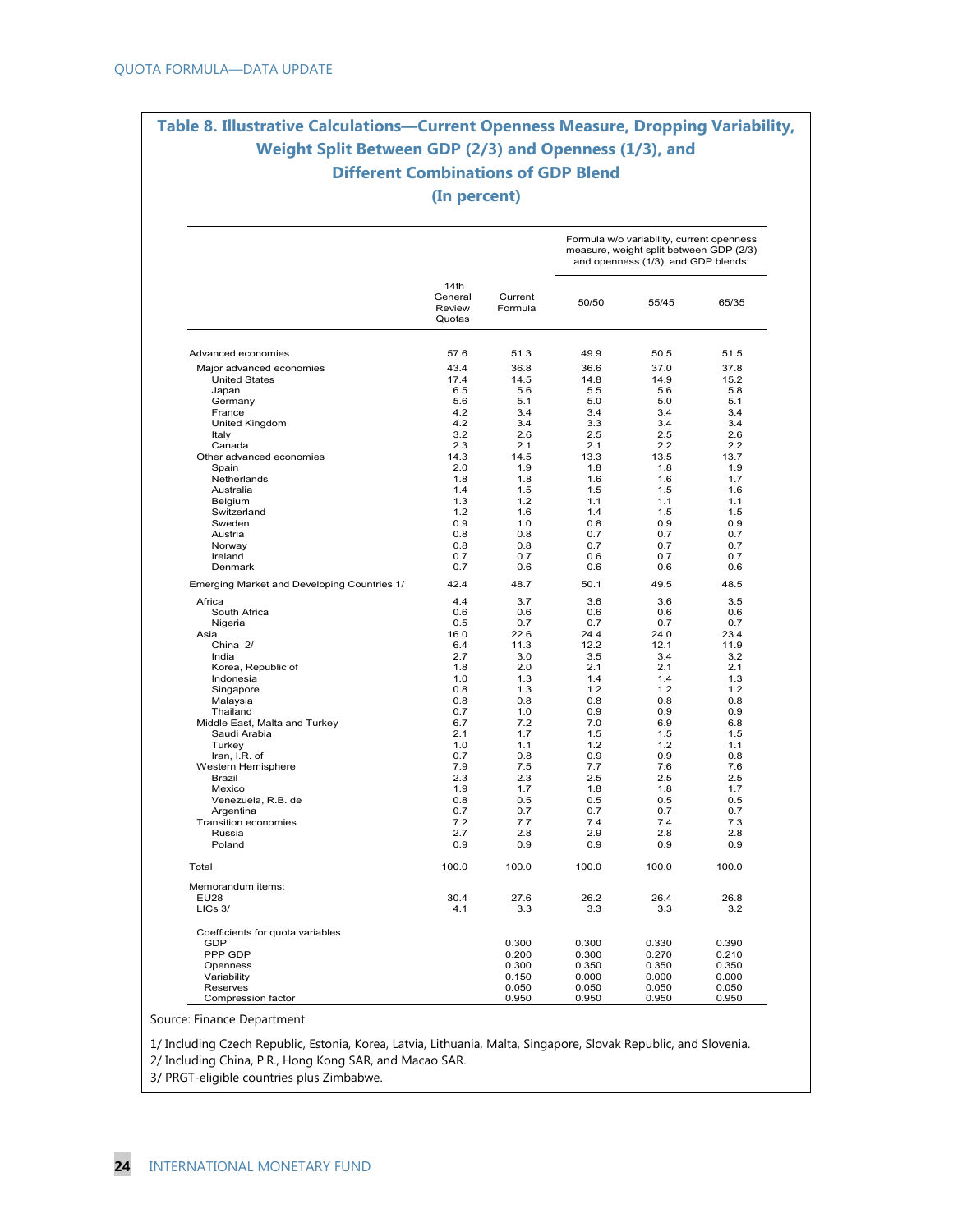### **Table 9. Illustrative Calculations—Current Openness Measure, Dropping Variability, All Weight to GDP, and Different Combinations of GDP Blend (In percent)**

|                                             |                                  |                    |            | Formula w/o variability, current openness<br>measure, all weight to GDP, and GDP blends: |            |
|---------------------------------------------|----------------------------------|--------------------|------------|------------------------------------------------------------------------------------------|------------|
|                                             | 14th General<br>Review<br>Quotas | Current<br>Formula | 50/50      | 55/45                                                                                    | 65/35      |
| Advanced economies                          | 57.6                             | 51.3               | 49.5       | 50.1                                                                                     | 51.2       |
| Major advanced economies                    | 43.4                             | 36.8               | 36.7       | 37.1                                                                                     | 37.9       |
| <b>United States</b>                        | 17.4                             | 14.5               | 15.1       | 15.2                                                                                     | 15.5       |
| Japan                                       | 6.5                              | 5.6                | 5.6        | 5.7                                                                                      | 5.9        |
| Germany                                     | 5.6                              | 5.1                | 4.9        | 4.9                                                                                      | 5.0        |
| France                                      | 4.2                              | 3.4                | 3.3        | 3.3                                                                                      | 3.4        |
| United Kingdom                              | 4.2                              | 3.4                | 3.3        | 3.3                                                                                      | 3.4        |
| Italy                                       | 3.2                              | 2.6                | 2.5        | 2.5                                                                                      | 2.6        |
| Canada                                      | 2.3                              | 2.1                | 2.1        | 2.1                                                                                      | 2.2        |
| Other advanced economies                    | 14.3                             | 14.5               | 12.8       | 13.0                                                                                     | 13.3       |
| Spain                                       | 2.0                              | 1.9                | 1.8        | 1.8                                                                                      | 1.9        |
| Netherlands                                 | 1.8                              | 1.8                | 1.5        | 1.6                                                                                      | 1.6        |
| Australia                                   | 1.4                              | 1.5                | 1.5        | 1.6                                                                                      | 1.6        |
| Belgium                                     | 1.3                              | 1.2                | 1.0        | 1.0                                                                                      | 1.0        |
| Switzerland                                 | 1.2                              | 1.6                | 1.4        | 1.4                                                                                      | 1.4        |
| Sweden                                      | 0.9                              | 1.0                | 0.8        | 0.8                                                                                      | 0.9        |
| Austria                                     | 0.8                              | 0.8                | 0.7        | 0.7                                                                                      | 0.7        |
| Norway                                      | 0.8                              | 0.8                | 0.7        | 0.7                                                                                      | 0.7        |
| Ireland                                     | 0.7                              | 0.7                | 0.6        | 0.6                                                                                      | 0.6        |
| Denmark                                     | 0.7                              | 0.6                | 0.5        | 0.6                                                                                      | 0.6        |
| Emerging Market and Developing Countries 1/ | 42.4                             | 48.7               | 50.5       | 49.9                                                                                     | 48.8       |
| Africa                                      | 4.4                              | 3.7                | 3.7        | 3.6                                                                                      | 3.5        |
| South Africa                                | 0.6                              | 0.6                | 0.6        | 0.6                                                                                      | 0.6        |
| Nigeria                                     | 0.5                              | 0.7                | 0.7        | 0.7                                                                                      | 0.7        |
| Asia                                        | 16.0                             | 22.6               | 24.6       | 24.2                                                                                     | 23.6       |
| China 2/                                    | 6.4                              | 11.3               | 12.4       | 12.3                                                                                     | 12.1       |
| India                                       | 2.7                              | 3.0                | 3.7        | 3.5                                                                                      | 3.3        |
| Korea, Republic of                          | 1.8                              | 2.0                | 2.1        | 2.1                                                                                      | 2.1        |
| Indonesia                                   | 1.0                              | 1.3                | 1.5        | 1.4                                                                                      | 1.4        |
| Singapore                                   | 0.8                              | 1.3                | 1.1        | 1.1                                                                                      | 1.1        |
| Malaysia                                    | 0.8                              | 0.8                | 0.8        | 0.8                                                                                      | 0.7        |
| Thailand                                    | 0.7                              | 1.0                | 0.9        | 0.9                                                                                      | 0.9        |
| Middle East, Malta and Turkey               | 6.7                              | 7.2                | 7.0        | 6.9                                                                                      | 6.8        |
| Saudi Arabia                                | 2.1                              | 1.7                | 1.5        | 1.5                                                                                      | 1.5        |
| Turkey                                      | 1.0                              | 1.1                | 1.2        | 1.2                                                                                      | 1.1        |
| Iran, I.R. of                               | 0.7                              | 0.8                | 0.9        | 0.9                                                                                      | 0.9        |
| Western Hemisphere                          | 7.9                              | 7.5                | 7.8        | 7.8                                                                                      | 7.7        |
| Brazil                                      | 2.3                              | 2.3                | 2.6        | 2.6                                                                                      | 2.6        |
| Mexico                                      | 1.9                              | 1.7                | 1.8        | 1.8                                                                                      | 1.8        |
| Venezuela, R.B. de                          | 0.8<br>0.7                       | 0.5<br>0.7         | 0.5<br>0.7 | 0.5<br>0.7                                                                               | 0.5<br>0.7 |
| Argentina<br>Transition economies           | 7.2                              | 7.7                | 7.4        | 7.3                                                                                      | 7.2        |
| Russia                                      | 2.7                              | 2.8                | 2.9        | 2.9                                                                                      | 2.8        |
| Poland                                      | 0.9                              | 0.9                | 0.9        | 0.9                                                                                      | 0.9        |
|                                             |                                  |                    |            |                                                                                          |            |
| Total                                       | 100.0                            | 100.0              | 100.0      | 100.0                                                                                    | 100.0      |
| Memorandum items:<br><b>EU28</b>            | 30.4                             | 27.6               | 25.5       | 25.7                                                                                     | 26.1       |
| LICs 3/                                     | 4.1                              | 3.3                | 3.4        | 3.3                                                                                      | 3.2        |
| Coefficients for quota variables            |                                  |                    |            |                                                                                          |            |
| GDP                                         |                                  | 0.300              | 0.325      | 0.358                                                                                    | 0.423      |
| PPP GDP                                     |                                  | 0.200              | 0.325      | 0.293                                                                                    | 0.228      |
| Openness                                    |                                  | 0.300              | 0.300      | 0.300                                                                                    | 0.300      |
| Variability                                 |                                  | 0.150              | 0.000      | 0.000                                                                                    | 0.000      |
| Reserves                                    |                                  | 0.050              | 0.050      | 0.050                                                                                    | 0.050      |
| Compression factor                          |                                  | 0.950              | 0.950      | 0.950                                                                                    | 0.950      |

Source: Finance Department

1/ Including Czech Republic, Estonia, Korea, Latvia, Lithuania, Malta, Singapore, Slovak Republic, and Slovenia.

2/ Including China, P.R., Hong Kong SAR, and Macao SAR.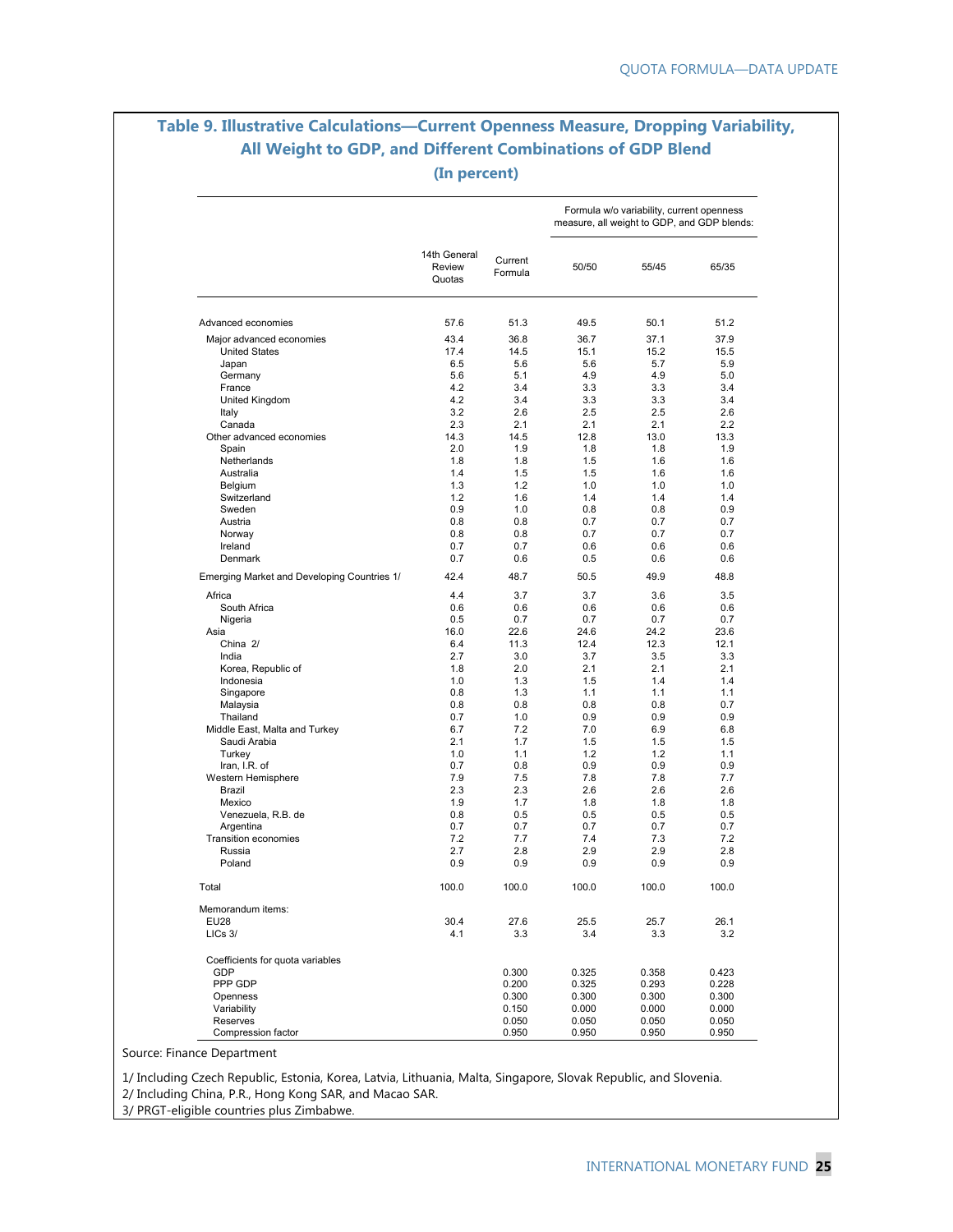### **Table 10. Illustrative Calculations—Current Openness Measure, Dropping Variability, Weight of Openness Reduced to 0.25, and Different Combinations of GDP Blend (In percent)**

|                                             |                                     |                    |             | Formula w/o variability, weight of<br>openness reduced to 0.25, and GDP<br>blends: |             |
|---------------------------------------------|-------------------------------------|--------------------|-------------|------------------------------------------------------------------------------------|-------------|
|                                             | 14th<br>General<br>Review<br>Quotas | Current<br>Formula | 50/50       | 55/45                                                                              | 65/35       |
| Advanced economies                          | 57.6                                | 51.3               | 49.1        | 49.7                                                                               | 50.9        |
| Major advanced economies                    | 43.4                                | 36.8               | 36.8        | 37.2                                                                               | 38.1        |
| <b>United States</b>                        | 17.4                                | 14.5               | 15.4        | 15.5                                                                               | 15.9        |
| Japan                                       | 6.5                                 | 5.6                | 5.7         | 5.8                                                                                | 6.0         |
| Germany                                     | 5.6                                 | 5.1                | 4.7         | 4.8                                                                                | 4.8         |
| France                                      | 4.2                                 | 3.4                | 3.3         | 3.3                                                                                | 3.4         |
| United Kingdom                              | 4.2                                 | 3.4                | 3.2         | 3.2                                                                                | 3.3         |
| Italy                                       | 3.2                                 | 2.6                | 2.5         | 2.5                                                                                | 2.6         |
| Canada                                      | 2.3                                 | 2.1                | 2.1         | 2.1                                                                                | 2.2         |
| Other advanced economies                    | 14.3                                | 14.5               | 12.4        | 12.5                                                                               | 12.8        |
| Spain                                       | 2.0                                 | 1.9                | 1.8         | 1.8                                                                                | 1.8         |
| Netherlands                                 | 1.8                                 | 1.8                | 1.4         | 1.5                                                                                | 1.5         |
| Australia                                   | 1.4                                 | 1.5                | 1.5         | 1.6                                                                                | 1.6         |
| Belgium                                     | 1.3                                 | 1.2                | 1.0         | 1.0                                                                                | 1.0         |
| Switzerland                                 | 1.2                                 | 1.6                | 1.3         | 1.3                                                                                | 1.4         |
| Sweden                                      | 0.9<br>0.8                          | 1.0<br>0.8         | 0.8<br>0.6  | 0.8<br>0.7                                                                         | 0.8<br>0.7  |
| Austria                                     | 0.8                                 | 0.8                | 0.6         | 0.7                                                                                | 0.7         |
| Norway<br>Ireland                           | 0.7                                 | 0.7                | 0.5         | 0.5                                                                                | 0.6         |
| Denmark                                     | 0.7                                 | 0.6                | 0.5         | 0.5                                                                                | 0.5         |
| Emerging Market and Developing Countries 1/ | 42.4                                | 48.7               | 50.9        | 50.3                                                                               | 49.1        |
| Africa                                      | 4.4                                 | 3.7                | 3.7         | 3.6                                                                                | 3.5         |
| South Africa                                | 0.6                                 | 0.6                | 0.6         | 0.6                                                                                | 0.6         |
| Nigeria                                     | 0.5                                 | 0.7                | 0.7         | 0.7                                                                                | 0.7         |
| Asia                                        | 16.0                                | 22.6               | 24.8        | 24.5                                                                               | 23.7        |
| China 2/                                    | 6.4                                 | 11.3               | 12.6        | 12.5                                                                               | 12.2        |
| India                                       | 2.7                                 | 3.0                | 3.8         | 3.7                                                                                | 3.4         |
| Korea, Republic of                          | 1.8                                 | 2.0<br>1.3         | 2.0<br>1.5  | 2.0                                                                                | 2.0         |
| Indonesia                                   | 1.0<br>0.8                          | 1.3                | 1.0         | 1.5<br>1.0                                                                         | 1.4<br>1.0  |
| Singapore<br>Malaysia                       | 0.8                                 | 0.8                | 0.7         | 0.7                                                                                | 0.7         |
| Thailand                                    | 0.7                                 | 1.0                | 0.9         | 0.9                                                                                | 0.9         |
| Middle East, Malta and Turkey               | 6.7                                 | 7.2                | 7.0         | 6.9                                                                                | 6.8         |
| Saudi Arabia                                | 2.1                                 | 1.7                | 1.5         | 1.5                                                                                | 1.5         |
| Turkey                                      | 1.0                                 | 1.1                | 1.2         | 1.2                                                                                | 1.2         |
| Iran, I.R. of                               | 0.7                                 | 0.8                | 0.9         | 0.9                                                                                | 0.9         |
| Western Hemisphere                          | 7.9                                 | 7.5                | 8.0         | 7.9                                                                                | 7.9         |
| Brazil                                      | 2.3                                 | 2.3                | 2.6         | 2.7                                                                                | 2.7         |
| Mexico                                      | 1.9                                 | 1.7                | 1.8         | 1.8                                                                                | 1.8         |
| Venezuela, R.B. de                          | 0.8                                 | 0.5                | 0.5         | 0.5                                                                                | 0.5         |
| Argentina                                   | 0.7                                 | 0.7                | 0.8         | 0.8                                                                                | 0.8         |
| <b>Transition economies</b>                 | 7.2                                 | 7.7                | 7.4         | 7.3                                                                                | 7.2         |
| Russia                                      | 2.7                                 | 2.8                | 2.9         | 2.9                                                                                | 2.9         |
| Poland                                      | 0.9                                 | 0.9                | 0.9         | 0.9                                                                                | 0.9         |
| Total                                       | 100.0                               | 100.0              | 100.0       | 100.0                                                                              | 100.0       |
| Memorandum items:                           |                                     |                    |             |                                                                                    |             |
| <b>EU28</b><br>LICs 3/                      | 30.4<br>4.1                         | 27.6<br>3.3        | 24.7<br>3.4 | 24.9<br>3.3                                                                        | 25.3<br>3.2 |
| Coefficients for quota variables            |                                     |                    |             |                                                                                    |             |
| GDP                                         |                                     | 0.300              | 0.350       | 0.385                                                                              | 0.455       |
| PPP GDP                                     |                                     | 0.200              | 0.350       | 0.315                                                                              | 0.245       |
| Openness                                    |                                     | 0.300              | 0.250       | 0.250                                                                              | 0.250       |
| Variability                                 |                                     | 0.150              | 0.000       | 0.000                                                                              | 0.000       |
| Reserves                                    |                                     | 0.050              | 0.050       | 0.050                                                                              | 0.050       |
| Compression factor                          |                                     | 0.950              | 0.950       | 0.950                                                                              | 0.950       |

Source: Finance Department

1/ Including Czech Republic, Estonia, Korea, Latvia, Lithuania, Malta, Singapore, Slovak Republic, and Slovenia.

2/ Including China, P.R., Hong Kong SAR, and Macao SAR.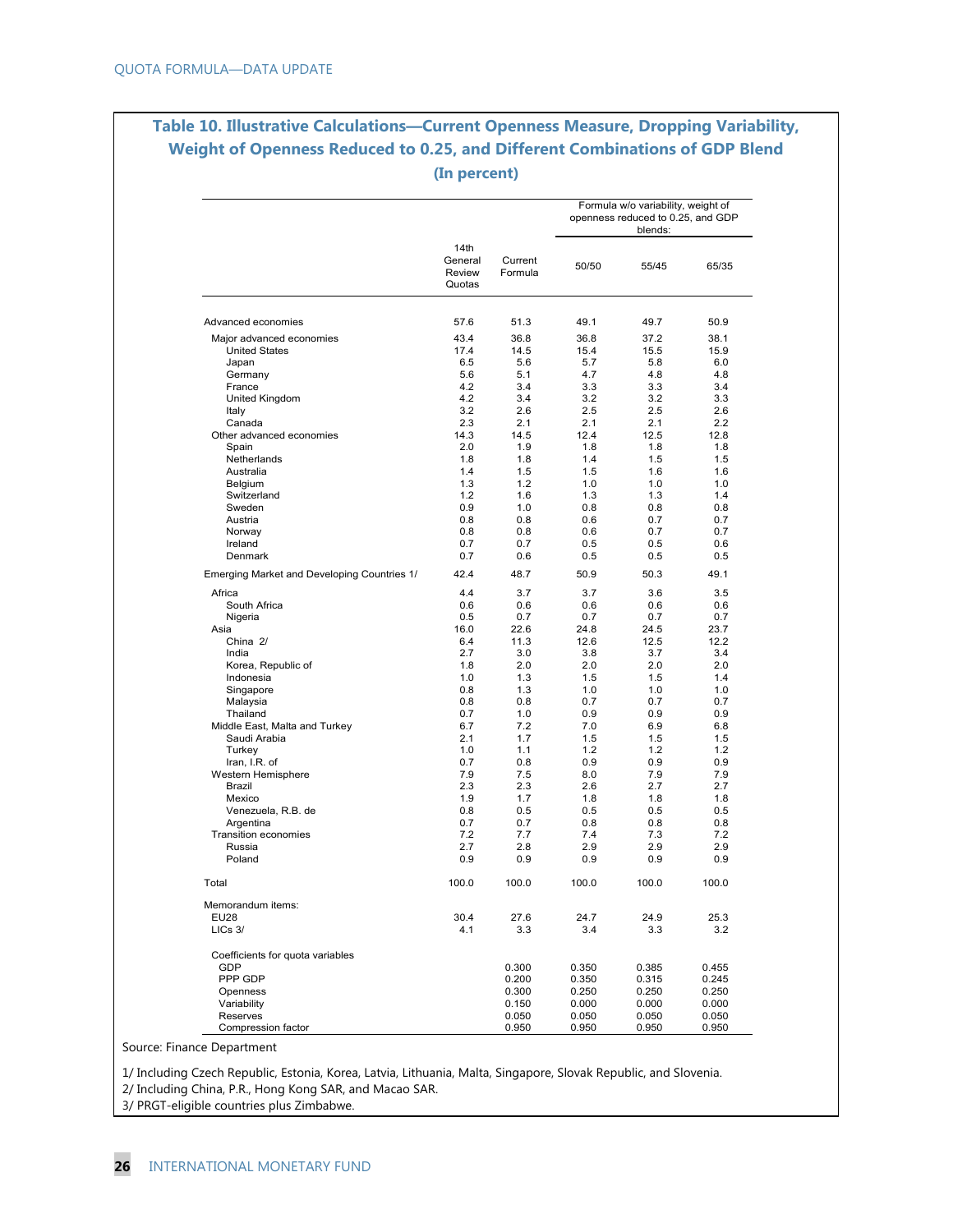### **Table 11. Illustrative Calculations—Current GDP Blend, Dropping Variability, Weight Split Evenly Between GDP and Openness, and Different Openness Measures (In percent)**

|                                                  |                                     |                    |                                                                         | Formula w/o variability, weight split evenly between GDP and<br>openness, and different openness measures: |                                                   |                    |
|--------------------------------------------------|-------------------------------------|--------------------|-------------------------------------------------------------------------|------------------------------------------------------------------------------------------------------------|---------------------------------------------------|--------------------|
|                                                  | 14th<br>General<br>Review<br>Quotas | Current<br>Formula | Nominal<br>openness capped openness capped<br>at the 85th<br>percentile | Nominal<br>at the 75th<br>percentile                                                                       | Openness<br>shares capped shares capped<br>at 1.8 | Openness<br>at 1.5 |
| Advanced economies                               | 57.6                                | 51.3               | 51.1                                                                    | 51.1                                                                                                       | 50.7                                              | 50.5               |
|                                                  |                                     |                    |                                                                         |                                                                                                            |                                                   |                    |
| Major advanced economies<br><b>United States</b> | 43.4<br>17.4                        | 36.8<br>14.5       | 37.9<br>15.1                                                            | 38.2<br>15.2                                                                                               | 38.6<br>15.3                                      | 38.8<br>15.7       |
| Japan                                            | 6.5                                 | 5.6                | 5.7                                                                     | 5.7                                                                                                        | 5.8                                               | 5.9                |
| Germany                                          | 5.6                                 | 5.1                | 5.3                                                                     | 5.3                                                                                                        | 5.3                                               | 4.8                |
| France                                           | 4.2                                 | 3.4                | 3.5                                                                     | 3.5                                                                                                        | 3.6                                               | 3.7                |
| United Kingdom                                   | 4.2                                 | 3.4                | 3.5                                                                     | 3.5                                                                                                        | 3.6                                               | 3.5                |
| Italy                                            | 3.2                                 | 2.6                | 2.6                                                                     | 2.6                                                                                                        | 2.7                                               | 2.8                |
| Canada                                           | 2.3                                 | 2.1                | 2.2                                                                     | 2.3                                                                                                        | 2.3                                               | 2.4                |
| Other advanced economies                         | 14.3                                | 14.5               | 13.2                                                                    | 12.9                                                                                                       | 12.1                                              | 11.7               |
| Spain                                            | 2.0                                 | 1.9                | 1.9                                                                     | 1.9                                                                                                        | 2.0                                               | 2.0                |
| Netherlands                                      | 1.8                                 | 1.8                | 1.6                                                                     | 1.5                                                                                                        | 1.3                                               | 1.2                |
| Australia                                        | 1.4                                 | 1.5                | 1.6                                                                     | 1.6                                                                                                        | 1.6                                               | 1.7                |
| Belgium                                          | 1.3                                 | 1.2                | 1.0                                                                     | 1.0                                                                                                        | 0.8                                               | 0.7                |
| Switzerland                                      | 1.2                                 | 1.6                | 1.5                                                                     | 1.4                                                                                                        | 1.2                                               | 1.1                |
| Sweden                                           | 0.9                                 | 1.0                | 0.9                                                                     | 0.9                                                                                                        | 0.9                                               | 0.8                |
| Austria                                          | 0.8                                 | 0.8                | 0.7                                                                     | 0.8                                                                                                        | 0.7                                               | 0.6                |
| Norway                                           | 0.8                                 | 0.8                | 0.7                                                                     | 0.7                                                                                                        | 0.7                                               | 0.7                |
| Ireland                                          | 0.7                                 | 0.7                | 0.5                                                                     | 0.5                                                                                                        | 0.4                                               | 0.4                |
| Denmark                                          | 0.7                                 | 0.6                | 0.6                                                                     | 0.6                                                                                                        | 0.5                                               | 0.5                |
| Emerging Market and Developing Countries 1/      | 42.4                                | 48.7               | 48.9                                                                    | 48.9                                                                                                       | 49.3                                              | 49.5               |
| Africa                                           | 4.4                                 | 3.7                | 3.6                                                                     | 3.6                                                                                                        | 3.6                                               | 3.7                |
| South Africa                                     | 0.6                                 | 0.6                | 0.6                                                                     | 0.6                                                                                                        | 0.6                                               | 0.6                |
| Nigeria                                          | 0.5                                 | 0.7                | 0.7                                                                     | 0.7                                                                                                        | 0.7                                               | 0.7                |
| Asia                                             | 16.0                                | 22.6               | 23.4                                                                    | 23.4                                                                                                       | 23.7                                              | 23.8               |
| China 2/                                         | 6.4                                 | 11.3               | 12.0                                                                    | 12.1                                                                                                       | 12.2                                              | 12.5               |
| India                                            | 2.7                                 | 3.0                | 3.3                                                                     | 3.3                                                                                                        | 3.4                                               | 3.4                |
| Korea, Republic of                               | 1.8                                 | 2.0                | 2.2                                                                     | 2.2                                                                                                        | 2.2                                               | 2.1                |
| Indonesia                                        | 1.0                                 | 1.3                | 1.4                                                                     | 1.4                                                                                                        | 1.4                                               | 1.4                |
| Singapore                                        | 0.8                                 | 1.3                | 0.8                                                                     | 0.7                                                                                                        | 0.7                                               | 0.6                |
| Malaysia                                         | 0.8                                 | 0.8                | 0.8                                                                     | 0.7                                                                                                        | 0.8                                               | 0.7                |
| Thailand                                         | 0.7                                 | 1.0                | 0.9                                                                     | 0.9                                                                                                        | 1.0                                               | 0.9                |
| Middle East, Malta and Turkey                    | 6.7                                 | 7.2                | 6.9                                                                     | 6.9                                                                                                        | 6.9                                               | 6.9                |
| Saudi Arabia                                     | 2.1                                 | 1.7                | 1.5                                                                     | 1.5                                                                                                        | 1.5                                               | 1.6                |
| Turkey                                           | 1.0                                 | 1.1                | 1.1                                                                     | 1.2                                                                                                        | 1.2                                               | 1.2                |
| Iran, I.R. of                                    | 0.7                                 | 0.8                | 0.8                                                                     | 0.8                                                                                                        | 0.8                                               | 0.9                |
| Western Hemisphere<br>Brazil                     | 7.9<br>2.3                          | 7.5<br>2.3         | 7.6<br>2.4                                                              | 7.7<br>2.5                                                                                                 | 7.7<br>2.5                                        | 7.9<br>2.5         |
| Mexico                                           | 1.9                                 | 1.7                | 1.8                                                                     | 1.8                                                                                                        | 1.8                                               | 1.9                |
| Venezuela, R.B. de                               | 0.8                                 | 0.5                | 0.5                                                                     | 0.5                                                                                                        | 0.5                                               | 0.5                |
| Argentina                                        | 0.7                                 | 0.7                | 0.7                                                                     | 0.7                                                                                                        | 0.7                                               | 0.7                |
| <b>Transition economies</b>                      | 7.2                                 | 7.7                | 7.4                                                                     | 7.4                                                                                                        | 7.4                                               | 7.4                |
| Russia                                           | 2.7                                 | 2.8                | 2.8                                                                     | 2.8                                                                                                        | 2.9                                               | 2.9                |
| Poland                                           | 0.9                                 | 0.9                | 1.0                                                                     | 1.0                                                                                                        | 1.0                                               | 1.0                |
| Total                                            | 100.0                               | 100.0              | 100.0                                                                   | 100.0                                                                                                      | 100.0                                             | 100.0              |
| Memorandum items:                                |                                     |                    |                                                                         |                                                                                                            |                                                   |                    |
| <b>EU28</b>                                      | 30.4                                | 27.6               | 26.5                                                                    | 26.4                                                                                                       | 25.9                                              | 25.0               |
| LICs 3/                                          | 4.1                                 | 3.3                | 3.2                                                                     | 3.2                                                                                                        | 3.3                                               | 3.3                |
| Coefficients for quota variables                 |                                     |                    |                                                                         |                                                                                                            |                                                   |                    |
| <b>GDP</b>                                       |                                     | 0.300              | 0.345                                                                   | 0.345                                                                                                      | 0.345                                             | 0.345              |
| PPP GDP                                          |                                     | 0.200              | 0.230                                                                   | 0.230                                                                                                      | 0.230                                             | 0.230              |
| Openness                                         |                                     | 0.300              | 0.375                                                                   | 0.375                                                                                                      | 0.375                                             | 0.375              |
| Variability                                      |                                     | 0.150              | 0.000                                                                   | 0.000                                                                                                      | 0.000                                             | 0.000              |
| Reserves                                         |                                     | 0.050              | 0.050                                                                   | 0.050                                                                                                      | 0.050                                             | 0.050              |
| Compression factor                               |                                     | 0.950              | 0.950                                                                   | 0.950                                                                                                      | 0.950                                             | 0.950              |

Source: Finance Department

1/ Including Czech Republic, Estonia, Korea, Latvia, Lithuania, Malta, Singapore, Slovak Republic, and Slovenia.

2/ Including China, P.R., Hong Kong SAR, and Macao SAR.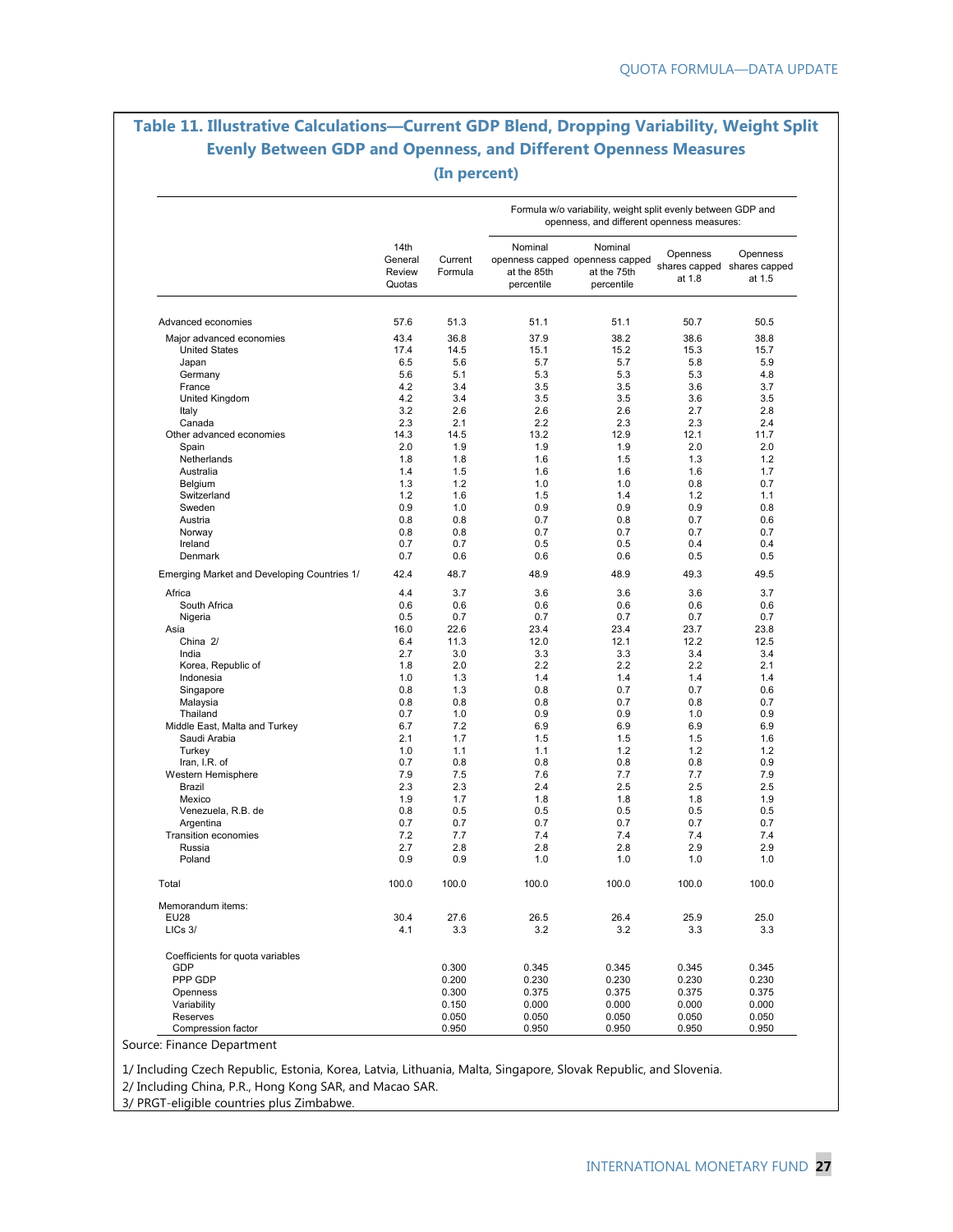### **Table 12. Illustrative Calculations—Current GDP Blend, Dropping Variability, Weight Split Between GDP (2/3) and Openness (1/3), and Different Openness Measures (In percent)**

|                                             |                                     |                    |                                      | Formula w/o variability, weight split between GDP (2/3) and openness<br>(1/3), and different openness measures: |                                                   |                    |
|---------------------------------------------|-------------------------------------|--------------------|--------------------------------------|-----------------------------------------------------------------------------------------------------------------|---------------------------------------------------|--------------------|
|                                             | 14th<br>General<br>Review<br>Quotas | Current<br>Formula | Nominal<br>at the 85th<br>percentile | Nominal<br>openness capped openness capped<br>at the 75th<br>percentile                                         | Openness<br>shares capped shares capped<br>at 1.8 | Openness<br>at 1.5 |
| Advanced economies                          | 57.6                                | 51.3               | 50.9                                 | 50.9                                                                                                            | 50.6                                              | 50.3               |
| Major advanced economies                    | 43.4                                | 36.8               | 37.9                                 | 38.2                                                                                                            | 38.6                                              | 38.8               |
| <b>United States</b>                        | 17.4                                | 14.5               | 15.2                                 | 15.3                                                                                                            | 15.5                                              | 15.8               |
| Japan                                       | 6.5                                 | 5.6                | 5.7                                  | 5.8                                                                                                             | 5.8                                               | 5.9                |
| Germany                                     | 5.6                                 | 5.1                | 5.2                                  | 5.2                                                                                                             | 5.2                                               | 4.8                |
| France                                      | 4.2                                 | 3.4                | 3.5                                  | 3.5                                                                                                             | 3.6                                               | 3.6                |
| United Kingdom                              | 4.2                                 | 3.4                | 3.5                                  | 3.5                                                                                                             | 3.6                                               | 3.5                |
| Italy                                       | 3.2                                 | 2.6                | 2.6                                  | 2.6                                                                                                             | 2.7                                               | 2.8                |
| Canada                                      | 2.3                                 | 2.1                | 2.2                                  | 2.2                                                                                                             | 2.3                                               | 2.3                |
| Other advanced economies                    | 14.3                                | 14.5               | 13.0                                 | 12.8                                                                                                            | 12.0                                              | 11.6               |
| Spain                                       | 2.0                                 | 1.9                | 1.9                                  | 1.9                                                                                                             | 1.9                                               | 2.0                |
| Netherlands                                 | 1.8                                 | 1.8                | 1.6                                  | 1.5                                                                                                             | 1.3                                               | 1.2                |
| Australia                                   | 1.4                                 | 1.5                | 1.6                                  | 1.6                                                                                                             | 1.6                                               | 1.7                |
| Belgium                                     | 1.3                                 | 1.2                | 1.0                                  | 0.9                                                                                                             | 0.8                                               | 0.7                |
| Switzerland                                 | 1.2                                 | 1.6                | 1.5                                  | 1.4                                                                                                             | 1.2                                               | 1.1                |
| Sweden                                      | 0.9                                 | 1.0                | 0.9                                  | 0.9                                                                                                             | 0.9                                               | 0.8                |
| Austria                                     | 0.8                                 | 0.8                | 0.7                                  | 0.7                                                                                                             | 0.7                                               | 0.6                |
| Norway                                      | 0.8                                 | 0.8                | 0.7                                  | 0.7                                                                                                             | 0.7                                               | 0.7                |
| Ireland                                     | 0.7                                 | 0.7                | 0.5                                  | 0.4                                                                                                             | 0.4                                               | 0.3                |
| Denmark                                     | 0.7                                 | 0.6                | 0.6                                  | 0.6                                                                                                             | 0.5                                               | 0.5                |
| Emerging Market and Developing Countries 1/ | 42.4                                | 48.7               | 49.1                                 | 49.1                                                                                                            | 49.4                                              | 49.7               |
| Africa                                      | 4.4                                 | 3.7                | 3.6                                  | 3.6                                                                                                             | 3.6                                               | 3.7                |
| South Africa                                | 0.6                                 | 0.6                | 0.6                                  | 0.6                                                                                                             | 0.6                                               | 0.6                |
| Nigeria                                     | 0.5                                 | 0.7                | 0.7                                  | 0.7                                                                                                             | 0.7                                               | 0.7                |
| Asia                                        | 16.0                                | 22.6               | 23.5                                 | 23.5                                                                                                            | 23.8                                              | 23.8               |
| China 2/                                    | 6.4                                 | 11.3               | 12.1                                 | 12.2                                                                                                            | 12.3                                              | 12.5               |
| India                                       | 2.7                                 | 3.0                | 3.4                                  | 3.4                                                                                                             | 3.4                                               | 3.5                |
| Korea, Republic of                          | 1.8                                 | 2.0                | 2.1                                  | 2.2                                                                                                             | 2.2                                               | 2.1                |
| Indonesia                                   | 1.0                                 | 1.3                | 1.4                                  | 1.4                                                                                                             | 1.4                                               | 1.4                |
| Singapore                                   | 0.8                                 | 1.3                | 0.7                                  | 0.7                                                                                                             | 0.7                                               | 0.6                |
| Malaysia                                    | 0.8                                 | 0.8                | 0.8                                  | 0.7                                                                                                             | 0.7                                               | 0.7                |
| Thailand                                    | 0.7                                 | 1.0                | 0.9                                  | 0.9                                                                                                             | 1.0                                               | 0.9                |
| Middle East, Malta and Turkey               | 6.7                                 | 7.2                | 6.9                                  | 6.9                                                                                                             | 6.9                                               | 6.9                |
| Saudi Arabia                                | 2.1                                 | 1.7                | 1.5                                  | 1.5                                                                                                             | 1.5                                               | 1.6                |
| Turkey                                      | 1.0                                 | 1.1                | 1.2                                  | 1.2                                                                                                             | 1.2                                               | 1.2                |
| Iran, I.R. of                               | 0.7                                 | 0.8                | 0.8                                  | 0.9                                                                                                             | 0.9                                               | 0.9                |
| Western Hemisphere                          | 7.9                                 | 7.5                | 7.7                                  | 7.7                                                                                                             | 7.8                                               | 7.9                |
| Brazil<br>Mexico                            | 2.3<br>1.9                          | 2.3<br>1.7         | 2.5<br>1.8                           | 2.5<br>1.8                                                                                                      | 2.5<br>1.8                                        | 2.6<br>1.9         |
| Venezuela, R.B. de                          | 0.8                                 | 0.5                | 0.5                                  | 0.5                                                                                                             | 0.5                                               | 0.5                |
| Argentina                                   | 0.7                                 | 0.7                | 0.7                                  | 0.7                                                                                                             | 0.7                                               | 0.7                |
| Transition economies                        | 7.2                                 | 7.7                | 7.4                                  | 7.3                                                                                                             | 7.3                                               | 7.3                |
| Russia                                      | 2.7                                 | 2.8                | 2.8                                  | 2.9                                                                                                             | 2.9                                               | 3.0                |
| Poland                                      | 0.9                                 | 0.9                | 0.9                                  | 1.0                                                                                                             | 1.0                                               | 1.0                |
| Total                                       | 100.0                               | 100.0              | 100.0                                | 100.0                                                                                                           | 100.0                                             | 100.0              |
| Memorandum items:                           |                                     |                    |                                      |                                                                                                                 |                                                   |                    |
| <b>EU28</b>                                 | 30.4                                | 27.6               | 26.2                                 | 26.1                                                                                                            | 25.6                                              | 24.8               |
| LICs 3/                                     | 4.1                                 | 3.3                | 3.2                                  | 3.2                                                                                                             | 3.3                                               | 3.3                |
| Coefficients for quota variables            |                                     |                    |                                      |                                                                                                                 |                                                   |                    |
| GDP                                         |                                     | 0.300              | 0.360                                | 0.360                                                                                                           | 0.360                                             | 0.360              |
| PPP GDP                                     |                                     | 0.200              | 0.240                                | 0.240                                                                                                           | 0.240                                             | 0.240              |
| Openness                                    |                                     | 0.300              | 0.350                                | 0.350                                                                                                           | 0.350                                             | 0.350              |
| Variability                                 |                                     | 0.150              | 0.000                                | 0.000                                                                                                           | 0.000                                             | 0.000              |
| Reserves<br>Compression factor              |                                     | 0.050<br>0.950     | 0.050<br>0.950                       | 0.050<br>0.950                                                                                                  | 0.050<br>0.950                                    | 0.050<br>0.950     |

Source: Finance Department

1/ Including Czech Republic, Estonia, Korea, Latvia, Lithuania, Malta, Singapore, Slovak Republic, and Slovenia.

2/ Including China, P.R., Hong Kong SAR, and Macao SAR.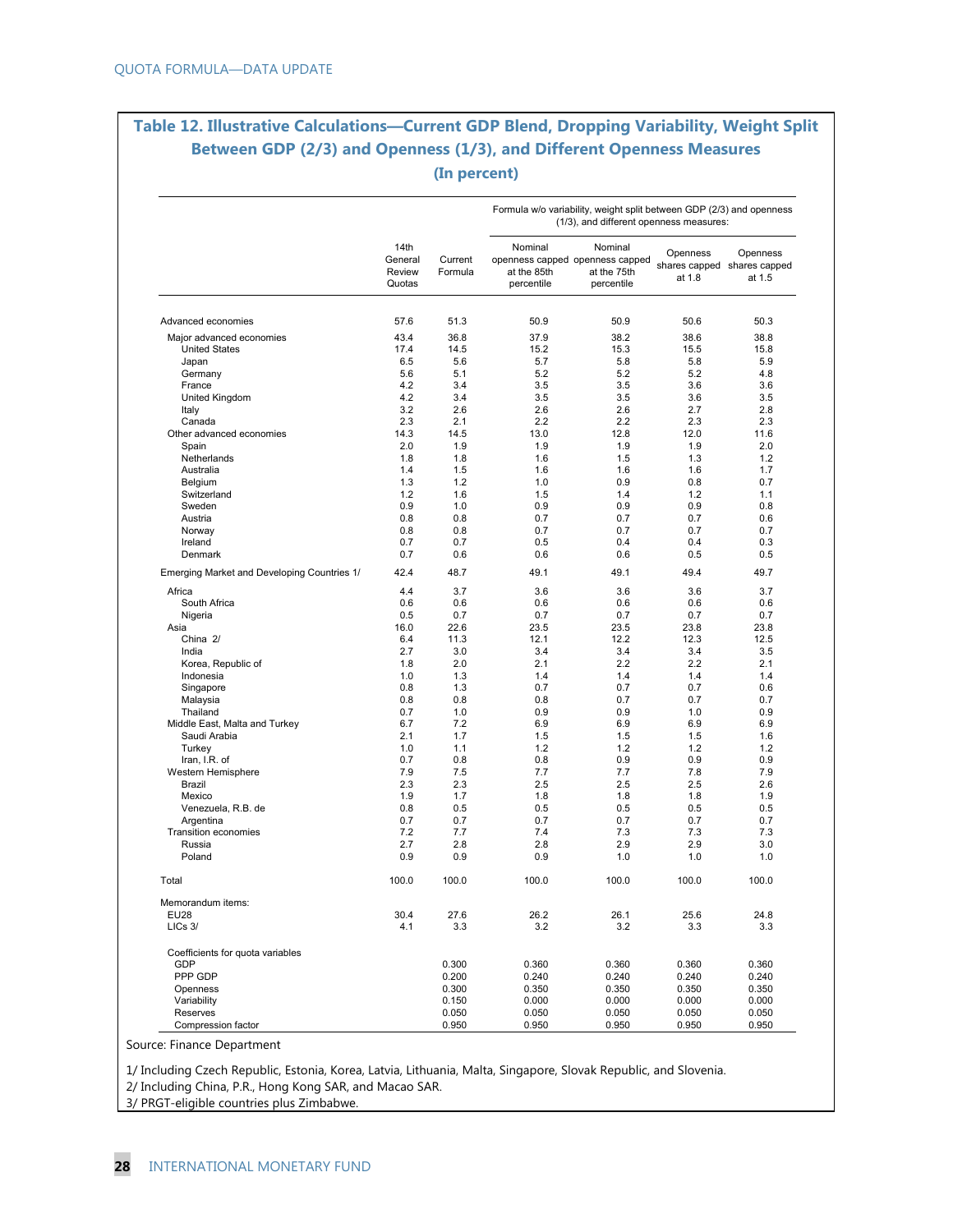### **Table 13. Illustrative Calculations—Current GDP Blend, Dropping Variability, All Weight to GDP, and Different Openness Measures (In percent)**

|                                             |                                     |                    |                                      | Formula w/o variability, all weight to GDP, and different openness<br>measures: |                                                   |                    |
|---------------------------------------------|-------------------------------------|--------------------|--------------------------------------|---------------------------------------------------------------------------------|---------------------------------------------------|--------------------|
|                                             | 14th<br>General<br>Review<br>Quotas | Current<br>Formula | Nominal<br>at the 85th<br>percentile | Nominal<br>openness capped openness capped<br>at the 75th<br>percentile         | Openness<br>shares capped shares capped<br>at 1.8 | Openness<br>at 1.5 |
| Advanced economies                          | 57.6                                | 51.3               | 50.6                                 | 50.6                                                                            | 50.3                                              | 50.1               |
|                                             |                                     |                    |                                      |                                                                                 |                                                   |                    |
| Major advanced economies                    | 43.4                                | 36.8               | 38.0                                 | 38.2                                                                            | 38.6                                              | 38.7               |
| <b>United States</b>                        | 17.4                                | 14.5               | 15.5                                 | 15.6                                                                            | 15.7                                              | 16.0               |
| Japan                                       | 6.5                                 | 5.6                | 5.8                                  | 5.9                                                                             | 5.9                                               | 6.0                |
| Germany                                     | 5.6                                 | 5.1                | 5.0                                  | 5.1                                                                             | 5.0                                               | 4.7                |
| France                                      | 4.2                                 | 3.4                | 3.4                                  | 3.5                                                                             | 3.5                                               | 3.6                |
| United Kingdom                              | 4.2                                 | 3.4                | 3.4                                  | 3.4                                                                             | 3.5                                               | 3.4                |
| Italy                                       | 3.2                                 | 2.6                | 2.6                                  | 2.6                                                                             | 2.6                                               | 2.7                |
| Canada                                      | 2.3                                 | 2.1                | 2.2                                  | 2.2                                                                             | 2.2                                               | 2.3                |
| Other advanced economies                    | 14.3                                | 14.5               | 12.6                                 | 12.4                                                                            | 11.7                                              | 11.4               |
| Spain                                       | 2.0                                 | 1.9                | 1.9                                  | 1.9                                                                             | 1.9                                               | 2.0                |
| Netherlands                                 | 1.8                                 | 1.8                | 1.5                                  | 1.4                                                                             | 1.2                                               | 1.1                |
| Australia                                   | 1.4                                 | 1.5                | 1.6                                  | 1.6                                                                             | 1.6                                               | 1.7                |
| Belgium                                     | 1.3                                 | 1.2                | 1.0                                  | 0.9                                                                             | 0.8                                               | 0.7                |
| Switzerland                                 | 1.2                                 | 1.6                | 1.4                                  | 1.3                                                                             | 1.1                                               | 1.1                |
| Sweden                                      | 0.9                                 | 1.0                | 0.9                                  | 0.9                                                                             | 0.8                                               | 0.8                |
| Austria                                     | 0.8                                 | 0.8                | 0.7                                  | 0.7                                                                             | 0.6                                               | 0.6                |
| Norway                                      | 0.8                                 | 0.8                | 0.7                                  | 0.7                                                                             | 0.7                                               | 0.7                |
| Ireland                                     | 0.7                                 | 0.7                | 0.5                                  | 0.4                                                                             | 0.4                                               | 0.3                |
| Denmark                                     | 0.7                                 | 0.6                | 0.6                                  | 0.6                                                                             | 0.5                                               | 0.5                |
| Emerging Market and Developing Countries 1/ | 42.4                                | 48.7               | 49.4                                 | 49.4                                                                            | 49.7                                              | 49.9               |
| Africa                                      | 4.4                                 | 3.7                | 3.6                                  | 3.6                                                                             | 3.6                                               | 3.7                |
| South Africa                                | 0.6                                 | 0.6                | 0.6                                  | 0.6                                                                             | 0.6                                               | 0.6                |
| Nigeria                                     | 0.5                                 | 0.7                | 0.7                                  | 0.7                                                                             | 0.7                                               | 0.7                |
| Asia                                        | 16.0                                | 22.6               | 23.7                                 | 23.7                                                                            | 23.9                                              | 24.0               |
| China 2/                                    | 6.4                                 | 11.3               | 12.3                                 | 12.3                                                                            | 12.4                                              | 12.6               |
| India                                       | 2.7                                 | 3.0                | 3.5                                  | 3.5                                                                             | 3.5                                               | 3.5                |
| Korea, Republic of                          | 1.8                                 | 2.0                | 2.1                                  | 2.1                                                                             | 2.1                                               | 2.0                |
| Indonesia                                   | 1.0                                 | 1.3                | 1.4                                  | 1.4                                                                             | 1.4                                               | 1.4                |
|                                             | 0.8                                 | 1.3                | 0.7                                  | 0.7                                                                             | 0.6                                               |                    |
| Singapore                                   | 0.8                                 | 0.8                | 0.8                                  |                                                                                 | 0.7                                               | 0.6                |
| Malaysia                                    |                                     |                    |                                      | 0.7                                                                             |                                                   | 0.7                |
| Thailand                                    | 0.7                                 | 1.0                | 0.9                                  | 0.9                                                                             | 0.9                                               | 0.9                |
| Middle East, Malta and Turkey               | 6.7                                 | 7.2                | 6.9                                  | 6.9                                                                             | 6.9                                               | 6.9                |
| Saudi Arabia                                | 2.1                                 | 1.7                | 1.5                                  | 1.5                                                                             | 1.5                                               | 1.6                |
| Turkey                                      | 1.0                                 | 1.1                | 1.2                                  | 1.2                                                                             | 1.2                                               | 1.2                |
| Iran, I.R. of                               | 0.7                                 | 0.8                | 0.9                                  | 0.9                                                                             | 0.9                                               | 0.9                |
| Western Hemisphere                          | 7.9                                 | 7.5                | 7.8                                  | 7.9                                                                             | 7.9                                               | 8.0                |
| Brazil                                      | 2.3                                 | 2.3                | 2.6                                  | 2.6                                                                             | 2.6                                               | 2.6                |
| Mexico                                      | 1.9                                 | 1.7                | 1.8                                  | 1.8                                                                             | 1.8                                               | 1.9                |
| Venezuela, R.B. de                          | 0.8                                 | 0.5                | 0.5                                  | 0.5                                                                             | 0.5                                               | 0.5                |
| Argentina                                   | 0.7                                 | 0.7                | 0.7                                  | 0.7                                                                             | 0.8                                               | 0.8                |
| Transition economies                        | 7.2                                 | 7.7                | 7.3                                  | 7.3                                                                             | 7.3                                               | 7.3                |
| Russia                                      | 2.7                                 | 2.8                | 2.9                                  | 2.9                                                                             | 2.9                                               | 3.0                |
| Poland                                      | 0.9                                 | 0.9                | 0.9                                  | 0.9                                                                             | 0.9                                               | 1.0                |
| Total                                       | 100.0                               | 100.0              | 100.0                                | 100.0                                                                           | 100.0                                             | 100.0              |
| Memorandum items:                           |                                     |                    |                                      |                                                                                 |                                                   |                    |
| <b>EU28</b>                                 | 30.4                                | 27.6               | 25.5                                 | 25.4                                                                            | 25.0                                              | 24.3               |
| LICs 3/                                     | 4.1                                 | 3.3                | 3.3                                  | 3.3                                                                             | 3.3                                               | 3.3                |
| Coefficients for quota variables            |                                     |                    |                                      |                                                                                 |                                                   |                    |
| GDP                                         |                                     | 0.300              | 0.390                                | 0.390                                                                           | 0.390                                             | 0.390              |
| PPP GDP                                     |                                     | 0.200              | 0.260                                | 0.260                                                                           | 0.260                                             | 0.260              |
| Openness                                    |                                     | 0.300              | 0.300                                | 0.300                                                                           | 0.300                                             | 0.300              |
| Variability                                 |                                     | 0.150              | 0.000                                | 0.000                                                                           | 0.000                                             | 0.000              |
| Reserves                                    |                                     | 0.050              | 0.050                                | 0.050                                                                           | 0.050                                             | 0.050              |
| Compression factor                          |                                     | 0.950              | 0.950                                | 0.950                                                                           | 0.950                                             | 0.950              |
|                                             |                                     |                    |                                      |                                                                                 |                                                   |                    |

Source: Finance Department

1/ Including Czech Republic, Estonia, Korea, Latvia, Lithuania, Malta, Singapore, Slovak Republic, and Slovenia.

2/ Including China, P.R., Hong Kong SAR, and Macao SAR.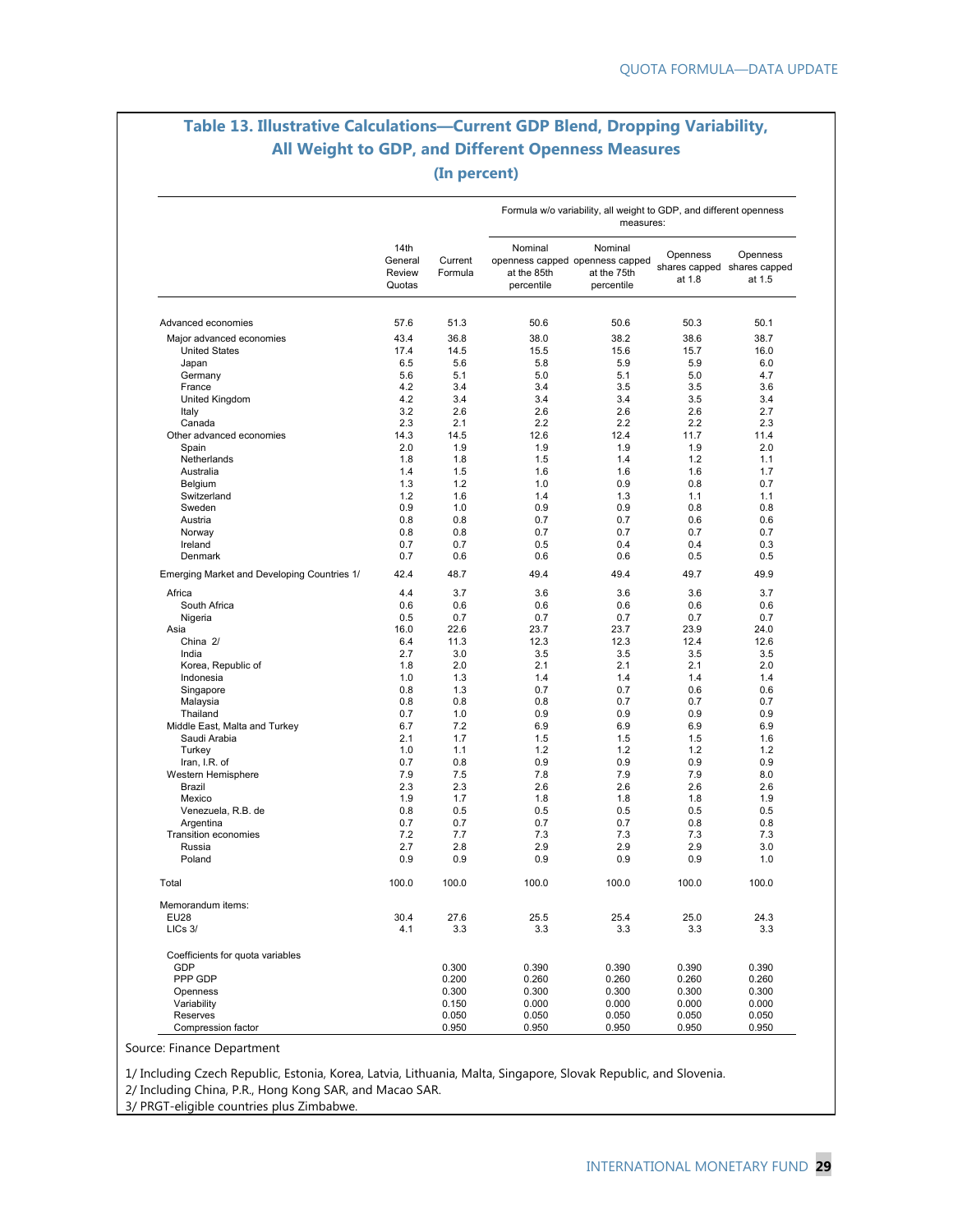### **Table 14. Illustrative Calculations—Current GDP and Openness Measures, Dropping Variability, and Higher Compression (0.925) (In percent)**

|                                             | 14th<br>General  |                    |            | Formula w/o variability, and weight spilt: |                     | Formula w/o<br>variability and:          |
|---------------------------------------------|------------------|--------------------|------------|--------------------------------------------|---------------------|------------------------------------------|
|                                             | Review<br>Quotas | Current<br>Formula | Even split | GDP (2/3),<br>openness<br>(1/3)            | All to GDP<br>blend | Weight of<br>openness<br>reduced to 0.25 |
| Advanced economies                          | 57.6             | 51.3               | 50.5       | 50.3                                       | 50.0                | 49.7                                     |
| Major advanced economies                    | 43.4             | 36.8               | 36.3       | 36.4                                       | 36.5                | 36.7                                     |
| <b>United States</b>                        | 17.4             | 14.5               | 14.2       | 14.3                                       | 14.7                | 15.0                                     |
| Japan                                       | 6.5              | 5.6                | 5.5        | 5.5                                        | 5.6                 | 5.8                                      |
| Germany                                     | 5.6              | 5.1                | 5.0        | 5.0                                        | 4.8                 | 4.7                                      |
| France                                      | 4.2              | 3.4                | 3.4        | 3.4                                        | 3.3                 | 3.3                                      |
| United Kingdom                              | 4.2              | 3.4                | 3.4        | 3.4                                        | 3.3                 | 3.3                                      |
| Italy                                       | 3.2              | 2.6                | 2.6        | 2.6                                        | 2.6                 | 2.5                                      |
| Canada                                      | 2.3              | 2.1                | 2.2        | 2.2                                        | 2.2                 | 2.2                                      |
| Other advanced economies                    | 14.3             | 14.5               | 14.1       | 13.9                                       | 13.4                | 13.0                                     |
| Spain                                       | 2.0              | 1.9                | 1.9        | 1.9                                        | 1.9                 | 1.8                                      |
| Netherlands                                 | 1.8              | 1.8                | 1.7        | 1.7                                        | 1.6                 | 1.5                                      |
| Australia                                   | 1.4              | 1.5                | 1.6        | 1.6                                        | 1.6                 | 1.6                                      |
| Belgium                                     | 1.3              | 1.2                | 1.2        | 1.1                                        | 1.1                 | 1.0                                      |
| Switzerland                                 | 1.2              | 1.6                | 1.5        | 1.5                                        | 1.4                 | 1.4                                      |
| Sweden                                      | 0.9              | 1.0                | 0.9        | 0.9                                        | 0.9                 | 0.8                                      |
| Austria                                     | 0.8              | 0.8                | 0.8        | 0.7                                        | 0.7                 | 0.7                                      |
| Norway                                      | 0.8              | 0.8                | 0.7        | 0.7                                        | 0.7                 | 0.7                                      |
| Ireland                                     | 0.7              | 0.7                | 0.7        | 0.7                                        | 0.6                 | 0.6                                      |
| Denmark                                     | 0.7              | 0.6                | 0.6        | 0.6                                        | 0.6                 | 0.6                                      |
| Emerging Market and Developing Countries 1/ | 42.4             | 48.7               | 49.5       | 49.7                                       | 50.0                | 50.3                                     |
| Africa                                      | 4.4              | 3.7                | 3.8        | 3.8                                        | 3.8                 | 3.8                                      |
| South Africa                                | 0.6              | 0.6                | 0.6        | 0.6                                        | 0.6                 | 0.6                                      |
| Nigeria                                     | 0.5              | 0.7                | 0.7        | 0.7                                        | 0.7                 | 0.7                                      |
| Asia                                        | 16.0             | 22.6               | 23.3       | 23.4                                       | 23.6                | 23.8                                     |
| China 2/                                    | 6.4              | 11.3               | 11.4       | 11.5                                       | 11.7                | 11.8                                     |
| India                                       | 2.7              | 3.0                | 3.2        | 3.3                                        | 3.4                 | 3.5                                      |
| Korea, Republic of                          | 1.8              | 2.0                | 2.1        | 2.1                                        | 2.1                 | 2.0                                      |
| Indonesia                                   | 1.0              | 1.3                | 1.4        | 1.4                                        | 1.4                 | 1.5                                      |
| Singapore                                   | 0.8              | 1.3                | 1.3        | 1.2                                        | 1.1                 | 1.0                                      |
| Malaysia                                    | 0.8              | 0.8                | 0.8        | 0.8                                        | 0.8                 | 0.8                                      |
| Thailand                                    | 0.7              | 1.0                | 0.9        | 0.9                                        | 0.9                 | 0.9                                      |
| Middle East, Malta and Turkey               | 6.7              | 7.2                | 7.1        | 7.1                                        | 7.1                 | 7.1                                      |
| Saudi Arabia                                | 2.1              | 1.7                | 1.5        | 1.5                                        | 1.5                 | 1.5                                      |
| Turkey                                      | 1.0              | 1.1                | 1.2        | 1.2                                        | 1.2                 | 1.2                                      |
| Iran, I.R. of                               | 0.7              | 0.8                | 0.9        | 0.9                                        | 0.9                 | 0.9                                      |
| Western Hemisphere                          | 7.9              | 7.5                | 7.8        | 7.8                                        | 8.0                 | 8.1                                      |
| Brazil                                      | 2.3              | 2.3                | 2.4        | 2.5                                        | 2.6                 | 2.7                                      |
| Mexico                                      | 1.9              | 1.7                | 1.8        | 1.8                                        | 1.8                 | 1.8                                      |
| Venezuela, R.B. de                          | 0.8              | 0.5                | 0.5        | 0.5                                        | 0.5                 | 0.5                                      |
| Argentina                                   | 0.7              | 0.7                | 0.7        | 0.7                                        | 0.8                 | 0.8                                      |
| <b>Transition economies</b><br>Russia       | 7.2<br>2.7       | 7.7<br>2.8         | 7.6<br>2.8 | 7.6<br>2.8                                 | 7.5<br>2.8          | 7.5<br>2.9                               |
| Poland                                      | 0.9              | 0.9                | 1.0        | 1.0                                        | 0.9                 | 0.9                                      |
| Total                                       | 100.0            | 100.0              | 100.0      | 100.0                                      | 100.0               | 100.0                                    |
| Memorandum items:                           |                  |                    |            |                                            |                     |                                          |
| <b>EU28</b>                                 | 30.4             | 27.6               | 27.2       | 26.8                                       | 26.1                | 25.4                                     |
| LICs 3/                                     | 4.1              | 3.3                | 3.5        | 3.5                                        | 3.5                 | 3.5                                      |
| Coefficients for quota variables            |                  |                    |            |                                            |                     |                                          |
| GDP                                         |                  | 0.300              | 0.345      | 0.360                                      | 0.390               | 0.420                                    |
| PPP GDP                                     |                  | 0.200              | 0.230      | 0.240                                      | 0.260               | 0.280                                    |
| Openness                                    |                  | 0.300              | 0.375      | 0.350                                      | 0.300               | 0.250                                    |
| Variability                                 |                  | 0.150              | 0.000      | 0.000                                      | 0.000               | 0.000                                    |
| Reserves                                    |                  | 0.050              | 0.050      | 0.050                                      | 0.050               | 0.050                                    |
| Compression factor                          |                  | 0.950              | 0.925      | 0.925                                      | 0.925               | 0.925                                    |

Source: Finance Department

1/ Including Czech Republic, Estonia, Korea, Latvia, Lithuania, Malta, Singapore, Slovak Republic, and Slovenia.

2/ Including China, P.R., Hong Kong SAR, and Macao SAR.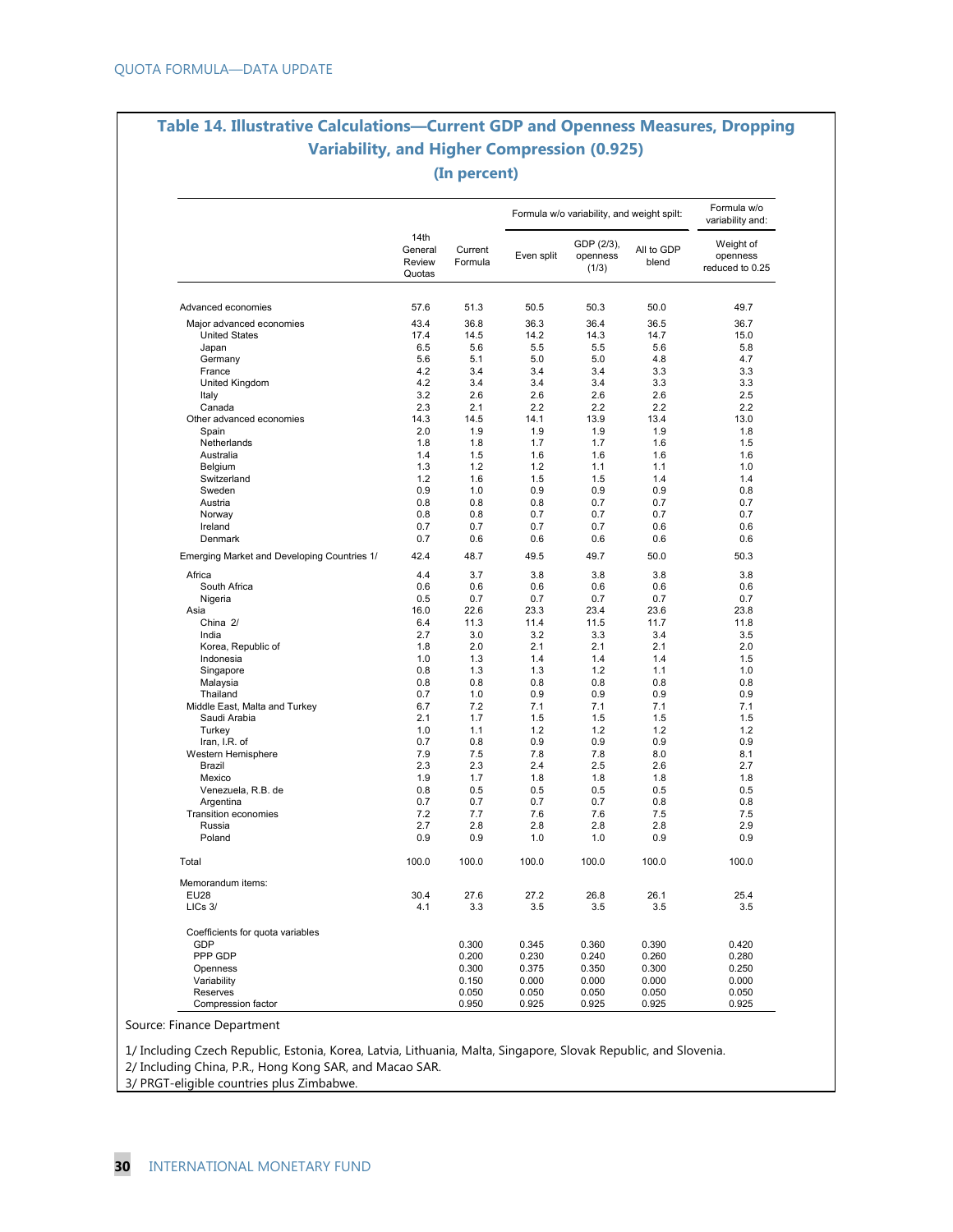# **Annex I. PPP GDP and Openness—Key Characteristics**

*This annex updates previous staff analysis on the characteristics of PPP GDP and openness in light of the latest date update and notes that key conclusions from previous work remain broadly unchanged.* 

#### **PPP GDP**

**EMDCs and low income countries benefit from increasing the share of PPP GDP.** Based on the latest data update, over 90 percent of EMDCs would stand to benefit from an increase in the share of PPP GDP in the blend variable, compared with no AEs. The benefits from a higher weight of PPP GDP in the blend are also inversely related to income—almost all countries in the bottom quartile of the income distribution benefit from a higher weight on PPP GDP relative to market GDP, and they also record the largest relative gains. This pattern is to be expected, as PPP GDP shares of countries with low per capita income tend to be significantly higher than their market-based GDP shares, reflecting in part low wage costs in services that are not tradable. Size does not appear to be strongly related to the benefits of a higher share of PPP GDP (Table I.1). These findings are fully consistent with previous data updates.

|                                                  |                 |     | By Size (Market GDP) 1/ |                                  | By Income (GDP per Capita) 1/         |     |     |                           | <b>By Grouping</b> |                                           |     |       |
|--------------------------------------------------|-----------------|-----|-------------------------|----------------------------------|---------------------------------------|-----|-----|---------------------------|--------------------|-------------------------------------------|-----|-------|
|                                                  | Top<br>Ouartile | 3rd | 2nd                     | <b>Bottom</b><br><b>Quartile</b> | Top<br>Ouartile                       | 3rd | 2nd | <b>Bottom</b><br>Ouartile | AE (26)            | <b>EMDC</b><br>excl. LIC LIC (74)<br>(88) |     | Total |
|                                                  |                 |     |                         |                                  | PPP / Market GDP Shares               |     |     |                           |                    |                                           |     |       |
| Number of countries who<br>benefit (ratio $>1$ ) | 23              | 43  | 43                      | 36                               | 16                                    | 44  | 38  | 47                        | $\mathbf{0}$       | 80                                        | 65  | 145   |
| Median 2/                                        | 1.3             | 1.6 | 1.6                     | 1.5                              | 1.1                                   | 1.3 | 1.6 | 1.8                       | n.a.               | 1.4                                       | 1.7 | 1.5   |
| Average 2/                                       | 1.5             | 1.6 | 1.6                     | 1.5                              | 1.2                                   | 1.4 | 1.7 | 1.9                       | n.a.               | 1.5                                       | 1.7 | 1.6   |
|                                                  |                 |     |                         |                                  | COS / uncompressed linear combination |     |     |                           |                    |                                           |     |       |
| Number of countries who<br>benefit (ratio $>1$ ) | 38              | 47  | 47                      | 47                               | 41                                    | 45  | 47  | 46                        | 20                 | 85                                        | 74  | 179   |
| Median 2/                                        | 1.1             | 1.2 | 1.2                     | 1.4                              | 1.1                                   | 1.2 | 1.3 | 1.3                       | 1.1                | 1.2                                       | 1.3 | 1.2   |
| Average 2/                                       | 1.1             | 1.2 | 1.2                     | 1.4                              | 1.1                                   | 1.2 | 1.3 | 1.3                       | 1.1                | 1.2                                       | 1.3 | 1.2   |

#### **Openness**

#### **In light of the data update, the key characteristics of the openness variable remain unchanged compared with previous data updates:**

 **Openness benefits many smaller economies.** More than two-thirds of the membership (129 countries based on the latest data update) gain from the inclusion of openness in the formula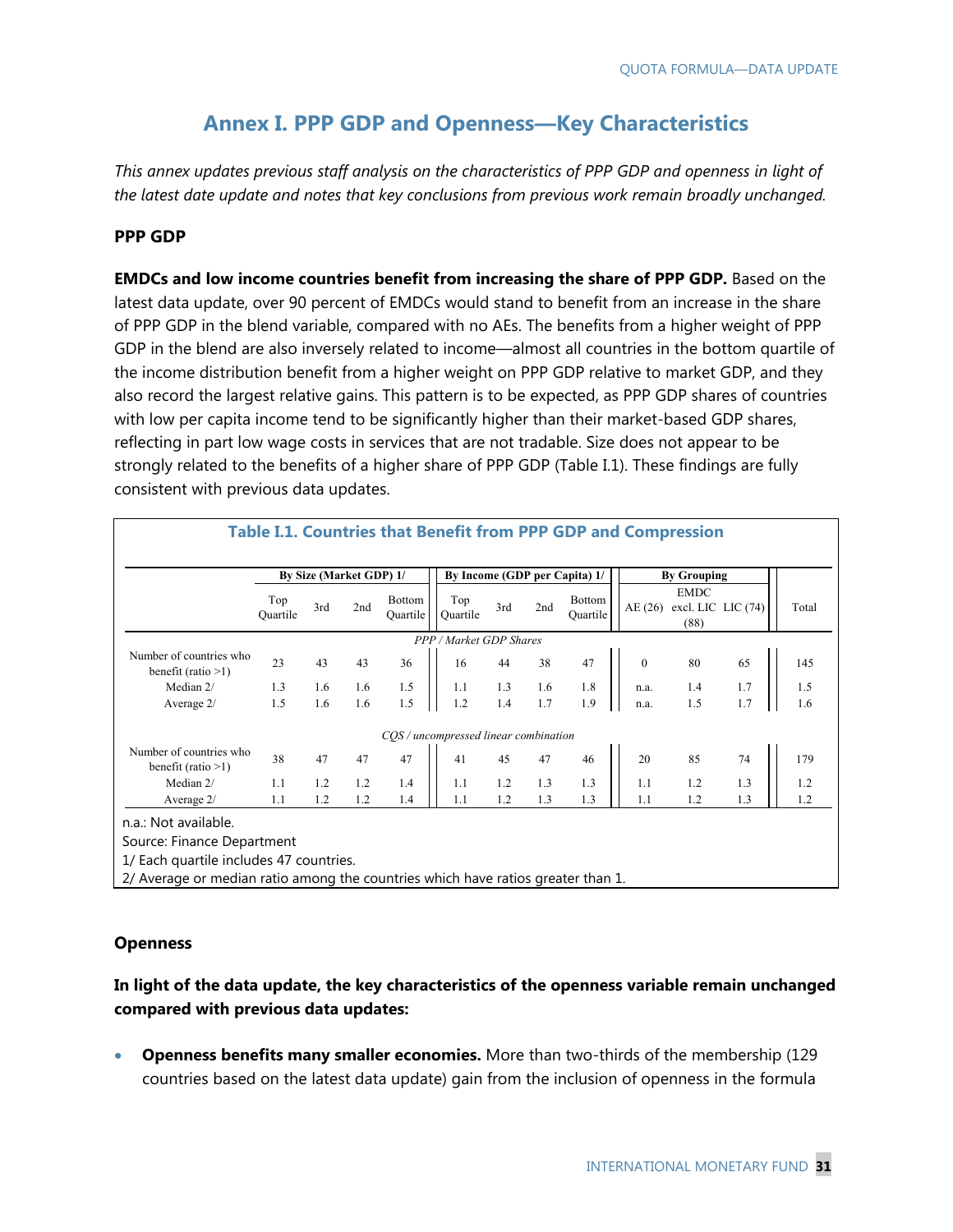relative to GDP (Table I.2). The number of countries that benefit from openness is inversely related to size.

- **The gains from openness are positively related to income.** Over 90 percent of countries (43 out of 47) in the top quartile in terms of per capita income gain from openness, compared with less than half (21 countries) in the bottom quartile. Among the gainers, high income countries also gain more on average than low income countries. These results are also reflected in the distribution of openness shares across major country groupings (Figure I.1). The main gainers from openness at the aggregate level are small advanced countries, whose openness share on average is roughly double their share in the GDP blend. Smaller EMDCs in aggregate gain modestly from openness (though some individual countries have large gains), while other country groups, including LICs as a whole, do not gain from openness.
- **Openness and variability shares are closely linked.** This can be seen from several angles. In terms of correlations among the quota variables, once the largest economies are excluded (their weight tends to dominate the comparisons of size-related variables), the correlation between openness and variability is 0.92, significantly above that between other variables (Table I.3). Similarly, the distribution of gainers from variability is broadly similar to that for openness, in terms of both size and income levels, as well as across the major country groupings (Table I.2). Regarding the latter, small advanced countries gain the most from variability, benefiting almost as much as from openness (Figure I.2). Smaller EMDCs and LICs also gain from variability relative to GDP, but the gains are more modest. At the individual country level, many of the countries that gain the most from openness also have relatively high shares in variability (Figure I.3).
- **The distribution of members' shares in openness relative to GDP is highly skewed.** While the median *ratio of openness to market GDP* for the membership as a whole is 1, 9 countries have ratios greater than 2 (with the highest being above 10) and 34 have ratios above 1.5 (Figure I.4a). In terms of *openness relative to GDP blend shares*, roughly two-thirds of members have shares of less than 1.5 (this group is divided roughly equally between countries that gain and lose from openness relative to GDP in the formula). However, 34 members have a share of openness that is more than double their share in the GDP blend variable, and one member has ratio of openness to GDP blend share above 18 (Figure I.4b).

**In sum, while many countries benefit from the inclusion of openness in the formula, the gains for a narrower group of countries are very large.** These gains arise from the very high shares of openness (relative to GDP) in some cases, and also from the combined effect of openness and variability, which are highly correlated and together have a 45 percent weight in the formula. The resulting CQS for some countries under the current formula appear large in relation to other measures of their relative economic positions.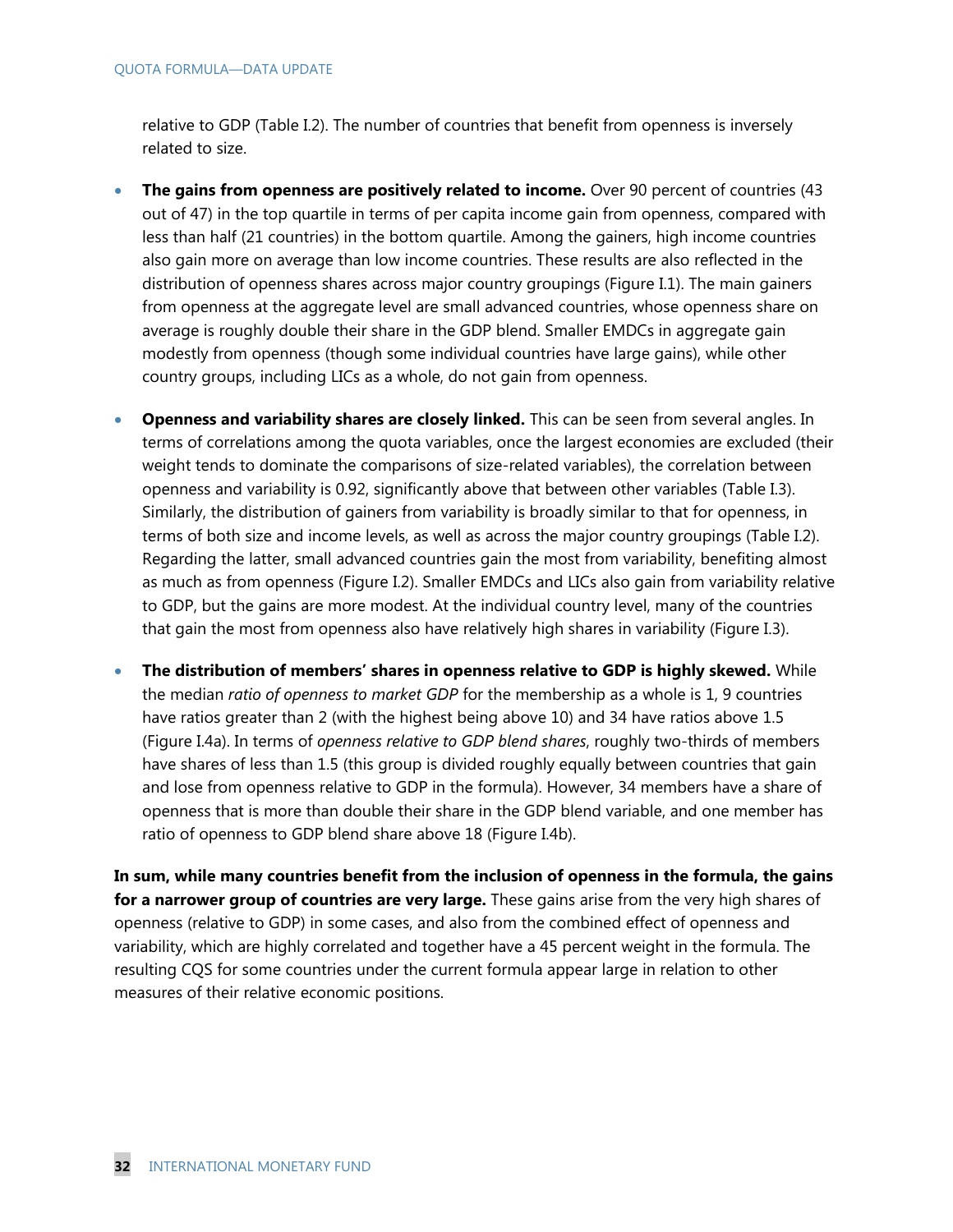|                                                  | By Size (Market GDP) 1/ |     |     |                           |                                |     |     | By Income (GDP per Capita) 1/ | <b>By Grouping</b> |                                             |     |       |
|--------------------------------------------------|-------------------------|-----|-----|---------------------------|--------------------------------|-----|-----|-------------------------------|--------------------|---------------------------------------------|-----|-------|
|                                                  | Top<br>Ouartile         | 3rd | 2nd | <b>Bottom</b><br>Ouartile | Top<br>Ouartile                | 3rd | 2nd | Bottom<br>Ouartile            | AE(26)             | <b>EMDC</b><br>excl. LIC LIC $(74)$<br>(88) |     | Total |
|                                                  |                         |     |     |                           | Openness / GDP Blend Shares    |     |     |                               |                    |                                             |     |       |
| Number of countries<br>who benefit (ratio $>1$ ) | 27                      | 26  | 36  | 40                        | 43                             | 30  | 35  | 21                            | 23                 | 61                                          | 45  | 129   |
| Median 2/                                        | 1.6                     | 1.5 | 1.4 | 1.8                       | 1.8                            | 1.6 | 1.5 | 1.4                           | 1.7                | 1.6                                         | 1.5 | 1.5   |
| Average $2/$                                     | 2.0                     | 2.3 | 1.6 | 2.1                       | 2.6                            | 1.7 | 1.8 | 1.5                           | 2.8                | 1.8                                         | 1.8 | 2.0   |
|                                                  |                         |     |     |                           | Variability / GDP Blend Shares |     |     |                               |                    |                                             |     |       |
| Number of countries<br>who benefit (ratio $>1$ ) | 26                      | 32  | 39  | 42                        | 41                             | 34  | 35  | 29                            | 21                 | 65                                          | 53  | 139   |
| Median 2/                                        | 1.8                     | 1.8 | 2.0 | 2.0                       | 2.2                            | 1.8 | 1.6 | 2.0                           | 2.1                | 1.9                                         | 2.0 | 1.9   |
| Average $2/$                                     | 2.0                     | 2.7 | 3.5 | 3.0                       | 3.9                            | 2.2 | 2.2 | 3.1                           | 4.7                | 2.3                                         | 2.8 | 2.9   |

Source: Finance Department

1/ Each quartile includes 47 countries.

2/ Average or median ratio among the countries which have ratios greater than 1.



Source: Finance Department

1/ The ratio of the openness share of the relevant group to its GDP blend share and the ratio of the variability share of the relevant group to its GDP blend share.

2/ Large EMDCs are those for which the GDP Blend share is greater than 1.0 percent.

3/ Other EMDCs excluding LICs.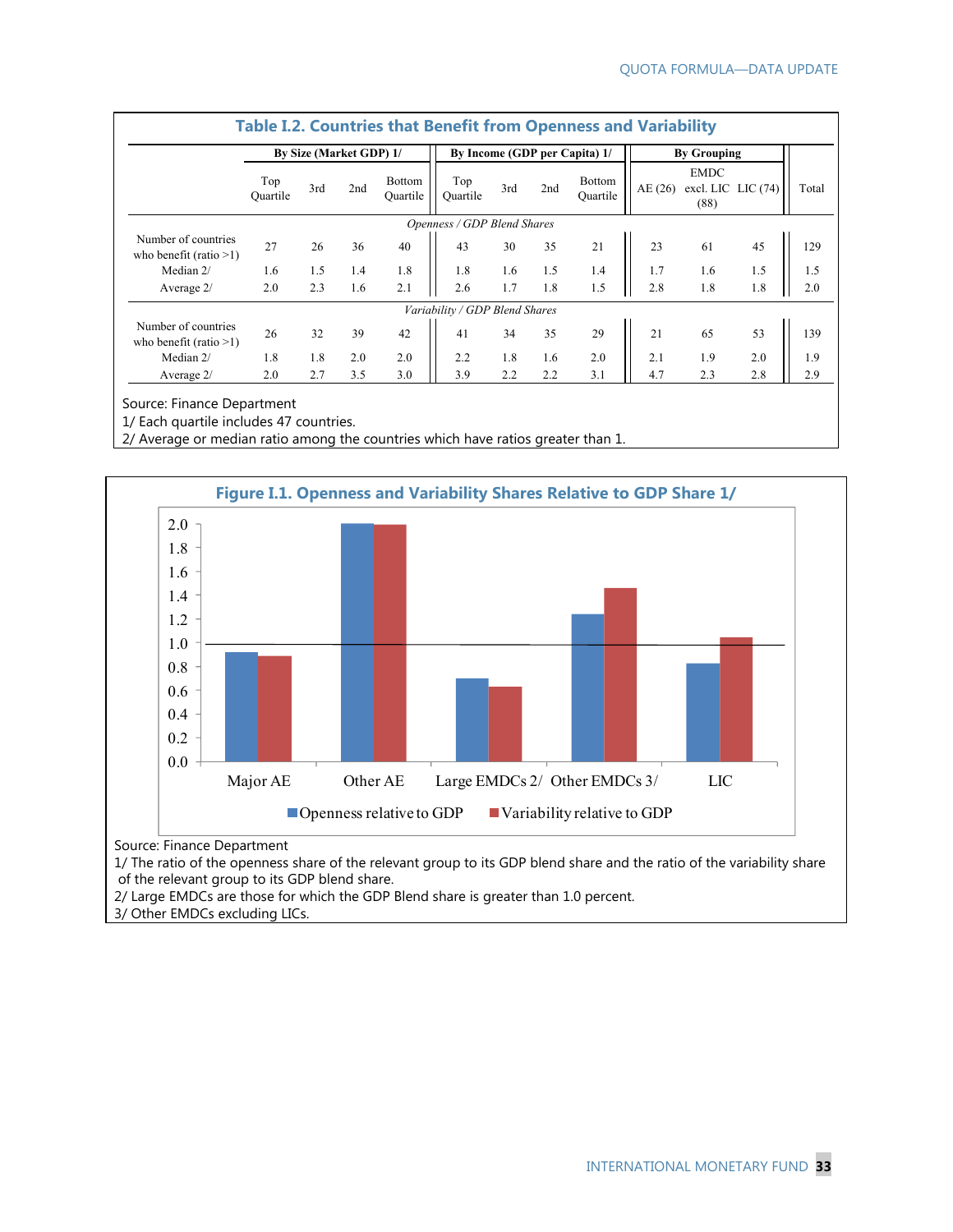| <b>Advanced Economies</b> |                                 |          |             |          |  |  |  |  |
|---------------------------|---------------------------------|----------|-------------|----------|--|--|--|--|
|                           | Blend GDP                       | Openness | Variability | Reserves |  |  |  |  |
| <b>Blend GDP</b>          | 1.00                            |          |             |          |  |  |  |  |
| Openness                  | 0.92                            | 1.00     |             |          |  |  |  |  |
| Variability               | 0.97                            | 0.98     | 1.00        |          |  |  |  |  |
| Reserves                  | 0.30                            | 0.25     | 0.33        | 1.00     |  |  |  |  |
| <b>EMDCs</b>              |                                 |          |             |          |  |  |  |  |
|                           | Blend GDP                       | Openness | Variability | Reserves |  |  |  |  |
| <b>Blend GDP</b>          | 1.00                            |          |             |          |  |  |  |  |
| Openness                  | 0.95                            | 1.00     |             |          |  |  |  |  |
| Variability               | 0.91                            | 0.95     | 1.00        |          |  |  |  |  |
| Reserves                  | 0.95                            | 0.94     | 0.91        | 1.00     |  |  |  |  |
| All Countries 1/          |                                 |          |             |          |  |  |  |  |
|                           | <b>Blend GDP</b>                | Openness | Variability | Reserves |  |  |  |  |
| <b>Blend GDP</b>          | 1.00                            |          |             |          |  |  |  |  |
| Openness                  | 0.93                            | 1.00     |             |          |  |  |  |  |
| Variability               | 0.94                            | 0.97     | 1.00        |          |  |  |  |  |
| Reserves                  | 0.60                            | 0.56     | 0.50        | 1.00     |  |  |  |  |
|                           | All Members excluding Top 10 2/ |          |             |          |  |  |  |  |
|                           | <b>Blend GDP</b>                | Openness | Variability | Reserves |  |  |  |  |
| Blend GDP                 | 1.00                            |          |             |          |  |  |  |  |
| Openness                  | 0.81                            | 1.00     |             |          |  |  |  |  |
| Variability               | 0.79                            | 0.92     | 1.00        |          |  |  |  |  |
| Reserves                  | 0.55                            | 0.58     | 0.66        | 1.00     |  |  |  |  |

Source: Finance

1/ Given the heterogeneity of data and differing distributions, it is possible for correlations for the full sample to fall outside of the range for the two sub samples.

2/ Large members in terms of share of GDP blend (60 percent market GDP and 40 percent PPP GDP).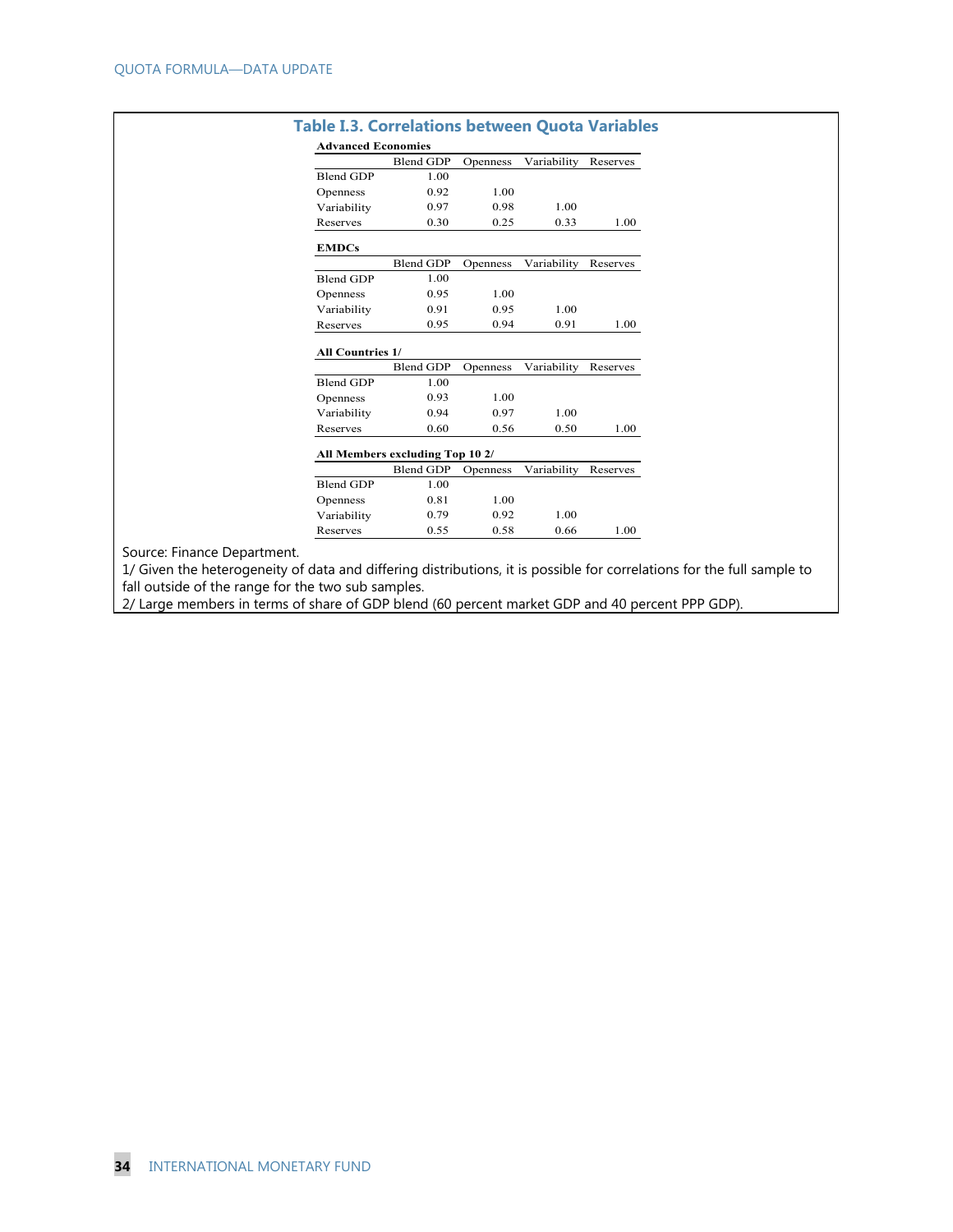

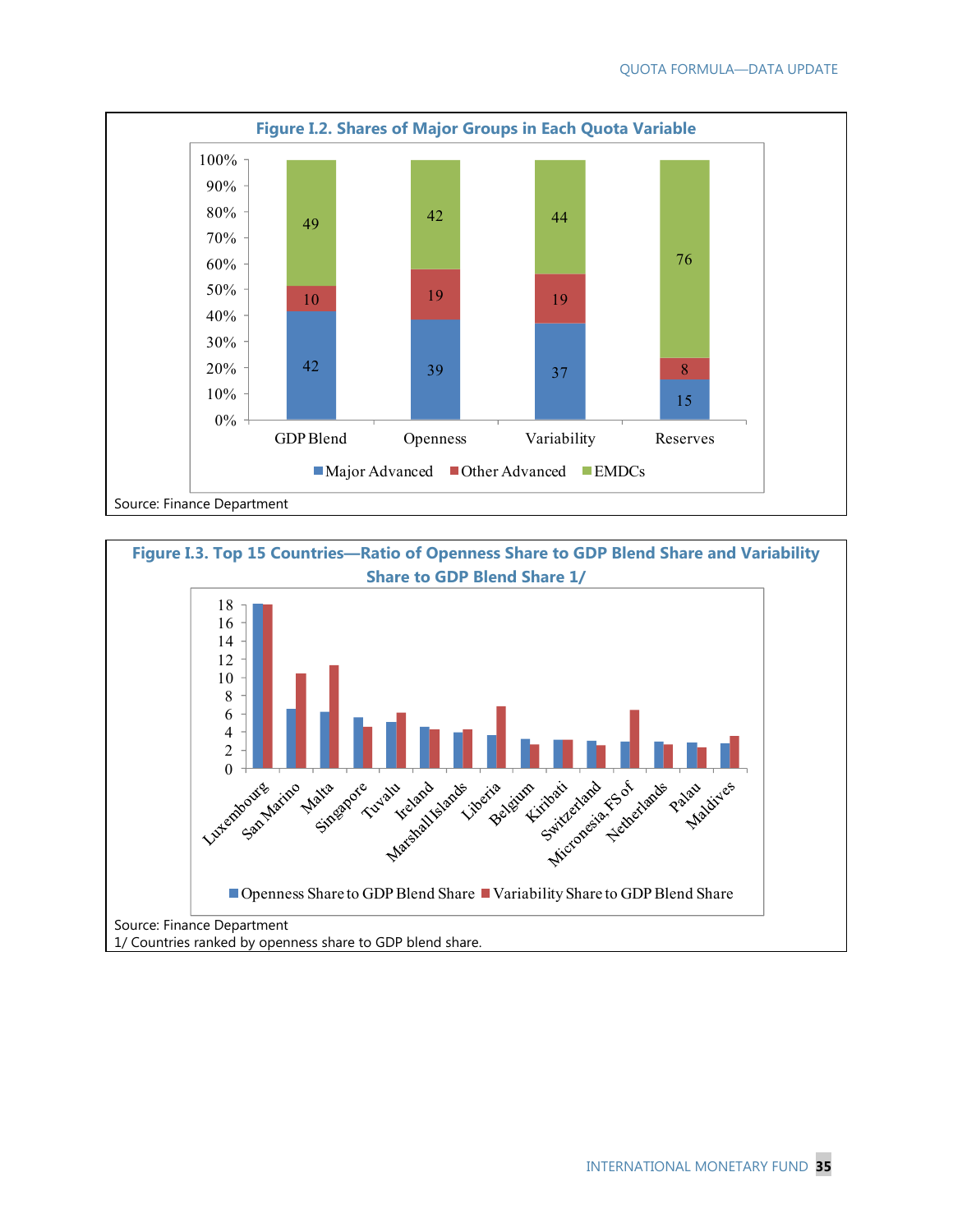

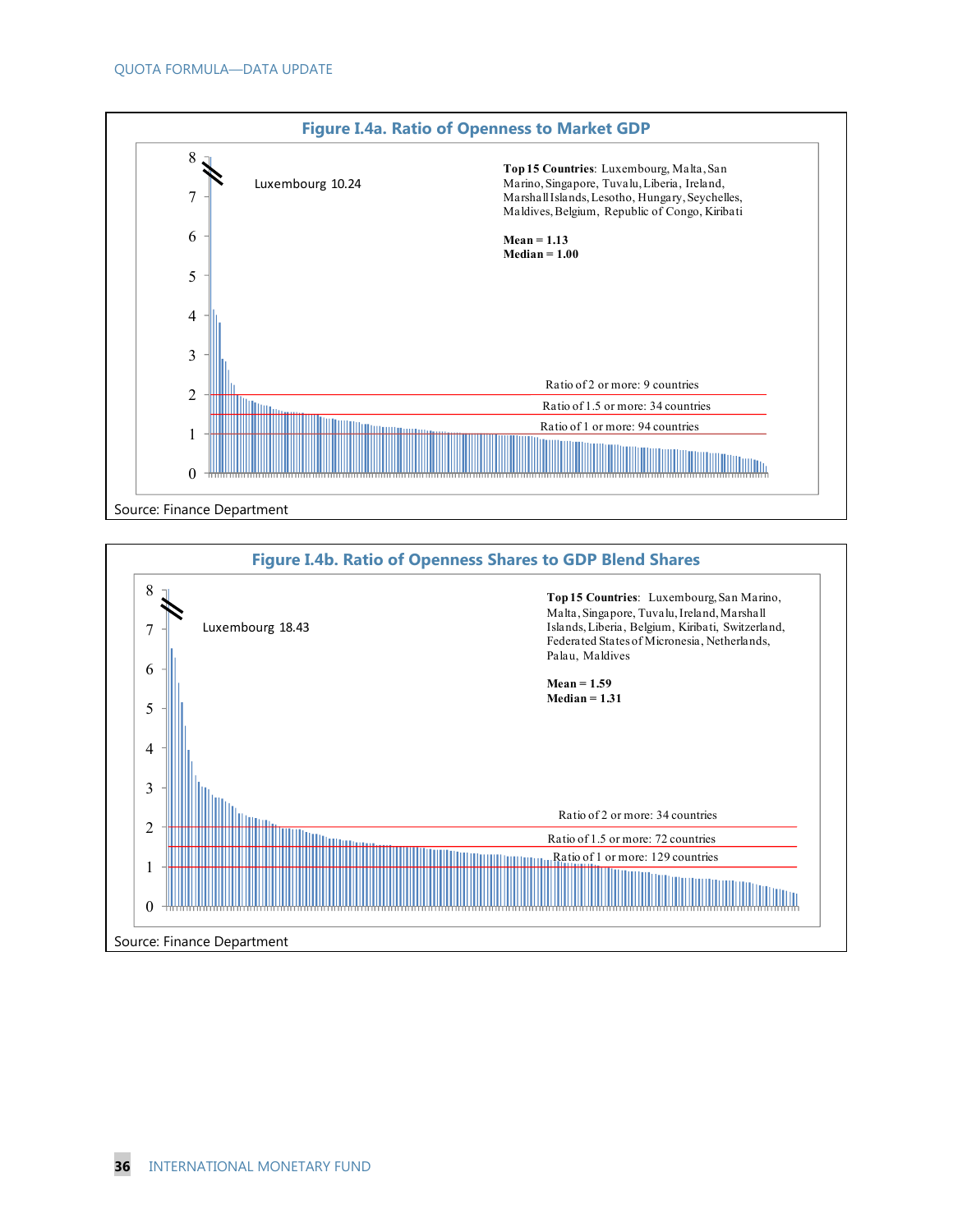#### **Staff has also updated the results of approaches that were explored previously to address**

**issues of openness**. Two types of caps on openness have been explored: first is based on capping the absolute level of openness in relation to market GDP (absolute cap) and the second is based on capping the ratio of openness to GDP blend shares (shares cap). $<sup>1</sup>$  Both approaches require an</sup> element of judgment in determining where to set the cap, and also add some complexity to the calculations. Staff also explored the approach of compressing the openness ratio. Table I.4 illustrates the impacts of capping and compressing openness. The thresholds are the same as in the July 2014 paper.<sup>2</sup> Further work to refine the threshold would be needed if there is interest in pursuing such an approach.

<sup>1</sup> See *Quota Formula – Data Update and Further Considerations – Annexes (6/6/13),* Annex III for a detailed discussion. http://www.imf.org/external/np/pp/eng/2013/060613.pdf

 $^2$  In the June 2013 paper, the 1.7 cap on the ratio of the openness share to GDP blend share was equivalent to the 75<sup>th</sup> percentile of the distribution of this ratio. In the July 2014 paper, the 1.8 cap was applied to maintaining the cap at a level broadly corresponding to the top quartile of the distributing based on the updated data. Based on the current data, 1.8 would still be very close to the 75<sup>th</sup> percentile (1.7 would be equal to the 73<sup>rd</sup> percentile).